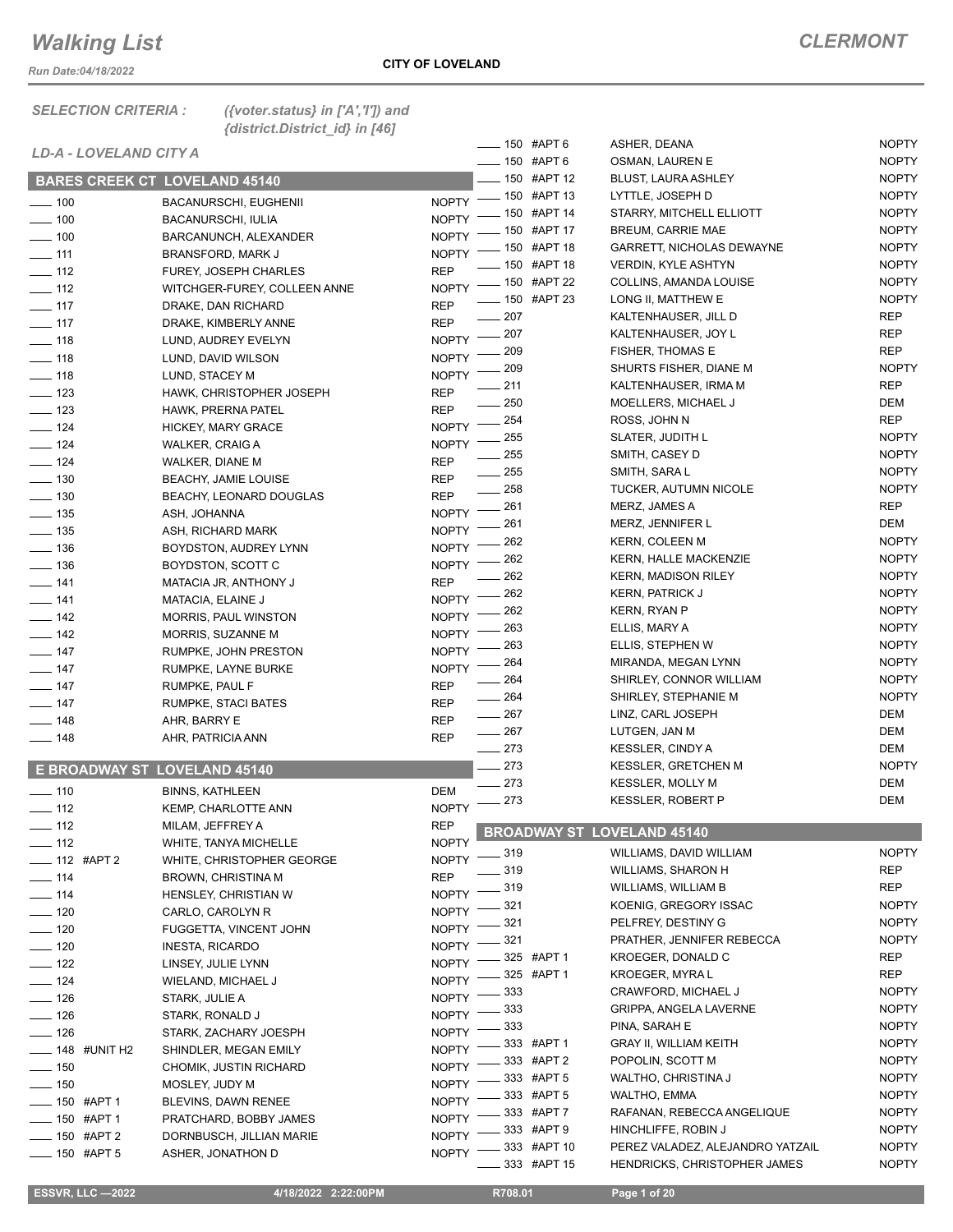*Run Date:04/18/2022*

### **CITY OF LOVELAND**

### *CLERMONT*

|                                      |                                      |              | $\overline{\phantom{0}}$ 100 |                         | SPANGLER, SARAH ELIZABETH           | <b>REP</b>   |
|--------------------------------------|--------------------------------------|--------------|------------------------------|-------------------------|-------------------------------------|--------------|
| <b>LD-A - LOVELAND CITY A</b>        |                                      |              | $\frac{1}{2}$ 101            |                         | ALBRIGHT, JAMIELYNNE                | <b>NOPTY</b> |
| <b>BROADWAY ST LOVELAND 45140</b>    |                                      |              | $- 101$                      |                         | ALBRIGHT, JOEL G                    | <b>NOPTY</b> |
|                                      |                                      |              | NOPTY - 106                  |                         | STOFFEL, AMY L                      | <b>NOPTY</b> |
| $\_333$ #APT 15                      | SETTY, KASSI L                       |              | NOPTY $-$ 106                |                         | STOFFEL, BENJAMIN J                 | <b>NOPTY</b> |
| $\frac{1}{2}$ 333 #APT 16            | SHOLAR, ALLAN AUSTIN                 |              | NOPTY - 106                  |                         | SWISHER, CHET HOGAN                 | <b>REP</b>   |
| __ 333 #APT 16                       | SHOLAR, PATRICIA A                   |              | NOPTY - 106                  |                         | SWISHER, MARCY CASSIN               | DEM          |
| $-343$                               | <b>REAVES, ANDREW BENTON</b>         |              | NOPTY - 107                  |                         | CLARK, BRETT A                      | REP          |
| $\frac{1}{2}$ 343<br>$\frac{347}{2}$ | REAVES, JOANN THERESA                |              | NOPTY - 107                  |                         | CLARK, JULIA M                      | <b>REP</b>   |
|                                      | SANTUCCI, MEGAN E                    |              | NOPTY $-$ 107                |                         | <b>SCHULTZ, BARRY L</b>             | <b>NOPTY</b> |
| $\frac{1}{2}$ 347                    | SANTUCCI, SCOTT D                    |              | NOPTY $-$ 107                |                         | SCHULTZ, JAN R                      | <b>NOPTY</b> |
| $\frac{1}{2}$ 387<br>____ 387 #APT 1 | <b>SCHIRMER, JANICE SUE</b>          |              | NOPTY $-$ 113                |                         | DOHERTY, LORI E                     | <b>NOPTY</b> |
| $- 387$ #APT 1                       | CARRINGTON, CODY LYNN                |              | NOPTY - 113                  |                         | DOHERTY, WILLIAM P                  | <b>NOPTY</b> |
| $-387$ #APT 1                        | HOLDEN, SIERRA DAWN                  | <b>NOPTY</b> |                              |                         |                                     |              |
| $\frac{1}{2}$ 387 #APT 2             | STANFORTH, ARIA RENEE                |              |                              |                         | NOPTY E LOVELAND AVE LOVELAND 45140 |              |
| $-387$ #APT 4                        | STILES, CHRISTOPHER G                |              | NOPTY - 110                  |                         | BRANCAZIO, JEANE M                  | <b>NOPTY</b> |
| $\frac{1}{2}$ 387 #APT 5             | SERVIDIO, MARIANNE C                 |              | $NOPTY$ - 110                |                         | KRESGE, JEAN M                      | <b>NOPTY</b> |
|                                      | <b>BROOKS, JEREMY L</b>              |              | NOPTY __ 114 #APT 1          |                         | MYKLEBUST, RICHARD J                | <b>REP</b>   |
| $\frac{1}{2}$ 387 #APT. 6            | SUTER, CAMERON SCOTT                 |              | NOPTY - 201                  |                         | VIOX, TERRY L                       | <b>NOPTY</b> |
| $-401$                               | LYTLE, HEATHER GRACE                 |              | NOPTY -209                   |                         | HOLT JR, MELBOURN W                 | <b>NOPTY</b> |
| $-401$                               | LYTLE, ZACHARY T                     |              | NOPTY - 209                  |                         | JORDAN, HEATHER L                   | <b>NOPTY</b> |
| $-405$                               | SCHMIDT, BRANDON ADAM                |              | NOPTY - 209                  |                         | SILLETT, NICHOLAS S                 | <b>NOPTY</b> |
| $-419$                               | PARSHALL, ROXANNE LYNN               |              |                              | 225 #2A                 | GAY, DONALD R                       | <b>NOPTY</b> |
| FIFTH ST LOVELAND 45140              |                                      |              |                              | 225 #9B                 | <b>BRANDENBURG, PATTI S</b>         | <b>NOPTY</b> |
|                                      |                                      |              | NOPTY -225 #APT 1B           |                         | VANORSDEL, BARBARA A                | <b>REP</b>   |
| . 205                                | SMITH, BRIAN PATRICK                 |              | NOPTY -225 #APT 21           |                         | CALDWELL, MONICA E                  | <b>NOPTY</b> |
| $\frac{1}{205}$                      | SMITH, KATIE LUCILLE                 |              |                              | -225 #APT 2B            | <b>MOSS, JAMES HAROLD</b>           | <b>NOPTY</b> |
| $\sim$ 207                           | REID, JAMES F                        | DEM          | NOPTY -225 #APT 3A           |                         | <b>BARNEY, AUTUMN G</b>             | <b>NOPTY</b> |
| $-207$                               | <b>REID, PATRICIA M</b>              |              |                              | $\frac{1}{225}$ #APT 3B | <b>HOPKINS, STACEY LEE</b>          | <b>NOPTY</b> |
| $\frac{1}{209}$                      | RANSICK, CAROLYN S                   | <b>DEM</b>   | NOPTY -225 #APT 5B           |                         | FANTETTI, MARK ANTHONY              | <b>NOPTY</b> |
| $-210$                               | KLEMT, DEBORAH K                     |              |                              | 225 #APT 6B             | HUNT, BARBARA JEAN                  | <b>NOPTY</b> |
| <b>HARRISON AVE LOVELAND 45140</b>   |                                      |              |                              | 225 #APT 7A             | NEUMANN, MARK J                     | <b>REP</b>   |
|                                      |                                      |              | NOPTY -225 #APT 7B           |                         | HAHNEMANN, HARRY J                  | <b>NOPTY</b> |
| $-210$                               | SMITH, GREGORY V                     |              |                              | _____ 225 #APT 8A       | <b>SHANK, ROBERT L</b>              | <b>NOPTY</b> |
| JOYCE LN LOVELAND 45140              |                                      |              |                              | _225 #APT 8B            | ALLEN, BRIAN D                      | <b>NOPTY</b> |
|                                      |                                      |              |                              | 225 #APT 9A             | HORNER, MARIBETH                    | <b>NOPTY</b> |
| $\frac{1}{201}$                      | HAMMILL, TIERRA M                    | $NOPTY$ ––   |                              | _225 #APT 10A           | BEESON, REBECCA S                   | <b>NOPTY</b> |
| $\sim$ 201                           | WOODROOF, ELIJAH DALTON              | $N$ OPTY $-$ |                              | 225 #APT B10            | <b>CLEGG, MARJORY S</b>             | DEM          |
| $\frac{1}{207}$                      | PRICE, BELINDA D                     | $NOPTY =$    |                              | $-225$ #BLDG B4         | <b>SCHICKEL, BENEDICT</b>           | <b>NOPTY</b> |
| $\frac{1}{207}$                      | PRICE, CHASE                         | $N$ OPTY -   | NOPTY -227                   |                         | HUBER, TERRY K                      | <b>NOPTY</b> |
| 207                                  | PRICE, JANE M                        |              |                              | <sub>–</sub> 227 #APT 1 | TAYLOR JR, WILLIAM J                | <b>NOPTY</b> |
| $\equiv$ 207                         | PRICE JR, ROBERT E                   | NOPTY -      | 232                          |                         | SCHNEIDER, MELAINA N                | <b>NOPTY</b> |
| $-213$                               | <b>HUGHES, DEREK</b>                 | <b>NOPTY</b> | 232                          |                         | WARKEN, GABRIELE M                  | DEM          |
| $-213$                               | PILCHER, SARAH E                     | <b>NOPTY</b> |                              | 232 #BLDG N             | REUTER, ALEC W                      | <b>NOPTY</b> |
| $-219$                               | HOWARD, EDWARD L                     | <b>NOPTY</b> | . 236                        |                         | DURHAM, ANITA MARIE                 | REP          |
| $-219$                               | HOWARD, WENDY L                      | <b>NOPTY</b> | 236                          |                         | DURHAM II, TIMOTHY PATRICK          | REP          |
| $-225$                               | RICCI, ANTONIO                       | <b>NOPTY</b> | - 240                        |                         | WEISGERBER, ROBERT H                | REP          |
| $-225$                               | RICCI, DEBRAK                        | NOPTY -      | - 240                        |                         | WEISGERBER, TERESA J                | REP          |
| $\frac{1}{225}$                      | RICCI, NINA JORDAN WALLACE           | NOPTY $-$    | 240                          |                         | <b>WEISGERBER, TIMOTHY ROBERT</b>   | <b>NOPTY</b> |
|                                      | <b>KARL BROWN WAY LOVELAND 45140</b> |              | 244                          |                         | DAUGHERTY, VALERIE L                | <b>NOPTY</b> |
|                                      |                                      |              | 244                          |                         | HARCOURT, JERRAH LYNN               | <b>NOPTY</b> |
| $- 102$                              | <b>BAKER, MATTHEW STEWART</b>        | <b>NOPTY</b> | 244                          |                         | PURCELL, BRIAN R                    | <b>NOPTY</b> |
| ____ 102 #APT 1                      | RUTHERFORD, STUART EDWARD            | <b>NOPTY</b> | 248                          |                         | DUDECK, GABRIEL ARMANDO FAJARDO     | <b>NOPTY</b> |
| ____ 102 #APT 2                      | HORTON-SANDMAYR, PATRICIA            | <b>REP</b>   | 248                          |                         | FAJARDO, SOPHIA                     | <b>NOPTY</b> |
| ____ 102 #APT 3                      | <b>BAKER, KATIE DANIELLE</b>         | <b>NOPTY</b> | 250                          |                         | WILLIAMS, JOSEPH K                  | <b>NOPTY</b> |
| $- 102$ #APT 3                       | CHANDLER, LISA ANN                   | <b>NOPTY</b> |                              | 250 #APT G              | COX, AARON BRADLEY                  | <b>NOPTY</b> |
| ____ 102 #APT 5                      | MAAG, WILLIAM L                      | <b>NOPTY</b> |                              | 250 #UNIT 1             | WILLIAMS, HOLLY M                   | <b>NOPTY</b> |
| $\frac{1}{2}$ 125                    | DURHAM, CINDY S                      | <b>NOPTY</b> | 304                          |                         | ROHLFS, RYAN R                      | <b>NOPTY</b> |
|                                      |                                      |              | . 304                        |                         | ROHLFS, TORIE E N                   | <b>NOPTY</b> |
| <b>LEGEND WAY LOVELAND 45140</b>     |                                      |              | $-308$                       |                         | LEWIS, CLAUDIA A                    | DEM          |
| $-100$                               | SPANGLER, DOUGLAS A                  | <b>REP</b>   | - 308                        |                         | LEWIS, JAMES L                      | DEM          |
| $- 100$                              | SPANGLER, ELLEN M                    | <b>REP</b>   | $-310$                       |                         | POWELL, TAMBERLY RENEE              | <b>NOPTY</b> |
| $\frac{1}{2}$ 100                    | SPANGLER, KATHERINE MARIE            | <b>REP</b>   | $- 312$                      |                         | HANNON, EMMA WAHL                   | <b>NOPTY</b> |
|                                      |                                      |              |                              |                         |                                     |              |

 **ESSVR, LLC —2022 4/18/2022 2:22:01PM R708.01 Page 2 of 20**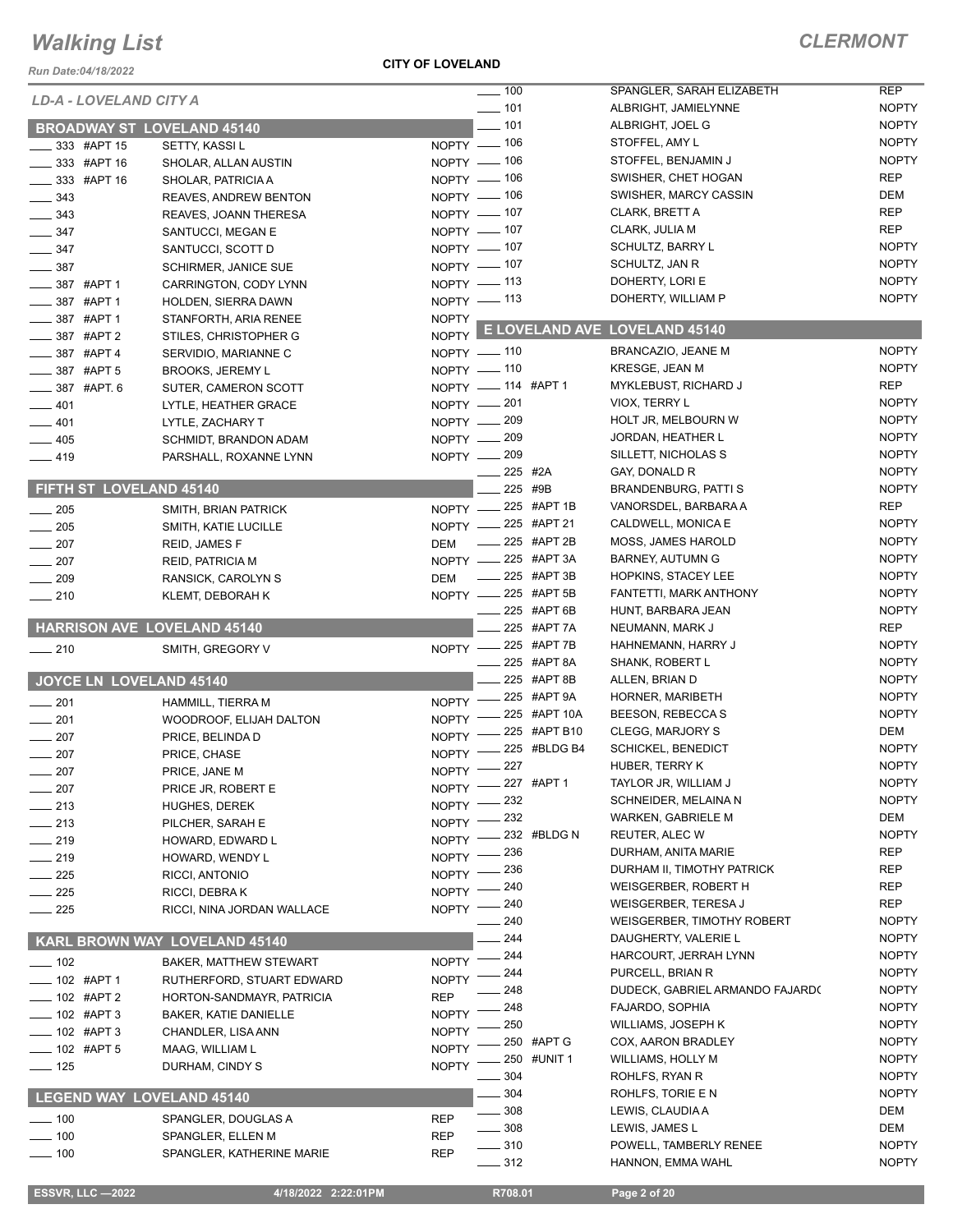*Run Date:04/18/2022*

#### **CITY OF LOVELAND**

| LD-A - LOVELAND CITY A  |                                   |              | $- 545$           | HEISLER, JOHN CURTIS J             | <b>NOPTY</b> |
|-------------------------|-----------------------------------|--------------|-------------------|------------------------------------|--------------|
|                         |                                   |              | 550               | HARRIS, GRACE ELIZABETH            | <b>NOPTY</b> |
|                         | E LOVELAND AVE LOVELAND 45140     |              | $-550$            | HARRIS, JOSEPH CHRISTOHER          | <b>REP</b>   |
| $\frac{1}{2}$ 312       | HANNON, KYLE D                    |              | $NOPTY$ = 550     | HARRIS, SARA LOUISE                | <b>NOPTY</b> |
| $\frac{1}{2}$ 316       | DUCRO, BARBARA CAMPBELL           |              | NOPTY __ 550      | <b>HARRIS, STEVEN M</b>            | <b>REP</b>   |
| $\frac{1}{2}$ 316       | DUCRO, PHILIP E                   |              | NOPTY -650        | HENSKENS, GABRIELLE                | <b>NOPTY</b> |
| $- 318$                 | DELFAVERO, JANE A                 | <b>REP</b>   | $\frac{1}{2}$ 551 | HENDRICKS, BONNIE S                | DEM          |
| $\frac{1}{2}$ 343       | DOWNARD, KIMBERLY G               |              | NOPTY __ 551      | SMITH, DANIEL M                    | DEM          |
| $\frac{1}{2}$ 347       | BATEMAN, ANDREW J                 | <b>REP</b>   |                   |                                    |              |
| $\frac{1}{2}$ 347       | TIPTON, NATHANIEL M               |              |                   | NOPTY MAPLE AVE LOVELAND 45140     |              |
| $\frac{1}{2}$ 347       | <b>WILTBERGER, RACHEL F</b>       | DEM          | $\frac{1}{2}$ 117 | <b>JACKSON, RENEE</b>              | <b>NOPTY</b> |
| $\frac{1}{2}$ 348       | DESMARAIS, LUKAS SCOTT            |              | NOPTY __ 129      | JOHNSON, ALISON SHELD              | <b>NOPTY</b> |
| $\frac{1}{2}$ 348       | SAXTON, EXWARD BRUCE              |              | NOPTY __ 129      | WOODRUFF, DONALD E                 | <b>REP</b>   |
| $- 348$                 | SAXTON, JANICE ANN                |              | NOPTY __ 135      | STAGGS, CHRISTINE A                | <b>NOPTY</b> |
| $\frac{1}{2}$ 351       | BATEMAN, DANIELLE M               |              | NOPTY __ 135      | STEWART JR, NORMAN F               | <b>NOPTY</b> |
| $\frac{1}{2}$ 351       | BATEMAN, EMILY JANE               |              | NOPTY __ 400      | ORR, CAROL J                       | DEM          |
| $\frac{1}{2}$ 351       | BATEMAN, GRACE MARIE              |              | NOPTY __ 400      | ORR, CHARLES A                     | DEM          |
| $\frac{1}{2}$ 351       | <b>BATEMAN, P ROBERT</b>          | <b>NOPTY</b> |                   |                                    |              |
| $\frac{1}{2}$ 355       | TIMMERMAN, DANIEL MOORE           |              |                   | NOPTY MISSION CT LOVELAND 45140    |              |
| $\frac{1}{2}$ 355       | TIMMERMAN, JENNIFER LYNN          | <b>REP</b>   | $\frac{1}{2}$ 110 | SMITH, SHARON L                    | <b>NOPTY</b> |
| $\frac{1}{2}$ 355       | TIMMERMAN, JOSEPH                 | DEM          | $- 110$           | SMITH, WILMER J                    | <b>NOPTY</b> |
| $\frac{1}{2}$ 356       | HERBSTER, MITCHELL ROBERT         |              | NOPTY __ 112      | BENDER, AARON L                    | <b>NOPTY</b> |
| $- 361$                 | MULLINS, JEFFREY P                | DEM          | $\frac{1}{2}$ 112 | BENDER, CAMERON ISAIAH             | <b>NOPTY</b> |
| $\frac{1}{2}$ 361       | MULLINS, NICOLE RENEE             | DEM          | $\frac{1}{2}$ 112 | HARTER, COLE AYLIES                | <b>NOPTY</b> |
| $\frac{1}{2}$ 362       | <b>GROESCHEN, ANNE-MARIE NOEL</b> | REP          | $\frac{1}{2}$ 112 | <b>HARTER, JULIE A</b>             | <b>NOPTY</b> |
| $\frac{1}{2}$ 362       | <b>GROESCHEN, BRENDA S</b>        | REP          | $\frac{1}{2}$ 112 |                                    | <b>NOPTY</b> |
| $\frac{1}{2}$ 362       | <b>GROESCHEN, JACQUELINE SUE</b>  | REP          | $\frac{1}{2}$ 112 | HARTER, KAYLEE D                   | <b>NOPTY</b> |
| $\frac{1}{2}$ 362       | <b>GROESCHEN, ROBERT A</b>        | <b>REP</b>   | $\frac{1}{2}$ 114 | HARTER, SARAH ANN                  | <b>REP</b>   |
| $\frac{1}{2}$ 365       | DURHAM, DANIEL M                  |              | NOPTY __ 114      | LOUDER, CAMERON J                  |              |
| $\frac{1}{2}$ 365       |                                   |              | NOPTY __ 114      | LOUDER, ELLE M                     | <b>NOPTY</b> |
| $- 370$                 | DURHAM, DEBORAH ANN               |              |                   | LOUDER, JAMES B                    | <b>REP</b>   |
|                         | <b>BELLER, JANET B</b>            | <b>REP</b>   | $- 114$           | LOUDER, KAREN M                    | <b>REP</b>   |
| $- 370$                 | BELLER, ROGER A                   | <b>REP</b>   | $\frac{1}{16}$    | BAILEY, ALEXANDER W                | <b>NOPTY</b> |
| $\frac{1}{2}$ 375       | CAPAZO, BENJAMIN MILES            |              | NOPTY __ 116      | <b>BAILEY, LESA KAYE</b>           | <b>REP</b>   |
| $\frac{1}{2}$ 375       | CAPAZO, STACEY ANN                |              | NOPTY __ 116      | SMITH, ERNEST R                    | <b>REP</b>   |
| $\frac{1}{2}$ 378       | EADS, R DALE                      |              | NOPTY __ 118      | BROWN, ANNE S                      | <b>NOPTY</b> |
| $- 378$                 | RADDIN, SHANNON COLLEEN           |              | NOPTY __ 118      | <b>BROWN, RICHARD EDWON</b>        | <b>NOPTY</b> |
| $- 379$                 | FRIEMOTH, AMY QURAN               |              | NOPTY __ 120      | STOELB, MICHAEL BRADFORD           | <b>NOPTY</b> |
| $- 379$                 | FRIEMOTH, DALE J                  | <b>REP</b>   | $-$ 124           | FORTE, CHRISTIAN MICHAEL           | <b>REP</b>   |
| $- 379$                 | <b>FRIEMOTH, LUCY G</b>           |              | NOPTY __ 124      | FORTE, DIANA L                     | <b>REP</b>   |
| $- 379$                 | FRIEMOTH, RACHEL M                | <b>REP</b>   | $- 124$           | FORTE, MIA ANN                     | <b>NOPTY</b> |
| 379                     | FRIEMOTH, SARA T                  | REP          | $\frac{1}{2}$ 125 | JONES, BRYAN H                     | REP          |
| 409                     | MEDERT, HOWARD L                  | REP          | $-$ 125           | JONES, CHRISTIN RENAE              | <b>REP</b>   |
| 409                     | MEDERT, PATRICIA A                | <b>REP</b>   | $-$ 125           | JONES, MEGAN K                     | <b>NOPTY</b> |
| _ 413                   | HOFFMAN, EMILEY VOY               |              | NOPTY __ 125      | JONES, RACHEL ANN                  | <b>NOPTY</b> |
| $-413$                  | PEARSON, HANNAH KEZZIAH           |              | NOPTY __ 130      | MORRIS, LAUREN KOURTNEY            | DEM          |
| $-417$                  | <b>BAILEY, NOAH T</b>             |              | NOPTY __ 136      | SCHWAN, BRADLEY JONATHAN           | <b>NOPTY</b> |
| $-417$                  | <b>BAILEY, STACEY L</b>           |              | NOPTY __ 136      | <b>SCHWAN, NICOLE LYNETTE</b>      | <b>NOPTY</b> |
| $-426$                  | PERKINS, ZACHARY C                |              | NOPTY __ 136      | VANDOORN, SHARON KAY               | <b>NOPTY</b> |
| $-436$                  | PLUNKETT, JOANN B                 |              | NOPTY __ 137      | FAGIN, DAVID L                     | <b>NOPTY</b> |
| $-436$                  | PLUNKETT, WILLIAM G               |              | NOPTY __ 137      | FAGIN, LISA M                      | <b>NOPTY</b> |
| 519                     | TIPTON, JEANNA M                  |              | NOPTY __ 143      | STAPLES, ANITA DEE                 | REP          |
| 520                     | WHEELDON, EDWARD S                |              | NOPTY __ 143      | STAPLES, JASON H                   | <b>NOPTY</b> |
| 520                     | ZUEFLE, CASSANDRA L               |              | NOPTY __ 148      | IRISH, AMELIA FITZHUGH             | <b>NOPTY</b> |
| 520                     | ZUEFLE JR, CHARLES D              |              | NOPTY __ 148      | IRISH, JONATHAN SPENCER            | <b>NOPTY</b> |
| $\frac{1}{2}$ 527       | FRANCE, EVA                       | DEM          | $\frac{1}{2}$ 149 | ALLSPACH, GREGORY T                | <b>REP</b>   |
| 527                     | FRANCE, JOY A                     | DEM          | $- 149$           | ALLSPACH, JOSEPH WARREN            | <b>NOPTY</b> |
| 527                     | <b>FRANCE, STEVEN ANDREW</b>      | DEM          | ___ 149           | ALLSPACH, SUSAN MARIE              | REP          |
| $\frac{1}{2}$ 531       | ROBINSON, ELIZABETH M             | DEM          | $\equiv$ 155      | SCHUMAN JR, HUGH DAVID             | REP          |
| $\frac{1}{2}$ 531       | ROBINSON, JOHN M                  | DEM          | $- 155$           | SCHUMAN, KERRI K                   | <b>REP</b>   |
| $\frac{1}{2}$ 537       | HILL, CHRISTOPHER VINCENT         | DEM          | $- 155$           | SCHUMAN, SARAH CATHERINE           | <b>NOPTY</b> |
| $\frac{1}{2}$ 538       | <b>GERTZ, KARMELA RAMOS</b>       | DEM          |                   |                                    |              |
| $\frac{1}{2}$ 538       | <b>GERTZ, MICHAEL THOMAS</b>      | <b>DEM</b>   |                   | <b>O BANNON AVE LOVELAND 45140</b> |              |
| $- 539$                 | <b>WALTON, TYLER JAMES</b>        |              | NOPTY __ 105      | ROMANELLO, JOSEPH JUDE             | <b>REP</b>   |
|                         |                                   |              |                   |                                    |              |
| <b>ESSVR, LLC -2022</b> | 4/18/2022 2:22:01PM               |              | R708.01           | Page 3 of 20                       |              |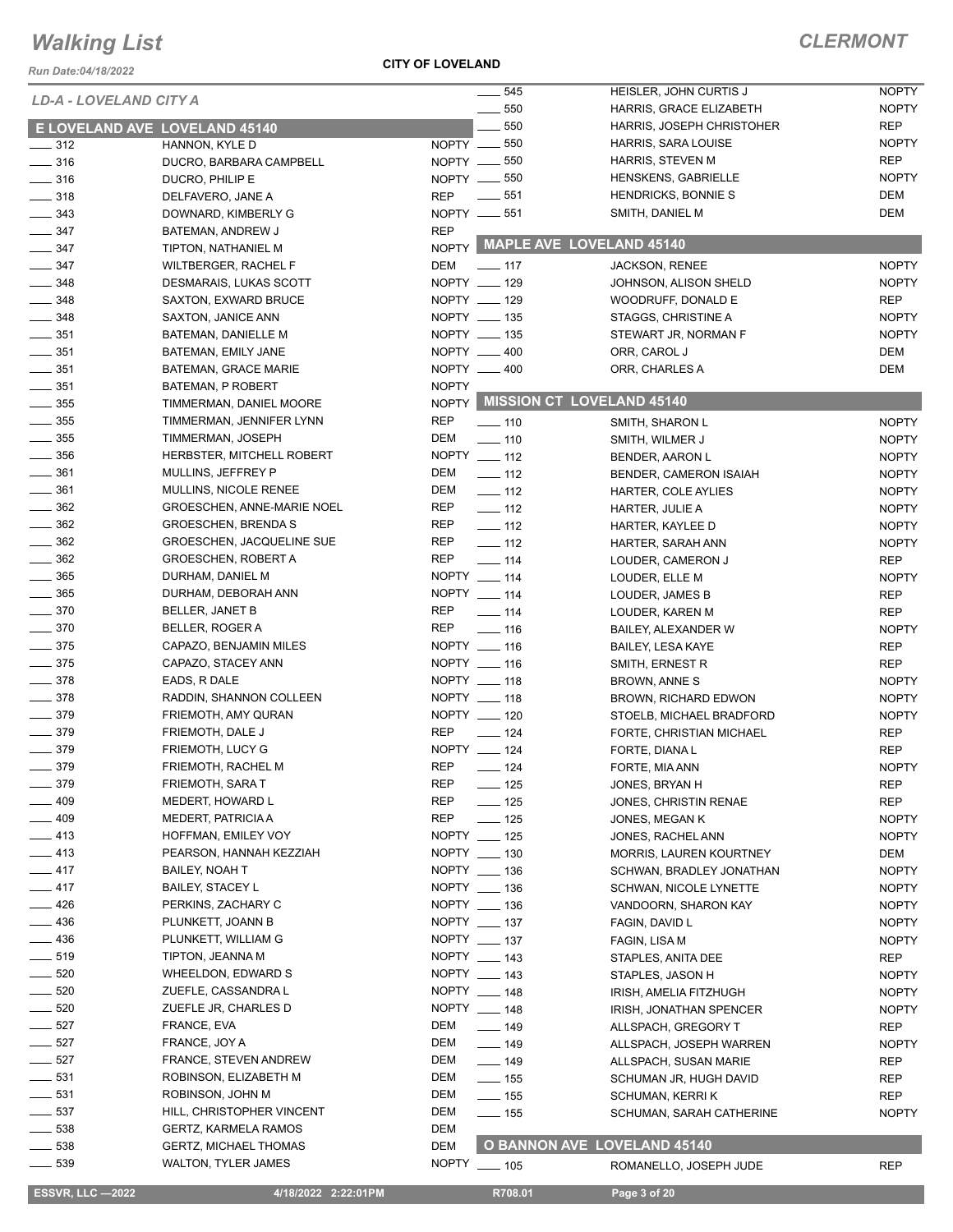#### *Run Date:04/18/2022*

#### **CITY OF LOVELAND**

## *CLERMONT*

| Run Date:04/18/2022           |                                             |              |                                                |                                                       |                              |
|-------------------------------|---------------------------------------------|--------------|------------------------------------------------|-------------------------------------------------------|------------------------------|
| <b>LD-A - LOVELAND CITY A</b> |                                             |              | $\frac{1}{200}$<br>202                         | SWEARINGEN, BOBBY JO<br>HAWKES, KAREN JEAN            | <b>NOPTY</b><br><b>DEM</b>   |
|                               | <b>O BANNON AVE LOVELAND 45140</b>          |              | $-214$                                         | STEVENS, RICHARD T                                    | <b>NOPTY</b>                 |
|                               |                                             | <b>REP</b>   | $\frac{1}{220}$                                | OBERHOLZER, CAROL SUE                                 | DEM                          |
| $\frac{1}{2}$ 105<br>200      | SAVAGE, NICOLE JOYCE                        | $NOPTY =$    | $-220$                                         | OBERHOLZER, CHRISTOPHER ROBERT                        | DEM                          |
| $\sim$ 200                    | NEAL, AMANDA N<br>RIFFLE, DONALD R          | $NOPTY$ –    | _ 220                                          | OBERHOLZER, ROBERT Z                                  | <b>NOPTY</b>                 |
| $\sim$ 200                    | RIFFLE III, DONALD RAY                      |              | NOPTY -234                                     | BOLIN, KAY E                                          | <b>NOPTY</b>                 |
| $\frac{1}{200}$               | RIFFLE, SAMANTHA RAE                        |              | NOPTY -234                                     | OGRADY, TIMOTHY J                                     | <b>NOPTY</b>                 |
| $-202$ #APT B                 | RECHEL, ROBERT HOUSTON                      |              | NOPTY $-$ 236                                  | KING, PAMELA J                                        | <b>NOPTY</b>                 |
| $-210$                        | HALL, KATELAND O                            | <b>NOPTY</b> |                                                |                                                       |                              |
| $-210$                        | NAPIER, MICHELLE ANN                        | <b>NOPTY</b> |                                                | N SECOND ST LOVELAND 45140                            |                              |
| $\frac{1}{218}$               | COX, GRETCHEN MARIE                         |              | NOPTY - 108 #APT 2                             | ROYAL, MICHAEL A                                      | <b>NOPTY</b>                 |
| $\frac{1}{218}$               | SHACKELFORD, VICTORIA J                     |              | NOPTY - 110 #APT 1311                          | FREPPON, JEFFREY THOMAS                               | <b>NOPTY</b>                 |
| $\frac{222}{2}$               | LAUN, JOHN G                                |              | NOPTY - 126 #APT 2205                          | <b>BERTSCH, PATRICIA A</b>                            | <b>NOPTY</b>                 |
| $\frac{222}{2}$               | LAUN III, JOHN GEORGE                       |              | NOPTY -213                                     | ROSS, PETER S                                         | <b>NOPTY</b>                 |
| $\frac{224}{ }$               | SCHMITZ, BENJAMIN DAVID                     |              | NOPTY -821                                     | MILLER, ANNA J                                        | <b>NOPTY</b>                 |
|                               |                                             |              | $- 321$                                        | NICHOLS, DANIEL A                                     | <b>NOPTY</b>                 |
| PAXTON AVE LOVELAND 45140     |                                             |              | 321                                            | NICHOLS, SUZANNE                                      | <b>NOPTY</b>                 |
| $\frac{1}{2}$ 511             | HUDSON, BEVERLY A                           |              | NOPTY -825                                     | CAPPS, KATHERINE MAE                                  | <b>NOPTY</b>                 |
| $\frac{1}{2}$ 511             | HUDSON, JAMES S                             | <b>REP</b>   | $\frac{1}{2}$ 325                              | CAPPS, MATTHEW J                                      | <b>NOPTY</b>                 |
| $\frac{1}{2}$ 535             | LETSCHE, BRANDI ALEXIS                      |              | NOPTY -830                                     | VOGELSANG, CHRISTINA E                                | <b>NOPTY</b>                 |
| $\frac{1}{2}$ 535             | PAVONE, ANTHONY V                           |              | NOPTY - 400                                    | PAYTES, JACK L                                        | <b>NOPTY</b>                 |
| $\frac{1}{2}$ 535             | WILLIAMS, BEVERLY DARLENE                   |              | NOPTY - 400                                    | PAYTES, SANDRA KAY                                    | <b>NOPTY</b>                 |
| $\frac{1}{2}$ 543             | <b>WALLACE, JAMES BRENT</b>                 | $N$ OPTY $-$ | - 408                                          | DURHAM, MICHAEL W                                     | <b>NOPTY</b>                 |
| $\frac{1}{2}$ 551             | BLEVINS, JOHN AARON                         | NOPTY -      | - 408                                          | MILLER, AMANDA                                        | DEM                          |
| $\frac{1}{2}$ 551             | CONN, KIRSTEN B                             | $NOPTY$ -    | _ 410                                          | DURHAM, CHRISTINA NOREEN                              | <b>NOPTY</b>                 |
| $\frac{1}{2}$ 557             | ROZZI, KATHRYN A                            | <b>REP</b>   | $-412$                                         | WARM, ELLEN SUE                                       | <b>DEM</b>                   |
| $- 561$                       | <b>BARTON, DUSTIN ANTHONY</b>               |              | NOPTY -412                                     | WARM, MADELYN RENEE                                   | <b>NOPTY</b>                 |
| $-561$                        | <b>BARTON, HOLLY CHRISTINE</b>              | <b>NOPTY</b> |                                                | NOPTY S SECOND ST LOVELAND 45140                      |                              |
| $\frac{1}{2}$ 611             | FLYNN, HEATHER N                            |              |                                                | TAYLOR, KAREN ANNE                                    | <b>DEM</b>                   |
| $-611$                        | FLYNN, KYLE JOE                             |              | NOPTY - 110<br>NOPTY - 110 #APT 1              | FITZPATRICK, JAMES W                                  | <b>NOPTY</b>                 |
| $-611$                        | FLYNN, LAWRENCE J                           |              | NOPTY - 110 #APT 1101                          | JOHNSTON, ARLENE E K                                  | REP                          |
| $-611$                        | FLYNN, REGINA                               |              | NOPTY - 110 #APT 1101                          | JOHNSTON, MATTHEW BRADLEY                             | <b>NOPTY</b>                 |
| $-613$<br>$\frac{1}{2}$ 613   | PROST, DARREN ANTHONY                       |              | NOPTY - 110 #APT 1102                          | FICK, KIRK P                                          | <b>NOPTY</b>                 |
| $\sim$ 623                    | PROST, NATHAN ANTHONY<br>KEPLER, MICHELLE U |              | NOPTY - 110 #APT 1202                          | COWGILL, RONALD HADLEY                                | DEM                          |
| $\sim$ 623                    | <b>KEPLER, PHILLIP TROY</b>                 |              | NOPTY - 110 #APT 1202                          | HERSHBERGER, VALERIE L                                | <b>DEM</b>                   |
|                               |                                             |              | ____ 110 #APT 1203                             | SHROUT, BETTY R                                       | <b>NOPTY</b>                 |
| PFARR LN LOVELAND 45140       |                                             |              | ___ 110 #APT 1204                              | MCCULLOUGH, LAWRENCE                                  | <b>REP</b>                   |
| $\frac{1}{10}$ 110            | HUEY, AMANDA L                              |              | NOPTY - 110 #APT 1204                          | MCCULLOUGH, ROBERTA E                                 | <b>REP</b>                   |
| $- 110$                       | HUEY, JIMMIE SUE                            |              | NOPTY - 110 #APT 1205                          | <b>GEBHART, MARY ANN S</b>                            | <b>NOPTY</b>                 |
| $- 110$                       | HUEY JR, RALPH W                            | <b>REP</b>   | - 110 #APT 1206                                | RIZZUTO, CODY T                                       | REP                          |
| $\frac{1}{111}$               | FISHER, PATRICIA A                          | <b>REP</b>   | -810 #APT 1206                                 | RIZZUTO, STEPHANIE ANNE                               | <b>NOPTY</b>                 |
| $-111$                        | LOVELY, LISA A                              | <b>REP</b>   | ___ 110 #APT 1206                              | WESTERFIELD JR, LYLE G                                | <b>NOPTY</b>                 |
| $-111$                        | LOVELY, TIMOTHY A                           | <b>REP</b>   | ____ 110 #APT 1207                             | <b>GEIGER, MARTHA LYNN</b>                            | <b>NOPTY</b>                 |
| $- 118$                       | <b>GRINDER, MARY E</b>                      |              | NOPTY - 110 #APT 1207                          | GEIGER, ROSS                                          | <b>NOPTY</b>                 |
| $- 118$                       | <b>GRINDER, ROLLIE MANE</b>                 |              | NOPTY - 110 #APT 1207                          | <b>GEIGER, ROSS ALARIC</b>                            | <b>NOPTY</b>                 |
| $- 120$                       | DUNN, BRIAN NICHOLAS                        |              | NOPTY - 110 #APT 1209                          | OWENS, JAMES HUDSON                                   | <b>NOPTY</b>                 |
| $-128$                        | OLIVER, DERON L                             | <b>REP</b>   | ___ 110 #APT 1211                              | FRANZER, BRITTANY ANTOINETTE HAK                      | <b>NOPTY</b>                 |
| $-200$                        | KERN, PAUL J                                |              | NOPTY - 110 #APT 1211                          | FRANZER, CHRISTOPHER CARL                             | <b>NOPTY</b>                 |
| 200                           | KERN, SARAH J                               | <b>DEM</b>   | ___ 110 #APT 1212                              | FIELDS, NATALIE R                                     | <b>NOPTY</b>                 |
| $\equiv$ 300                  | DUNN, SHARON R                              | REP          | ___ 110 #APT 1212                              | <b>HAYDEN, MARK GREGORY</b>                           | <b>NOPTY</b>                 |
| $\frac{1}{2}$ 300             | DUNN, WAYNE C                               | REP          | ___ 110 #APT 1212                              | LONG, MACKENZIE JAMES                                 | <b>NOPTY</b>                 |
|                               |                                             |              | __ 110 #APT 1213                               | KOHLMAN, MARTIN A                                     | <b>NOPTY</b>                 |
|                               | RAILROAD AVE LOVELAND 45140                 |              | ____ 110 #APT 1213                             | SULLIVAN, ADRIAN MIA<br>COOLEY, REBECCA R             | <b>NOPTY</b><br><b>NOPTY</b> |
| $- 102$ #APT 2                | <b>WILSON, JANET G</b>                      |              | NOPTY - 110 #APT 1214<br>-810 #APT 1215        |                                                       | REP                          |
| ____ 106 #APT 1               | <b>MARTIN, RICHARD R</b>                    | <b>REP</b>   |                                                | SHAMBLIN, KENNETH R<br><b>FROEHLICH, LISA ANNETTE</b> | <b>NOPTY</b>                 |
| $-$ 106 #APT 1                | WEST, MELVIN DWAYNE                         |              | NOPTY - 110 #APT 1301<br>NOPTY - 110 #APT 1301 | SPEARS, ANNA MARIE                                    | <b>NOPTY</b>                 |
| $\frac{1}{2}$ 106 #APT 3      | UNSER, DIANE C                              |              | NOPTY - 110 #APT 1301                          | STARKEY, CAROLYN M                                    | <b>NOPTY</b>                 |
| $\frac{1}{2}$ 106 #APT C      | SEYMOUR, KRISTEN PAIGE                      |              | NOPTY - 110 #APT 1304                          | SALEK, NANCY ANN                                      | <b>NOPTY</b>                 |
| $\frac{1}{2}$ 123             | WIEDENBEIN, MARY E                          |              | -010 #APT 1305                                 | BROWN, KYLE STEPHEN                                   | <b>NOPTY</b>                 |
| $\frac{1}{200}$               | ARMSTRONG, THOMAS JOSEPH                    | <b>REP</b>   | -810 #APT 1307                                 | MCCARTHY, EMILY ANN                                   | <b>NOPTY</b>                 |
|                               |                                             |              |                                                |                                                       |                              |

 **ESSVR, LLC —2022 4/18/2022 2:22:01PM R708.01 Page 4 of 20**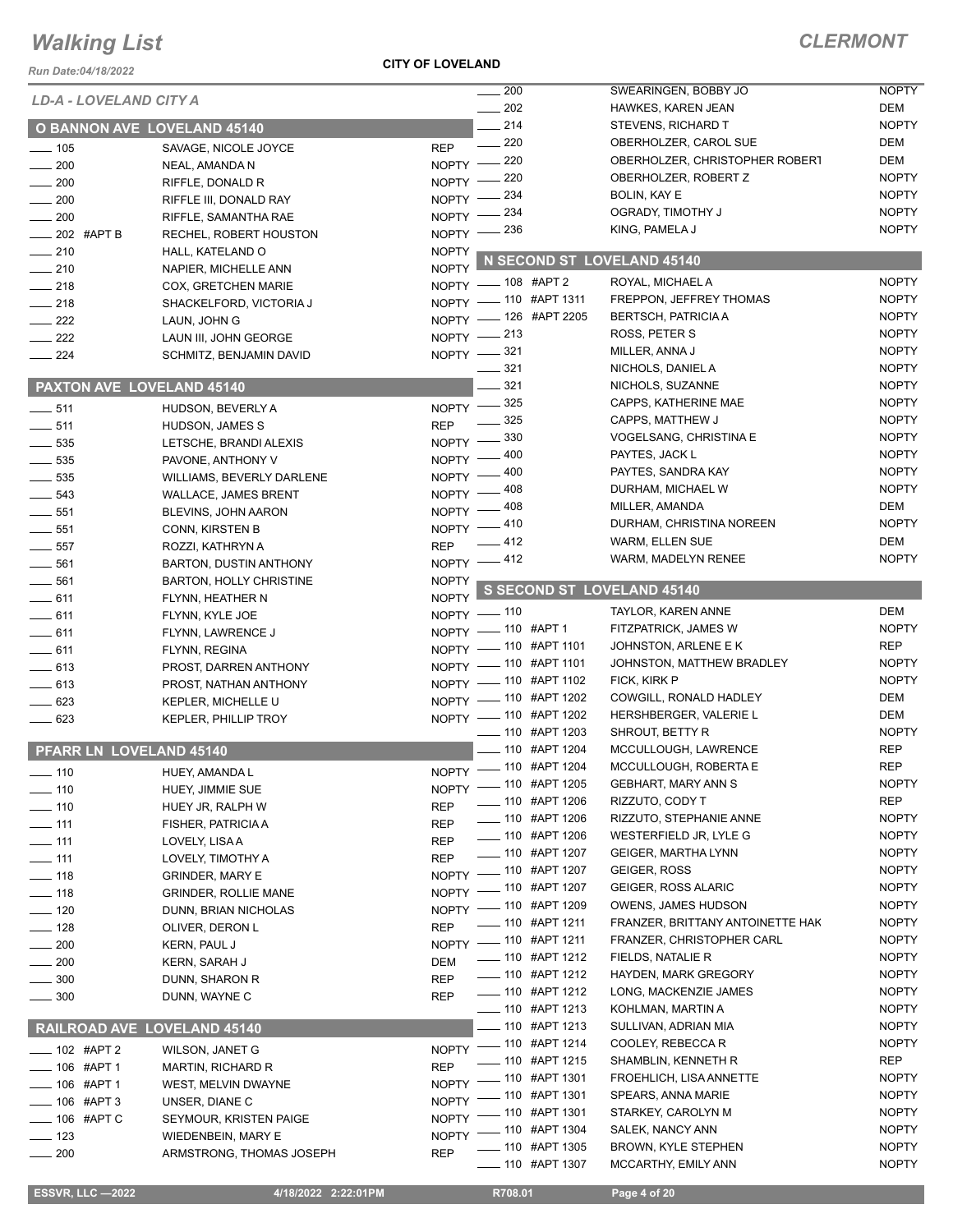*Run Date:04/18/2022*

#### **CITY OF LOVELAND**

| LD-A - LOVELAND CITY A      |                                        |                       |         | ____ 126 #APT 2303         | CASEY, SUSAN ELIZABETH          | DEM          |
|-----------------------------|----------------------------------------|-----------------------|---------|----------------------------|---------------------------------|--------------|
|                             |                                        |                       |         | ____ 126 #APT 2303         | HUNT, PATRICK JOSEPH            | DEM          |
| S SECOND ST LOVELAND 45140  |                                        |                       |         | ____ 126 #APT 2304         | <b>BULLOCK, BARRETT E</b>       | <b>NOPTY</b> |
| ___ 110 #APT 1308           | ANDRY, MICHAEL J                       |                       |         | NOPTY __ 126 #APT 2304     | <b>BULLOCK, JULIE ANN</b>       | <b>NOPTY</b> |
| -810 #APT 1310              | CAMPBELL, CHRIS ALAN                   |                       |         | NOPTY __ 126 #APT 2305     | PLUM, JAMES J                   | <b>NOPTY</b> |
| <b>____ 110 #APT 1310</b>   | CONNERS, JUSTIN PATRICK                |                       |         | NOPTY __ 126 #APT 2306     | ROBBINS, AVERY H                | <b>NOPTY</b> |
| $\frac{1}{2}$ 110 #APT 1313 | FRYE, JON D                            |                       |         | NOPTY __ 126 #APT 2307     | BENSON, DIANE H                 | <b>NOPTY</b> |
| <b>LEGGE 110 #APT 1313</b>  | MICKLEY, KATHERINE ANN                 |                       |         | NOPTY __ 126 #APT 2308     | KIRKPATRICK, DENNIS P           | <b>NOPTY</b> |
| $\frac{1}{2}$ 110 #APT 1314 | DELLA BELLA, ELIZABETH CLARE           |                       |         | NOPTY __ 126 #APT 2308     | PERALTA, GABRIEL                | <b>NOPTY</b> |
| - 110 #APT 1315             | TIMPANE, MATTHEW TYLER                 |                       |         | NOPTY __ 126 #APT 2309     | ANGELINE, JILL L                | <b>NOPTY</b> |
| <b>_____ 110 #APT 7302</b>  | SMALL, COOPER J                        |                       |         | NOPTY __ 126 #APT 2310     | BERNTH, GRIFFON THOMAS          | <b>NOPTY</b> |
| ____ 110 #APT. 1102         | FICK, OLIVIA RENEE                     |                       |         | NOPTY __ 126 #APT 2310     | HIMMELBAUER, DOLPH A            | <b>NOPTY</b> |
| -120 #APT 2408              | COX, ALEXANDER JACOB                   |                       |         | NOPTY __ 126 #APT 2313     | FARMER, ELIZABETH R             | <b>NOPTY</b> |
| $\frac{1}{2}$ 126           | <b>BULLOCK, SUZANNE ELIZABETH</b>      |                       |         | NOPTY __ 126 #APT 2314     | BOYLES, JEFFREY SCOTT           | <b>NOPTY</b> |
| $\frac{1}{2}$ 126           | <b>GIBSON, MICHELLE THACKER</b>        |                       |         | NOPTY __ 126 #APT 2401     | HOFFMAN, KEITH ROBIN            | <b>NOPTY</b> |
| $- 126$ #2101               | HARRIS, YVONNE P                       |                       |         | NOPTY __ 126 #APT 2401     | HOWARD, TIMOTHY J               | <b>NOPTY</b> |
| $\frac{1}{2}$ 126 #APT 1424 | MACCORMICK, THOMAS D                   |                       |         | NOPTY __ 126 #APT 2401     | PARMER, GREGORY B               | <b>NOPTY</b> |
| <b>LEGGE #APT 2102</b>      | HUHN, KATELYN L                        |                       |         | NOPTY __ 126 #APT 2401     | PARMER, LUCINDA L               | <b>NOPTY</b> |
| $\frac{1}{2}$ 126 #APT 2103 | HENDERSON, MICHAEL A                   |                       |         | NOPTY __ 126 #APT 2402     | TURNHEIM, RONA                  | DEM          |
| ____ 126 #APT 2104          | <b>GRADEN, MELISSA MARIE</b>           |                       |         | DEM __ 126 #APT 2403       | RUTTER, PAUL RYAN               | <b>NOPTY</b> |
| $\frac{1}{2}$ 126 #APT 2104 | STEVENS, AMBER PAIGE                   |                       |         | NOPTY __ 126 #APT 2404     | BAYSINGER, APRIL ELIZABETH      | <b>NOPTY</b> |
| $\frac{1}{2}$ 126 #APT 2105 | DRENNING, CORIN M                      |                       |         | NOPTY __ 126 #APT 2404     | CIFUENTES, DANIEL J             | <b>NOPTY</b> |
| <b>_____ 126 #APT 2105</b>  | OROZCO, MARIO P                        |                       |         | NOPTY __ 126 #APT 2404     | FARR, ASHLEY MARIE              | <b>NOPTY</b> |
| ___ 126 #APT 2106           | CHIN, CASEY W                          |                       |         | NOPTY __ 126 #APT 2404     | STEINBRUNNER, SUSAN R           | <b>NOPTY</b> |
| - 126 #APT 2106             | CHIN, LILON LOUISE                     |                       |         | NOPTY __ 126 #APT 2405     | SWEETING, DAVID J               | <b>NOPTY</b> |
| <b>_____ 126 #APT 2106</b>  | JANECKO, ERIN ANN                      |                       |         | NOPTY __ 126 #APT 2406     | CALHOUN, CHARLES E              | <b>REP</b>   |
| ___ 126 #APT 2106           | THOMPSON, JESSICA ERIN ROSE            |                       |         | NOPTY __ 126 #APT 2406     | CALHOUN, TAMMY G                | <b>REP</b>   |
| $\frac{1}{2}$ 126 #APT 2107 | MOSS, PAMELA SUE                       |                       |         | NOPTY __ 126 #APT 2406     | ZALANTS, JESSICA LYNN           | <b>NOPTY</b> |
| $\frac{1}{2}$ 126 #APT 2108 | <b>BENCE, AARON AUSTIN</b>             |                       |         | NOPTY __ 126 #APT 2408     | WASNESKY, DONALD THOMAS         | <b>NOPTY</b> |
| <b>LEGGE #APT 2108</b>      | <b>BENCE, KELSEY ELISABETH</b>         |                       |         | NOPTY __ 126 #APT 2409     | LARCOMB, RONALD K               | <b>NOPTY</b> |
| $\frac{1}{2}$ 126 #APT 2109 | CORNELIUS, AARON WILLIAM               |                       |         | DEM __ 126 #APT 2409       | LARCOMB, VICTORIA A             | <b>NOPTY</b> |
| ____ 126 #APT 2109          | JONES, PAMELA R                        |                       |         | NOPTY __ 126 #APT 2410     | SPARER, FRANCES M               | <b>NOPTY</b> |
| $\frac{1}{2}$ 126 #APT 2111 | RICH, ASHLEY BLAIR                     |                       |         | NOPTY __ 126 #APT 2411     | MCDONALD, RYAN NEAL             | <b>NOPTY</b> |
| $\frac{1}{2}$ 126 #APT 2112 | NOGAR, JASON HOWARD                    |                       |         | DEM __ 126 #APT 2412       | ABERNATHY, GARY L               | <b>NOPTY</b> |
| <b>LEGGE #APT 2113</b>      | FINNIGAN, MICHAEL OWEN                 |                       |         | NOPTY __ 126 #APT 2412     | ABERNATHY, LORA KISER           | <b>NOPTY</b> |
| <b>44PT 2116</b>            | ADAMS, MADELINE JILL                   |                       |         | NOPTY __ 126 #APT 2412     | HECKER, MATTHEW EUGENE          | <b>NOPTY</b> |
| __ 126 #APT 2117            | HINKLEY, KRISTEN KAE                   |                       |         | DEM __ 126 #APT 2414       | BEYERSDORFER, JODI NOLL         | <b>NOPTY</b> |
| -8 #APT 2201                | STADERMAN III, MILTON J                |                       |         | NOPTY __ 126 #APT 2414     | PELONI, ROBERT MICHAEL          | <b>NOPTY</b> |
| $\frac{1}{2}$ 126 #APT 2202 | TURNHEIM, SIMON                        |                       |         | NOPTY __ 126 #APT 2415     | GIBSON, SHAWN                   | <b>NOPTY</b> |
| ___ 126 #APT 2204           | STADERMAN, JANET DILLON                |                       |         | NOPTY __ 126 #APT. 2412    | HECKER, EMILY JOAN              | <b>NOPTY</b> |
| __ 126 #APT 2205            | BERNATOWICZ, NICHOLAS M                | NOPTY _               |         |                            |                                 |              |
| $\frac{1}{2}$ 126 #APT 2205 | SMITH, RENEE M                         |                       |         |                            | NOPTY N THIRD ST LOVELAND 45140 |              |
| ____ 126 #APT 2206          | CRAWFORD, ROBERT ALLEN                 | NOPTY __ 104          |         |                            | KEYES, SEAN M                   | <b>NOPTY</b> |
| $\frac{1}{2}$ 126 #APT 2206 | <b>GARNER CRAWFORD, ELLEN CHRISTIN</b> | NOPTY __ 105          |         |                            | KING, JULIUS L                  | <b>NOPTY</b> |
| ___ 126 #APT 2207           | CHOUINARD, HANNAH CHRISTINE            | NOPTY __ 106          |         |                            | SCHMIDBAUER, JANE H             | DEM          |
| ____ 126 #APT 2207          | GOAD, BRITTNEY SAVANNAH                | NOPTY __ 107          |         |                            | FOLZENLOGEN, NICHOLAS B         | <b>NOPTY</b> |
| _ 126 #APT 2208             | DANIEL, KEITH M                        | NOPTY __ 109          |         |                            | LAY, ABBY L                     | <b>NOPTY</b> |
| _ 126 #APT 2208             | DANIEL, LOIS M                         | NOPTY __ 111          |         |                            | <b>BORN, HEATHER MARGARET</b>   | <b>NOPTY</b> |
| ____ 126 #APT 2210          | MATTIA, CASSIE Q                       | NOPTY __ 112          |         |                            | <b>GRADER, ALEXANDRA EILEEN</b> | <b>NOPTY</b> |
| ____ 126 #APT 2212          | BAKER, DANA CANE                       | NOPTY __ 112          |         |                            | <b>GRADER, CHRISTOPHER JOHN</b> | <b>NOPTY</b> |
| $\frac{1}{2}$ 126 #APT 2212 | WISEMAN, JUSTIN S                      | NOPTY __ 112          |         |                            | <b>GRADER, ELIZABETH EILEEN</b> | <b>NOPTY</b> |
| $\frac{1}{2}$ 126 #APT 2214 | DANIEL, GRACE HOWARD                   | NOPTY __ 112          |         |                            | GRADER, ZACHARY JOHN            | <b>NOPTY</b> |
| ____ 126 #APT 2214          | DANIEL, JOHN MATTHEW                   | NOPTY __ 113          |         |                            | TACKETT JR, ROBERT F            | <b>NOPTY</b> |
| $\frac{1}{2}$ 126 #APT 2214 | PAVKOVICH, JEREMIAH DAVID              | NOPTY __ 113 #UNIT A  |         |                            | TACKETT, MELINDA K              | <b>NOPTY</b> |
| ____ 126 #APT 2215          | LAY, LORI NICOLE                       | <b>NOPTY</b>          |         |                            |                                 |              |
| ____ 126 #APT 2215          | RICE, HUSTON SCOTT                     |                       |         |                            | NOPTY S THIRD ST LOVELAND 45140 |              |
| $\frac{1}{2}$ 126 #APT 2215 | SMITH, BLOSSOM DEJUNETTE               | NOPTY __ 101          |         |                            | DAVIS, ROBERT HUTCHINSON        | <b>NOPTY</b> |
| $\frac{1}{26}$ #APT 2301    | YANCEY LASSMANN, DIANE SUE             | REP                   | $- 101$ |                            | RATTERREE, MARY JOY             | <b>NOPTY</b> |
| $\frac{1}{2}$ 126 #APT 2301 | YANCEY LASSMANN, PETER                 | REP                   |         | <b>______ 101 #APT 105</b> | JACKSON, JANACE KAY HILL        | REP          |
| ____ 126 #APT 2302          | FREDERICKS, MELANIE LYNN               | NOPTY __ 101 #APT 106 |         |                            | YOUNG, DEBRA A                  | <b>NOPTY</b> |
| _ 126 #APT 2302             | JAEGER, KRISTA                         | NOPTY __ 101 #APT 109 |         |                            | SPENCER, LYLAMAE D              | <b>NOPTY</b> |
| ____ 126 #APT 2302          |                                        |                       |         |                            |                                 | <b>NOPTY</b> |
|                             | LINDSEY, AMANDA DANELLE                |                       |         |                            |                                 |              |
| ____ 126 #APT 2302          | STEWART, MACKENZIE RING                |                       |         | NOPTY __ 101 #APT 110      | NUNN, BONNIE D                  |              |
| <b>ESSVR, LLC -2022</b>     | 4/18/2022 2:22:01PM                    | NOPTY __ 101 #APT 111 | R708.01 |                            | RICCI, ANTOINETTE M             | <b>NOPTY</b> |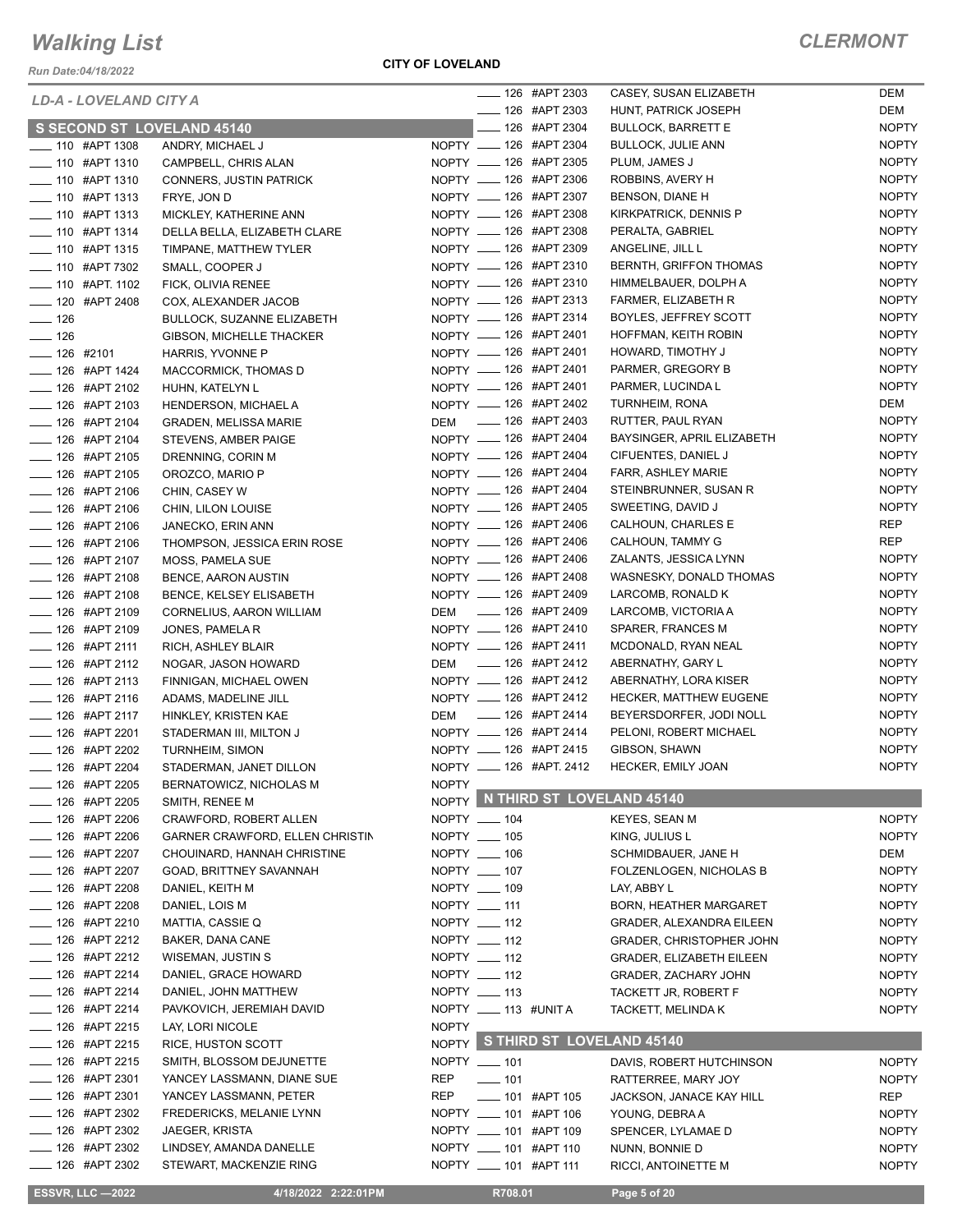*Run Date:04/18/2022*

**CITY OF LOVELAND**

*LD-A - LOVELAND CITY A*

| ____ 101 #APT 112<br>HACKLER, JAMES KENNETH<br><b>NOPTY</b><br>$- 101$<br>CONRAD, DONNA J<br>#APT 201<br><b>DEM</b><br>$\sim$ 101<br>#APT 202<br>FRY, DELORES A<br><b>NOPTY</b><br>$- 101$<br>#APT 203<br>DAVID, MABLE M<br><b>DEM</b><br>$- 101$<br>#APT 204<br>PEOPLES, BARBARA R<br><b>NOPTY</b><br>$- 101$<br>#APT 204<br>ROM, JUDITH M<br><b>NOPTY</b><br>$- 101$<br>#APT 206<br>BRAVERMAN, LINDA KAY<br><b>NOPTY</b><br>—— 101   #АРТ 207<br><b>KELLY, CAROL LEE</b><br><b>NOPTY</b><br>$- 101$<br>#APT 208<br><b>WILLIAMS, CAROL L</b><br><b>NOPTY</b><br>$-$ 101<br>#APT 210<br><b>ISAACS, LUCILLE E</b><br><b>NOPTY</b><br>$-101$<br>#APT 214<br>NORTHROP, KAREN ANNE<br><b>NOPTY</b><br>$-101$<br>#APT 301<br><b>LESTER, PATRICIA S</b><br><b>NOPTY</b><br>$- 101$<br>#APT 303<br><b>MARTIN, CAROL A</b><br><b>REP</b><br>$- 101$<br>#APT 304<br>KNADLE, DONNA CALDWELL<br><b>NOPTY</b><br>$- 101$<br>#APT 305<br>CARRO, JESSICA IRIS<br><b>NOPTY</b><br>$-$ 101<br>#APT 305<br>HAMILTON, STEWART A<br><b>NOPTY</b><br>$- 101$ #APT 305<br>SAMUEL, JEANETTE<br><b>NOPTY</b><br>$- 101$ #APT 306<br>MOORE, KEVIN VELMER<br><b>NOPTY</b><br>$- 101$<br>FRANCE, MARTHA JANE<br>#APT 307<br><b>NOPTY</b><br>$- 101$<br>#APT 307<br>WAGERS, DEAN A<br><b>REP</b><br>$\frac{1}{2}$ 101<br>#APT 309<br>WOODFORD, DOLORES LAVERN<br><b>NOPTY</b><br>$- 101$<br>PHILLIPS, PEGGY A<br>#APT 310<br><b>DEM</b><br>$- 101$<br><b>NOPTY</b><br>#APT 311<br><b>BALKUS, CAROL JOANNE</b><br>$- 101$<br>#APT 313<br>CALARCO, THOMAS PATRICK<br><b>DEM</b><br>$- 101$<br>#APT 313<br>CHEVALIER, GIGI<br><b>NOPTY</b><br>$\equiv$ 108<br>LANG, KELLY ANN<br><b>NOPTY</b><br>$-111$<br><b>HARDEN, ISAAC SHON</b><br><b>NOPTY</b><br>$\equiv$ 111<br>HARDEN, KATE C<br><b>NOPTY</b><br>$\overline{\phantom{0}}$ 111<br>HARDEN, WILLIAM S<br><b>NOPTY</b><br>$-112$<br><b>BIGGS, ELIZABETH M</b><br><b>NOPTY</b><br>$-112$<br><b>BIGGS, THOMAS A</b><br><b>REP</b><br>$\frac{1}{2}$ 113<br>MOSS, DAVID M<br><b>REP</b><br>$\equiv$ 113<br>MOSS, JOEL DANIEL MCCLARY<br><b>NOPTY</b><br>$\equiv$ 113<br><b>MOSS, JOSHUA MARSHALL</b><br><b>NOPTY</b><br>$\frac{1}{13}$<br><b>MOSS, LEAH MC CLARY</b><br><b>REP</b><br>$- 124$ #APT B<br><b>GRUENWALD, GLENN J</b><br><b>NOPTY</b><br><b>UNION ST LOVELAND 45140</b> | S THIRD ST LOVELAND 45140 |  |
|--------------------------------------------------------------------------------------------------------------------------------------------------------------------------------------------------------------------------------------------------------------------------------------------------------------------------------------------------------------------------------------------------------------------------------------------------------------------------------------------------------------------------------------------------------------------------------------------------------------------------------------------------------------------------------------------------------------------------------------------------------------------------------------------------------------------------------------------------------------------------------------------------------------------------------------------------------------------------------------------------------------------------------------------------------------------------------------------------------------------------------------------------------------------------------------------------------------------------------------------------------------------------------------------------------------------------------------------------------------------------------------------------------------------------------------------------------------------------------------------------------------------------------------------------------------------------------------------------------------------------------------------------------------------------------------------------------------------------------------------------------------------------------------------------------------------------------------------------------------------------------------------------------------------------------------------------------------------------------------------------------------------------------------------------------------------------------------------------------------------------------------------------------------------------------------------------------------------------------------------------------------------------------------------------------|---------------------------|--|
|                                                                                                                                                                                                                                                                                                                                                                                                                                                                                                                                                                                                                                                                                                                                                                                                                                                                                                                                                                                                                                                                                                                                                                                                                                                                                                                                                                                                                                                                                                                                                                                                                                                                                                                                                                                                                                                                                                                                                                                                                                                                                                                                                                                                                                                                                                        |                           |  |
|                                                                                                                                                                                                                                                                                                                                                                                                                                                                                                                                                                                                                                                                                                                                                                                                                                                                                                                                                                                                                                                                                                                                                                                                                                                                                                                                                                                                                                                                                                                                                                                                                                                                                                                                                                                                                                                                                                                                                                                                                                                                                                                                                                                                                                                                                                        |                           |  |
|                                                                                                                                                                                                                                                                                                                                                                                                                                                                                                                                                                                                                                                                                                                                                                                                                                                                                                                                                                                                                                                                                                                                                                                                                                                                                                                                                                                                                                                                                                                                                                                                                                                                                                                                                                                                                                                                                                                                                                                                                                                                                                                                                                                                                                                                                                        |                           |  |
|                                                                                                                                                                                                                                                                                                                                                                                                                                                                                                                                                                                                                                                                                                                                                                                                                                                                                                                                                                                                                                                                                                                                                                                                                                                                                                                                                                                                                                                                                                                                                                                                                                                                                                                                                                                                                                                                                                                                                                                                                                                                                                                                                                                                                                                                                                        |                           |  |
|                                                                                                                                                                                                                                                                                                                                                                                                                                                                                                                                                                                                                                                                                                                                                                                                                                                                                                                                                                                                                                                                                                                                                                                                                                                                                                                                                                                                                                                                                                                                                                                                                                                                                                                                                                                                                                                                                                                                                                                                                                                                                                                                                                                                                                                                                                        |                           |  |
|                                                                                                                                                                                                                                                                                                                                                                                                                                                                                                                                                                                                                                                                                                                                                                                                                                                                                                                                                                                                                                                                                                                                                                                                                                                                                                                                                                                                                                                                                                                                                                                                                                                                                                                                                                                                                                                                                                                                                                                                                                                                                                                                                                                                                                                                                                        |                           |  |
|                                                                                                                                                                                                                                                                                                                                                                                                                                                                                                                                                                                                                                                                                                                                                                                                                                                                                                                                                                                                                                                                                                                                                                                                                                                                                                                                                                                                                                                                                                                                                                                                                                                                                                                                                                                                                                                                                                                                                                                                                                                                                                                                                                                                                                                                                                        |                           |  |
|                                                                                                                                                                                                                                                                                                                                                                                                                                                                                                                                                                                                                                                                                                                                                                                                                                                                                                                                                                                                                                                                                                                                                                                                                                                                                                                                                                                                                                                                                                                                                                                                                                                                                                                                                                                                                                                                                                                                                                                                                                                                                                                                                                                                                                                                                                        |                           |  |
|                                                                                                                                                                                                                                                                                                                                                                                                                                                                                                                                                                                                                                                                                                                                                                                                                                                                                                                                                                                                                                                                                                                                                                                                                                                                                                                                                                                                                                                                                                                                                                                                                                                                                                                                                                                                                                                                                                                                                                                                                                                                                                                                                                                                                                                                                                        |                           |  |
|                                                                                                                                                                                                                                                                                                                                                                                                                                                                                                                                                                                                                                                                                                                                                                                                                                                                                                                                                                                                                                                                                                                                                                                                                                                                                                                                                                                                                                                                                                                                                                                                                                                                                                                                                                                                                                                                                                                                                                                                                                                                                                                                                                                                                                                                                                        |                           |  |
|                                                                                                                                                                                                                                                                                                                                                                                                                                                                                                                                                                                                                                                                                                                                                                                                                                                                                                                                                                                                                                                                                                                                                                                                                                                                                                                                                                                                                                                                                                                                                                                                                                                                                                                                                                                                                                                                                                                                                                                                                                                                                                                                                                                                                                                                                                        |                           |  |
|                                                                                                                                                                                                                                                                                                                                                                                                                                                                                                                                                                                                                                                                                                                                                                                                                                                                                                                                                                                                                                                                                                                                                                                                                                                                                                                                                                                                                                                                                                                                                                                                                                                                                                                                                                                                                                                                                                                                                                                                                                                                                                                                                                                                                                                                                                        |                           |  |
|                                                                                                                                                                                                                                                                                                                                                                                                                                                                                                                                                                                                                                                                                                                                                                                                                                                                                                                                                                                                                                                                                                                                                                                                                                                                                                                                                                                                                                                                                                                                                                                                                                                                                                                                                                                                                                                                                                                                                                                                                                                                                                                                                                                                                                                                                                        |                           |  |
|                                                                                                                                                                                                                                                                                                                                                                                                                                                                                                                                                                                                                                                                                                                                                                                                                                                                                                                                                                                                                                                                                                                                                                                                                                                                                                                                                                                                                                                                                                                                                                                                                                                                                                                                                                                                                                                                                                                                                                                                                                                                                                                                                                                                                                                                                                        |                           |  |
|                                                                                                                                                                                                                                                                                                                                                                                                                                                                                                                                                                                                                                                                                                                                                                                                                                                                                                                                                                                                                                                                                                                                                                                                                                                                                                                                                                                                                                                                                                                                                                                                                                                                                                                                                                                                                                                                                                                                                                                                                                                                                                                                                                                                                                                                                                        |                           |  |
|                                                                                                                                                                                                                                                                                                                                                                                                                                                                                                                                                                                                                                                                                                                                                                                                                                                                                                                                                                                                                                                                                                                                                                                                                                                                                                                                                                                                                                                                                                                                                                                                                                                                                                                                                                                                                                                                                                                                                                                                                                                                                                                                                                                                                                                                                                        |                           |  |
|                                                                                                                                                                                                                                                                                                                                                                                                                                                                                                                                                                                                                                                                                                                                                                                                                                                                                                                                                                                                                                                                                                                                                                                                                                                                                                                                                                                                                                                                                                                                                                                                                                                                                                                                                                                                                                                                                                                                                                                                                                                                                                                                                                                                                                                                                                        |                           |  |
|                                                                                                                                                                                                                                                                                                                                                                                                                                                                                                                                                                                                                                                                                                                                                                                                                                                                                                                                                                                                                                                                                                                                                                                                                                                                                                                                                                                                                                                                                                                                                                                                                                                                                                                                                                                                                                                                                                                                                                                                                                                                                                                                                                                                                                                                                                        |                           |  |
|                                                                                                                                                                                                                                                                                                                                                                                                                                                                                                                                                                                                                                                                                                                                                                                                                                                                                                                                                                                                                                                                                                                                                                                                                                                                                                                                                                                                                                                                                                                                                                                                                                                                                                                                                                                                                                                                                                                                                                                                                                                                                                                                                                                                                                                                                                        |                           |  |
|                                                                                                                                                                                                                                                                                                                                                                                                                                                                                                                                                                                                                                                                                                                                                                                                                                                                                                                                                                                                                                                                                                                                                                                                                                                                                                                                                                                                                                                                                                                                                                                                                                                                                                                                                                                                                                                                                                                                                                                                                                                                                                                                                                                                                                                                                                        |                           |  |
|                                                                                                                                                                                                                                                                                                                                                                                                                                                                                                                                                                                                                                                                                                                                                                                                                                                                                                                                                                                                                                                                                                                                                                                                                                                                                                                                                                                                                                                                                                                                                                                                                                                                                                                                                                                                                                                                                                                                                                                                                                                                                                                                                                                                                                                                                                        |                           |  |
|                                                                                                                                                                                                                                                                                                                                                                                                                                                                                                                                                                                                                                                                                                                                                                                                                                                                                                                                                                                                                                                                                                                                                                                                                                                                                                                                                                                                                                                                                                                                                                                                                                                                                                                                                                                                                                                                                                                                                                                                                                                                                                                                                                                                                                                                                                        |                           |  |
|                                                                                                                                                                                                                                                                                                                                                                                                                                                                                                                                                                                                                                                                                                                                                                                                                                                                                                                                                                                                                                                                                                                                                                                                                                                                                                                                                                                                                                                                                                                                                                                                                                                                                                                                                                                                                                                                                                                                                                                                                                                                                                                                                                                                                                                                                                        |                           |  |
|                                                                                                                                                                                                                                                                                                                                                                                                                                                                                                                                                                                                                                                                                                                                                                                                                                                                                                                                                                                                                                                                                                                                                                                                                                                                                                                                                                                                                                                                                                                                                                                                                                                                                                                                                                                                                                                                                                                                                                                                                                                                                                                                                                                                                                                                                                        |                           |  |
|                                                                                                                                                                                                                                                                                                                                                                                                                                                                                                                                                                                                                                                                                                                                                                                                                                                                                                                                                                                                                                                                                                                                                                                                                                                                                                                                                                                                                                                                                                                                                                                                                                                                                                                                                                                                                                                                                                                                                                                                                                                                                                                                                                                                                                                                                                        |                           |  |
|                                                                                                                                                                                                                                                                                                                                                                                                                                                                                                                                                                                                                                                                                                                                                                                                                                                                                                                                                                                                                                                                                                                                                                                                                                                                                                                                                                                                                                                                                                                                                                                                                                                                                                                                                                                                                                                                                                                                                                                                                                                                                                                                                                                                                                                                                                        |                           |  |
|                                                                                                                                                                                                                                                                                                                                                                                                                                                                                                                                                                                                                                                                                                                                                                                                                                                                                                                                                                                                                                                                                                                                                                                                                                                                                                                                                                                                                                                                                                                                                                                                                                                                                                                                                                                                                                                                                                                                                                                                                                                                                                                                                                                                                                                                                                        |                           |  |
|                                                                                                                                                                                                                                                                                                                                                                                                                                                                                                                                                                                                                                                                                                                                                                                                                                                                                                                                                                                                                                                                                                                                                                                                                                                                                                                                                                                                                                                                                                                                                                                                                                                                                                                                                                                                                                                                                                                                                                                                                                                                                                                                                                                                                                                                                                        |                           |  |
|                                                                                                                                                                                                                                                                                                                                                                                                                                                                                                                                                                                                                                                                                                                                                                                                                                                                                                                                                                                                                                                                                                                                                                                                                                                                                                                                                                                                                                                                                                                                                                                                                                                                                                                                                                                                                                                                                                                                                                                                                                                                                                                                                                                                                                                                                                        |                           |  |
|                                                                                                                                                                                                                                                                                                                                                                                                                                                                                                                                                                                                                                                                                                                                                                                                                                                                                                                                                                                                                                                                                                                                                                                                                                                                                                                                                                                                                                                                                                                                                                                                                                                                                                                                                                                                                                                                                                                                                                                                                                                                                                                                                                                                                                                                                                        |                           |  |
|                                                                                                                                                                                                                                                                                                                                                                                                                                                                                                                                                                                                                                                                                                                                                                                                                                                                                                                                                                                                                                                                                                                                                                                                                                                                                                                                                                                                                                                                                                                                                                                                                                                                                                                                                                                                                                                                                                                                                                                                                                                                                                                                                                                                                                                                                                        |                           |  |
|                                                                                                                                                                                                                                                                                                                                                                                                                                                                                                                                                                                                                                                                                                                                                                                                                                                                                                                                                                                                                                                                                                                                                                                                                                                                                                                                                                                                                                                                                                                                                                                                                                                                                                                                                                                                                                                                                                                                                                                                                                                                                                                                                                                                                                                                                                        |                           |  |
|                                                                                                                                                                                                                                                                                                                                                                                                                                                                                                                                                                                                                                                                                                                                                                                                                                                                                                                                                                                                                                                                                                                                                                                                                                                                                                                                                                                                                                                                                                                                                                                                                                                                                                                                                                                                                                                                                                                                                                                                                                                                                                                                                                                                                                                                                                        |                           |  |
|                                                                                                                                                                                                                                                                                                                                                                                                                                                                                                                                                                                                                                                                                                                                                                                                                                                                                                                                                                                                                                                                                                                                                                                                                                                                                                                                                                                                                                                                                                                                                                                                                                                                                                                                                                                                                                                                                                                                                                                                                                                                                                                                                                                                                                                                                                        |                           |  |
|                                                                                                                                                                                                                                                                                                                                                                                                                                                                                                                                                                                                                                                                                                                                                                                                                                                                                                                                                                                                                                                                                                                                                                                                                                                                                                                                                                                                                                                                                                                                                                                                                                                                                                                                                                                                                                                                                                                                                                                                                                                                                                                                                                                                                                                                                                        |                           |  |
|                                                                                                                                                                                                                                                                                                                                                                                                                                                                                                                                                                                                                                                                                                                                                                                                                                                                                                                                                                                                                                                                                                                                                                                                                                                                                                                                                                                                                                                                                                                                                                                                                                                                                                                                                                                                                                                                                                                                                                                                                                                                                                                                                                                                                                                                                                        |                           |  |
|                                                                                                                                                                                                                                                                                                                                                                                                                                                                                                                                                                                                                                                                                                                                                                                                                                                                                                                                                                                                                                                                                                                                                                                                                                                                                                                                                                                                                                                                                                                                                                                                                                                                                                                                                                                                                                                                                                                                                                                                                                                                                                                                                                                                                                                                                                        |                           |  |

**225** JACKSON, DAVID L NOPTY

*TOTAL :* **607**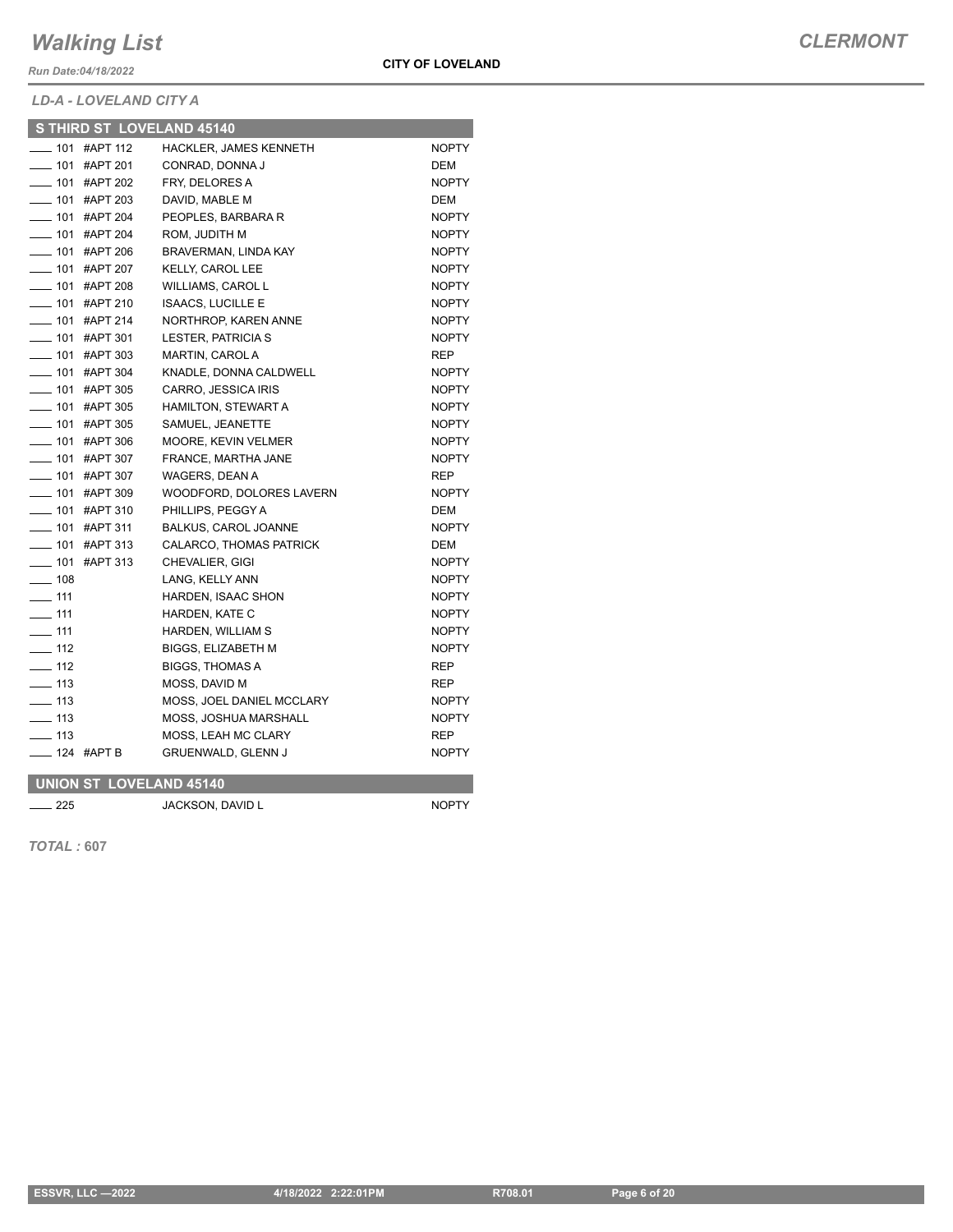**CITY OF LOVELAND**

| Run Date:04/18/2022               |                                                | I VI LUVLLAINU               |                   |                                                                    |                              |
|-----------------------------------|------------------------------------------------|------------------------------|-------------------|--------------------------------------------------------------------|------------------------------|
| LD-B - LOVELAND CITY B            |                                                |                              | 353               | SHEPHERD, LAURIE CRISTY                                            | <b>NOPTY</b>                 |
|                                   |                                                |                              | 354               | TENPENNY, SHARMAN W                                                | <b>NOPTY</b>                 |
| ANSHUTZ AVE LOVELAND 45140        |                                                |                              | 355               | <b>FOSTER, MICHAEL SCOTT</b>                                       | <b>NOPTY</b>                 |
| $-200$                            | <b>BERSANI, MARK A</b>                         | <b>NOPTY</b>                 | 355               | <b>FOSTER, TRACY LYNN</b>                                          | <b>NOPTY</b>                 |
|                                   |                                                |                              | 357<br>357        | HERNANDEZ LANGFORD, CARLA PATRI<br>QUINTERO BADILLO, JORGE RODRIGO | <b>NOPTY</b><br><b>NOPTY</b> |
| <b>ASH ST LOVELAND 45140</b>      |                                                |                              | 359               | BARNETT, ANDREW QUENTH                                             | <b>NOPTY</b>                 |
| $- 101$                           | HAZELBAKER, DEIDRE EVANS                       | <b>DEM</b>                   | 359               | <b>BARNETT, ERICA L</b>                                            | <b>NOPTY</b>                 |
| $- 101$                           | HAZELBAKER, JAYSON DEAN                        | <b>NOPTY</b>                 | 360               | PETERSON, ALEC T                                                   | <b>NOPTY</b>                 |
|                                   |                                                |                              | 360               | PETERSON, JARED T                                                  | <b>NOPTY</b>                 |
| E BROADWAY ST LOVELAND 45140      |                                                |                              | 360               | PETERSON, TERRY L                                                  | <b>REP</b>                   |
| $=$ 100                           | <b>GIVENS, CHRISTINA M</b>                     | <b>NOPTY</b>                 | 360               | PETERSON, TREVOR ALLEN                                             | <b>REP</b>                   |
| $- 100$                           | GIVENS, DANIEL T                               | <b>NOPTY</b>                 | 859               | HOLLE, DIANE LYNN                                                  | <b>NOPTY</b>                 |
| <b>BROADWAY ST LOVELAND 45140</b> |                                                |                              | 859               | HOLLE, FRANK P                                                     | <b>NOPTY</b>                 |
|                                   |                                                |                              | 859               | <b>HOLLE, LAUREN MARIE</b>                                         | <b>NOPTY</b>                 |
| 336<br>$\frac{1}{2}$ 336          | SCHROEDER, ERIC JOSEPH                         | <b>NOPTY</b><br><b>NOPTY</b> | 863               | SWITZER, ANDREA P                                                  | <b>NOPTY</b>                 |
| 342                               | SCHROEDER, JENNA ALISSA<br>SILVER, BARBARA ANN | <b>REP</b>                   | 863               | SWITZER, CHRISTOPHER A                                             | <b>NOPTY</b>                 |
| 342                               | SILVER, DAN E                                  | <b>REP</b>                   | 865               | <b>GRETHEL, JAMES JACOB</b>                                        | <b>NOPTY</b>                 |
| 342                               | SILVER, NATHAN JAMES                           | <b>NOPTY</b>                 | 865               | <b>GRETHEL, KIMBERLY LYNN</b>                                      | <b>NOPTY</b>                 |
| 346                               | UNDERWOOD, BRITTNEY L                          | <b>NOPTY</b>                 | 870               | HIGGINS JR, JOHN SIDNEY                                            | DEM                          |
| 346                               | UNDERWOOD, MICHAEL SCOTT                       | <b>NOPTY</b>                 | 870               | <b>HIGGINS, SIDNEY MICHELLE</b>                                    | <b>NOPTY</b>                 |
| 350 #APT 5                        | FUSON, JENNA RAE                               | <b>NOPTY</b>                 | 870               | ROBSON, YANNA MICHELLE                                             | DEM                          |
| 350 #APT 5                        | RANSOM, RHETT THOMAS                           | <b>NOPTY</b>                 | 872               | DILONARDO, ADAM A                                                  | <b>NOPTY</b>                 |
| 350 #APT APT 4                    | ROSE, JOSETTE R                                | <b>NOPTY</b>                 | 872<br>872        | SCHARFENBERGER, BRADLEY BROCK<br>SCHARFENBERGER, DIANNE S          | <b>NOPTY</b><br><b>NOPTY</b> |
| 402                               | MOREY, ADAM WADE                               | <b>NOPTY</b>                 | 874               | JOHNSON, DREW SHERLOCK                                             | <b>NOPTY</b>                 |
| $-402$                            | MOREY, BENJAMIN JOSEPH                         | <b>NOPTY</b>                 | 874               | JOHNSON, GWEN S                                                    | <b>NOPTY</b>                 |
| $-402$                            | MOREY, JESSICA ASHLEY                          | <b>NOPTY</b>                 |                   |                                                                    |                              |
| $\frac{1}{2}$ 402                 | MOREY, MARY J                                  | <b>NOPTY</b>                 |                   | CEDAR WOODS DR LOVELAND 45140                                      |                              |
| $-418$                            | GEORGE, ADAM F                                 | <b>NOPTY</b>                 | 95                | <b>BROERMAN, BEVERLY PATT</b>                                      | <b>REP</b>                   |
| $-418$                            | <b>GEORGE, BRIAN W</b>                         | <b>DEM</b>                   | 95                | <b>BROERMAN, KEITH ROBERT</b>                                      | <b>REP</b>                   |
| $-422$                            | DOUGLAS, TORI LYNN                             | <b>NOPTY</b>                 | $-101$            | <b>BROCK, KELLY F</b>                                              | <b>NOPTY</b>                 |
| $-422$                            | HOLDEN IV, IRA S                               | <b>NOPTY</b>                 | - 101             | <b>BROCK, TONY ARLAN</b>                                           | <b>NOPTY</b>                 |
| <b>CEDAR DR LOVELAND 45140</b>    |                                                |                              | $-106$            | STADIEM, JACOB SAMUEL                                              | <b>NOPTY</b>                 |
| 307                               | SMITH, JAMIE C                                 | <b>DEM</b>                   | $-106$            | STADIEM, MICHAELA KOCH                                             | <b>NOPTY</b>                 |
| $-310$                            | <b>MACKRIS, AARON T</b>                        | <b>REP</b>                   | $- 107$           | ROGAN, JOSEPH H                                                    | <b>NOPTY</b>                 |
| $\frac{1}{2}$ 310                 | MACKRIS, STEPHANIE MARIE                       | <b>REP</b>                   | $- 107$           | ROGAN, LAURA A                                                     | <b>NOPTY</b>                 |
| $\frac{1}{2}$ 315                 | LIMBACHER, TAYLOR ASHLEY                       | <b>NOPTY</b>                 | $-112$            | <b>GRIGAS, MARY B</b>                                              | <b>REP</b>                   |
| _ 319                             | WOLL III, JOHN L                               | <b>DEM</b>                   | $-112$            | <b>GRIGAS, ROBERT JOSEPH</b>                                       | <b>REP</b>                   |
| $-320$                            | POULIN, CHRISTOPHER EDWARD                     | <b>NOPTY</b>                 | $-113$            | PRZEZDZIECKI, CHRISTIAN M                                          | <b>NOPTY</b>                 |
| 331                               | LEE, LYNNE M                                   | <b>NOPTY</b>                 | $-113$<br>$-113$  | PRZEZDZIECKI, JAN W<br>PRZEZDZIECKI, JANICE ANN                    | <b>NOPTY</b><br><b>NOPTY</b> |
| 335                               | DENTON, CHERYL ANN                             | <b>REP</b>                   | $-118$            | ZORKO, JANET SUSANNE                                               | REP                          |
| 335                               | DENTON, JOSEPH D                               | <b>REP</b>                   | _ 118             | ZORKO, STEPHEN GERARD                                              | REP                          |
| $-339$                            | <b>BACHER, JESSICA M</b>                       | <b>NOPTY</b>                 | . 119             | JANKA, ALLISON M                                                   | <b>NOPTY</b>                 |
| 340                               | HARPER, ERIN ELIZABETH                         | <b>NOPTY</b>                 | . 119             | JANKA, CONNIE J                                                    | <b>NOPTY</b>                 |
| 340                               | RECKERS, JOSEPH HARRISON                       | <b>NOPTY</b>                 | . 119             | JANKA, DANIEL D                                                    | <b>NOPTY</b>                 |
| $\frac{1}{2}$ 345                 | BOEHME, GEOFFREY CHASE                         | <b>NOPTY</b>                 | _ 119             | JANKA, MEGAN T                                                     | <b>NOPTY</b>                 |
| $-345$                            | KOEPFER, MARGARET JULIETTE                     | <b>NOPTY</b>                 | $-124$            | SIMMONS, RICHARD ROYLE                                             | REP                          |
| $\frac{1}{2}$ 346                 | BERGHEGER, AMY G                               | DEM                          | $-124$            | SIMMONS, VERITY SHARP                                              | <b>NOPTY</b>                 |
| $\frac{1}{2}$ 346                 | BERGHEGER, DOUGLAS E                           | DEM                          | $\frac{1}{2}$ 125 | POULTER, CHAD DAVID                                                | <b>NOPTY</b>                 |
| __ 346                            | BERGHEGER, RYAN D                              | DEM                          | $-125$            | POULTER, CHARISSE MICHELLE                                         | <b>NOPTY</b>                 |
| $\frac{1}{2}$ 347<br>349          | WILLIAMS, PATIA L                              | DEM<br><b>NOPTY</b>          | _ 130             | BATULE, AMANDA SILVIAN                                             | DEM                          |
| $-349$                            | CLOUSE, JACOB AARON<br>TESSLER, ELIZABETH ANN  | <b>REP</b>                   | . 130             | BATULE, JOSEF M                                                    | DEM                          |
| 349                               | <b>TESSLER, FRANCESCA MARIE</b>                | <b>NOPTY</b>                 | . 136             | SHANAHAN, BETSEY WILKENSON                                         | <b>NOPTY</b>                 |
| 350                               | CARVER, MORGAN CHARLES                         | <b>NOPTY</b>                 | . 136             | SHANAHAN, JACK MICHAEL                                             | <b>NOPTY</b>                 |
| $=$ 350                           | SUTHERLIN, DAVID MICHAEL                       | <b>NOPTY</b>                 | . 136             | SHANAHAN, KATE ELIZABETH                                           | <b>NOPTY</b>                 |
| $\frac{1}{2}$ 350                 | SUTHERLIN, JESSICA OLIVEIRA                    | <b>NOPTY</b>                 | - 136             | SHANAHAN, LIAM MICHAEL                                             | <b>NOPTY</b>                 |
| $\frac{1}{2}$ 351                 | MCHENRY, KEITH G                               | <b>REP</b>                   | $-142$            | STARVAGGI, MARY LESLIE                                             | <b>REP</b>                   |
| $\frac{1}{2}$ 351                 | MCHENRY, SHERI ANN                             | <b>REP</b>                   | $-142$<br>148     | STARVAGGI, PATRICK ANTHONY<br>TEN BRINK, ETHAN JOAN ARTHUR         | REP<br><b>NOPTY</b>          |
| $-351$                            | MCHENRY, ZACHARY ANDREW                        | <b>NOPTY</b>                 | 148               | TENBRINK, CHLOE NOELLE                                             | <b>NOPTY</b>                 |
| $\frac{1}{2}$ 353                 | SHEPHERD, JACOB WAYNE                          | <b>NOPTY</b>                 | 148               | TENBRINK, KIRSTEN E                                                | <b>NOPTY</b>                 |
|                                   |                                                |                              |                   |                                                                    |                              |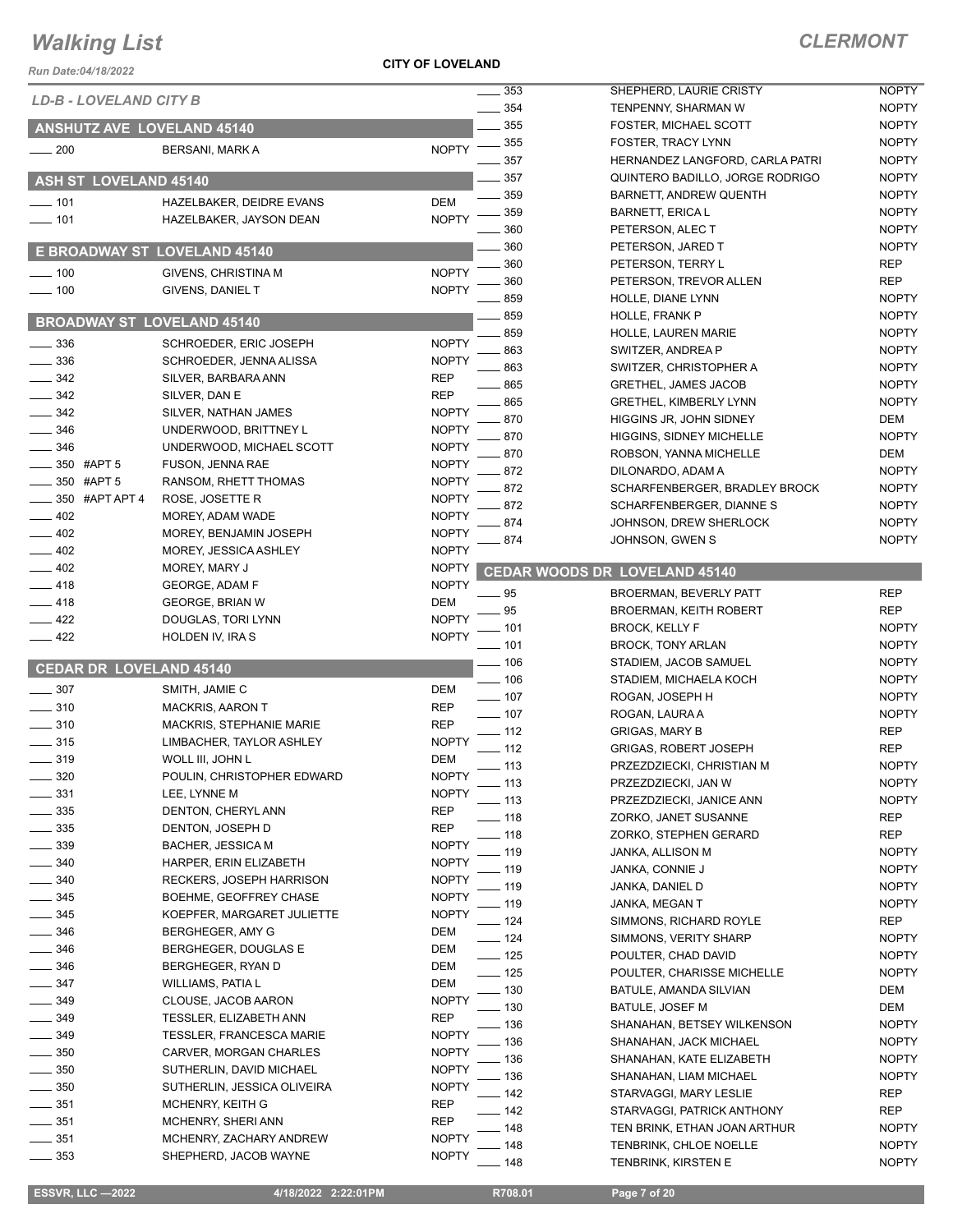#### **CITY OF LOVELAND**

### *CLERMONT*

NOPTY

| <b>Run Date:04/18/2022</b>                             |                                          |                                   |                                              |                     |
|--------------------------------------------------------|------------------------------------------|-----------------------------------|----------------------------------------------|---------------------|
| LD-B - LOVELAND CITY B                                 |                                          | $\frac{1}{2}$ 423                 | BOERES, DWIGHT E                             | <b>REP</b>          |
|                                                        | <b>CEDAR WOODS DR LOVELAND 45140</b>     | 423                               | BOERES, KIMBERLY S                           | <b>REP</b>          |
| $- 154$                                                | TEMPLES, DUSTIN ROBERT                   | 423<br>$\overline{N}$ OPTY __ 423 | <b>JENSIK, CHELSEA MARIE</b>                 | <b>NOPTY</b>        |
| $- 154$                                                | TEMPLES, LEWIS B                         | NOPTY __ 427                      | <b>JENSIK, DAVID PATRICK</b>                 | <b>NOPTY</b>        |
| $\frac{1}{2}$ 154                                      | TEMPLES, RYAN EDWARD                     | NOPTY __ 427                      | ARMSTRONG, ELIZABETH                         | DEM<br><b>NOPTY</b> |
| $- 160$                                                | DZIGIEL, BRENDAN J                       | <b>NOPTY</b><br>$-427$            | ARMSTRONG, IAN SCOTT<br>ARMSTRONG, QUINTIN E | <b>NOPTY</b>        |
| $\frac{1}{160}$                                        | DZIGIEL, JOSEPH L                        | <b>NOPTY</b><br>$-427$            | <b>GRIFFITHS, ANGELINA M</b>                 | <b>NOPTY</b>        |
| $- 160$                                                | DZIGIEL, SAMUEL DREW                     | NOPTY __ 427                      | ROSE, DONNIE R                               | <b>REP</b>          |
| $- 166$                                                | WINHOLT, GREG A                          | NOPTY __ 431                      | DUMAS, JACKSON MATTHEW                       | <b>NOPTY</b>        |
| $\frac{1}{166}$                                        | WINHOLT, KATHLEEN BREITENBACH            | NOPTY __ 431                      | DUMAS, TRISTAN DAVID                         | <b>NOPTY</b>        |
| $\frac{1}{166}$                                        | WINHOLT, SARAH NICOLE                    | NOPTY __ 435                      | MOONEY, SEAN CHRISTOPHER                     | <b>NOPTY</b>        |
| $\frac{1}{2}$ 172                                      | STEPHENS, LINDSAY LEONE                  | NOPTY __ 436                      | LYTLE, JENNIFER MAY                          | <b>NOPTY</b>        |
| $\frac{1}{2}$ 172                                      | STEPHENS, RYAN PATRICK                   | NOPTY __ 444                      | <b>GREENWALD, DANIEL W</b>                   | <b>NOPTY</b>        |
|                                                        |                                          | 445                               | SPARKS, CAROL C                              | <b>NOPTY</b>        |
|                                                        | <b>CRUTCHFIELD PL LOVELAND 45140</b>     | 501 #APT 1                        | HAMILL, MEGAN COLEEN                         | <b>NOPTY</b>        |
| $\sim$ 200                                             | BERSANI, ELENA N                         | NOPTY __<br>502                   | CARTER, DANEEN MARIE                         | DEM                 |
| $\frac{1}{200}$                                        | BERSANI, ROBYN D                         | NOPTY __ 502                      | CARTER, STEPHEN L                            | DEM                 |
|                                                        |                                          | 505                               | <b>CLANCY, CHRISTINE MARIE</b>               | <b>REP</b>          |
| <b>ELYSIAN DR LOVELAND 45140</b>                       |                                          | 512                               | BRANDT, MARGARET ANN                         | <b>REP</b>          |
| $-111$                                                 | HEINE, ASHLEE LANEE                      | NOPTY ____ 512                    | BRANDT, RONDA ANN                            | <b>REP</b>          |
| $\frac{1}{2}$ 111                                      | HEINE, SHAWN ERIK                        | NOPTY ____ 513                    | DUNN, MICHAEL C                              | <b>NOPTY</b>        |
| $\frac{1}{2}$ 124                                      | <b>MCADAMS, ERIN MICHELLE</b>            | NOPTY __ 516                      | JOHNSON, JUSTIN M                            | <b>NOPTY</b>        |
| $- 125$                                                | STAFFORD. PHILIP EDWARD                  | NOPTY __ 516                      | JOHNSON, LISA M                              | <b>DEM</b>          |
| $\frac{1}{2}$ 129                                      | <b>BOLAR, CARRIE MICHELLE</b>            | NOPTY __ 517                      | DUPPS, JOSEPH ROBERT                         | <b>NOPTY</b>        |
| $\frac{1}{2}$ 130                                      | MONTGOMERY, MELISSA RAE                  | NOPTY __ 517                      | DUPPS, TARA JO                               | <b>NOPTY</b>        |
| $\frac{1}{2}$ 135                                      | BETZ, MYRA COLLEEN                       | <b>REP</b><br>520                 | TACKETT, MILDRED I                           | DEM                 |
| $\frac{1}{2}$ 135                                      | BETZ, VICTOR G                           | <b>REP</b><br>$\frac{1}{2}$ 522   | WALKER, EMMY SUZANNE                         | <b>REP</b>          |
| $\frac{1}{2}$ 136                                      | <b>BROWN, RICHARD J</b>                  | <b>REP</b><br>$\frac{1}{2}$ 522   | WALKER, LUKE ALEXANDER                       | <b>NOPTY</b>        |
| HANNA AVE LOVELAND 45140                               |                                          | $- 523$                           | PENNINGTON, ERIN MARIE                       | <b>NOPTY</b>        |
|                                                        |                                          | 523                               | PENNINGTON, MICHAEL                          | <b>NOPTY</b>        |
| $\frac{1}{2}$ 319                                      | <b>FREDERICK, JIM L</b>                  | $\frac{1}{2}$ 524<br><b>REP</b>   | HAMM, CHELSEA REYNOLDS                       | DEM<br><b>NOPTY</b> |
| $\frac{1}{2}$ 319                                      | <b>FREDERICK, MARTHA B</b>               | NOPTY __ 524<br>NOPTY __ 524      | HAMM, JULIA ANDERSON<br>KAY, JOSEPH J        | <b>NOPTY</b>        |
| $\frac{1}{2}$ 320 #APT A1<br>$\frac{1}{2}$ 320 #APT A2 | KOCH, JACK E<br>LAYMAN, BAXTER PAUL      | NOPTY __ 524                      | WILSON, GLORIA W                             | DEM                 |
| $- 320$ #APT A3                                        | BLINKHORN, ARTHUR WILLIAM                | NOPTY __ 600                      | MONGENAS, KATHRYN T                          | <b>REP</b>          |
| $\frac{1}{2}$ 320 #APT A3                              | STULCE JR, FLOYD D                       | NOPTY __ 600                      | MONGENAS, RAYMOND A                          | <b>REP</b>          |
| $\frac{1}{2}$ 320 #APT A4                              | VOLPE, ELIZABETH A                       | NOPTY __ 603                      | DENNEY, KARIEN VON                           | <b>NOPTY</b>        |
| _____ 320 #APT A7                                      | HUPKE, HANNAH EILEEN                     | NOPTY __ 603 #APT 1               | REEVES, KEITH H                              | <b>NOPTY</b>        |
| _____ 320 #APT B3                                      | AMOS, JINAI C                            | NOPTY <u>_</u> 603 #APT 6         | HURST, JO ANN                                | <b>NOPTY</b>        |
| _____ 320 #APT B5                                      | ANDREWS, LAURA A                         | NOPTY __ 603 #APT 6               | MUELLER, REBECCA NICOLE                      | <b>NOPTY</b>        |
| _____ 320 #APT B6                                      | ABNER, HALI A                            | NOPTY __ 605 #APT 1               | HOFFMAN, MATTHEW DONALD                      | <b>NOPTY</b>        |
| _____ 320 #APT B6                                      | ABNER, LILYAN J                          | NOPTY __ 605 #APT 2               | CRESS, LINDA S                               | <b>NOPTY</b>        |
| <sub>—</sub> 320 #APT B7                               | MINTON, BRADLEY JOHN                     | NOPTY __ 605 #APT 3               | FORDICE, RICHARD WESLEY                      | <b>NOPTY</b>        |
| $\frac{1}{2}$ 320 #APT B8                              | <b>CRITES, CHRISTOPHER W</b>             | NOPTY __ 605 #APT 3               | ROBERTS, KRISTINA LOLOVA                     | <b>NOPTY</b>        |
| _____ 320 #APT B9                                      | <b>GARDNER, ANTHONY W</b>                | NOPTY __ 605 #APT 3               | <b>WILLIAMSON, CHRISTY L</b>                 | <b>NOPTY</b>        |
| _____ 320 #APT C4                                      | TRACHSEL, ALLISON NICOLE                 | NOPTY __ 605 #APT 4               | BAKER, COREY SCOTT                           | <b>NOPTY</b>        |
| _____ 320 #APT C5                                      | HOUSE, JEFF R                            | NOPTY _______ 605 #APT 4          | GOOLSBY, BRIAN A                             | <b>NOPTY</b>        |
| — 320 #APT С6                                          | FLETCHER, COURTNEY JEAN                  | NOPTY __ 605 #APT 5               | TEDRICK, FINNEGAN NICHOLAS                   | <b>NOPTY</b>        |
| ____ 320 #APT C7                                       | <b>CROPPER, ERIC S</b>                   | NOPTY __ 605 #APT 7               | PERRON, CLARA L                              | <b>NOPTY</b>        |
| $\frac{1}{2}$ 320 #APT A11                             | ALEXANDER, DIANA J                       | NOPTY __ 605 #APT 8               | STAUFFER, MATTHEW W                          | <b>NOPTY</b>        |
| _____ 320 #APT APT                                     | FLETCHER, JEREMY EUGENE                  | NOPTY __ 605 #APT 9               | BOWLING, KODY HUNTER                         | <b>NOPTY</b>        |
| _____ 320 #APT B10                                     | SNYDER, CHRISTINA MICHELE                | NOPTY __ 605 #APT 9               | MILLER, JEFFREY J                            | <b>NOPTY</b>        |
| $\frac{1}{2}$ 320 #APT B11                             | STORAGE, ALLISON ELIZABETH               | NOPTY __ 605 #APT 10              | DEYOUNG, ANITA L                             | <b>NOPTY</b>        |
| $\frac{1}{2}$ 320 #APT B11                             | STORAGE, TRACI LEIGH                     | NOPTY ______ 605 #APT 10          | DEYOUNG, SAMUEL MEAGUEL                      | <b>NOPTY</b>        |
| ____ 320 #APT C10                                      | WOODS, TRAVIS J                          | NOPTY ______ 605 #APT 10          | GORDON, ALYSSA MARIE                         | <b>NOPTY</b>        |
| <b>2.2 320 #BLDG 2-2</b>                               | RAHE, DAVID NATHAN                       | NOPTY __ 605 #APT 11              | <b>BAKER, CARRIE MARIE</b>                   | <b>NOPTY</b>        |
|                                                        | _____ 320 #APT APT A10 JACOBS, RAYMOND D | NOPTY __ 605 #APT 12              | <b>GROVE, EMANUEL ULYSSES</b>                | <b>NOPTY</b>        |
| $\frac{1}{2}$ 321                                      | LINDGREN, JENNIFER                       | _____ 605 #APT 12<br>DEM          | SILCOX, MARY E                               | <b>NOPTY</b>        |
| $\frac{1}{2}$ 321                                      | LINDGREN, SCOTT R                        | NOPTY __ 605 #APT. 11             | CLEAVELAND, JAYDA RENEE                      | <b>NOPTY</b>        |
| $-405$                                                 | BETZ, MEGAN JEAN                         | NOPTY __ 606                      | WILTSE, JANE ELIZABETH                       | <b>NOPTY</b>        |
| $-405$                                                 | MILLS, BENJAMIN J                        | NOPTY -606                        | WILTSE, JULIE BOWERS                         | <b>NOPTY</b>        |
| $\frac{1}{2}$ 423                                      | BOERES, COLE BRYANT                      | NOPTY __ 606                      | <b>WILTSE, THOMAS B</b>                      | <b>NOPTY</b>        |
| <b>ESSVR, LLC -2022</b>                                | 4/18/2022 2:22:01PM                      | R708.01                           | Page 8 of 20                                 |                     |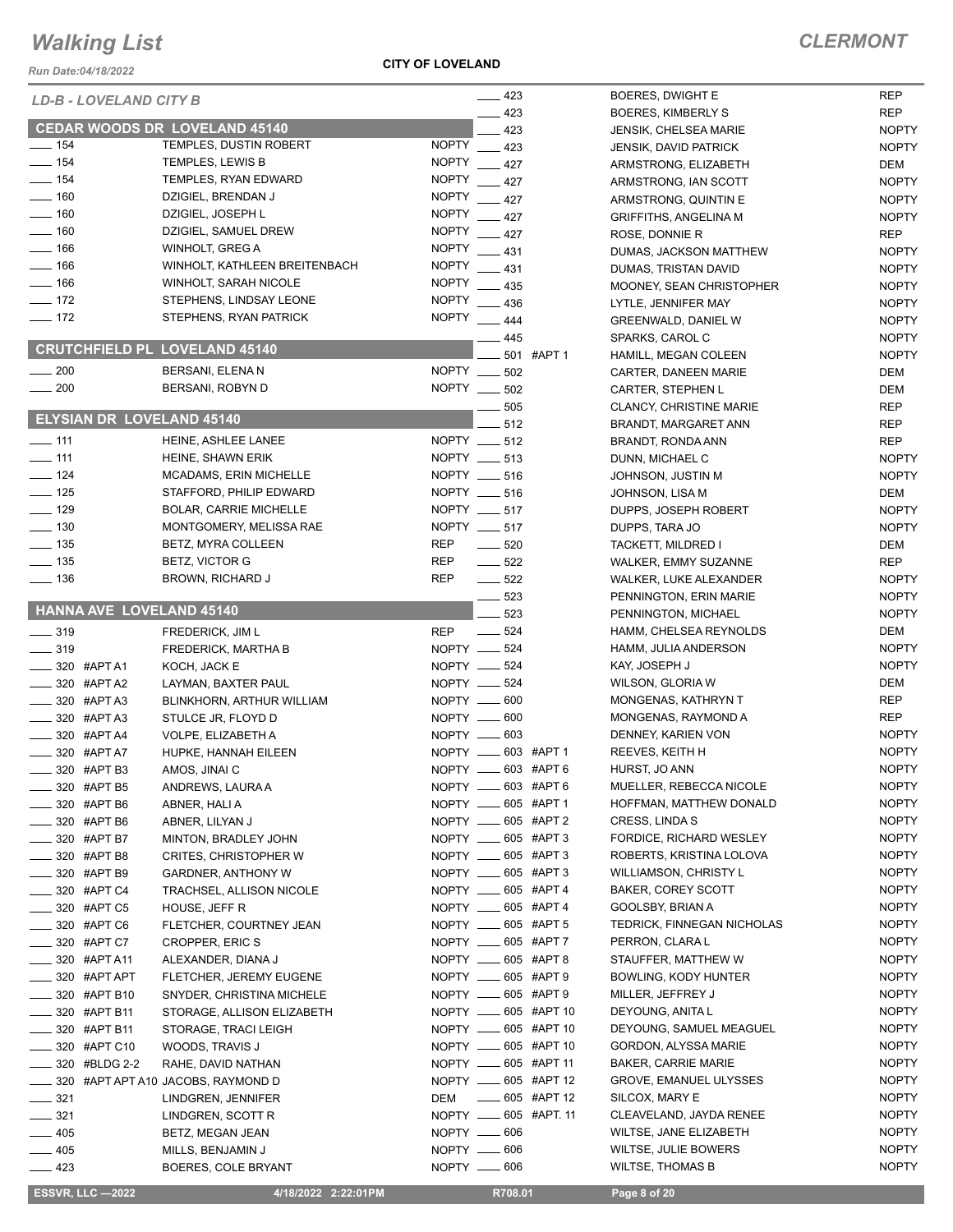*Run Date:04/18/2022*

|                        |                                       |                          |                            |                                                 | <b>NOPTY</b>        |
|------------------------|---------------------------------------|--------------------------|----------------------------|-------------------------------------------------|---------------------|
| LD-B - LOVELAND CITY B |                                       |                          | 401                        | OURY, CATHERINE DEVERE                          | <b>REP</b>          |
|                        |                                       |                          | 401                        | OURY, LYNN M<br>OURY, NEAL R                    | <b>REP</b>          |
|                        | HANNA AVE LOVELAND 45140              |                          | 401                        |                                                 |                     |
| $- 607$                | <b>MARTIN, CAITLIN L</b>              | NOPTY                    | 502                        | <b>JACKSON JR, HOMER</b>                        | <b>REP</b>          |
| $- 609$                | DAVENPORT, DUSTIN D                   | NOPTY -                  | 503                        | OSBORN, DIANA L                                 | <b>NOPTY</b>        |
| $\frac{1}{2}$ 609      | RINGER, BEN J                         | NOPTY -                  | 503                        | OSBORN, KRISTIN I                               | <b>NOPTY</b>        |
| $-610$                 | WHALEN, ALI LYNN                      | NOPTY -                  | 508                        | BURKART, JEAN ANN                               | <b>NOPTY</b>        |
| $- 610$                | <b>WHALEN, MICHELLE R</b>             | $NOPTY =$                | 510                        | SHARP, LOWELL J                                 | <b>NOPTY</b>        |
| $\frac{1}{2}$ 611      | <b>GREISER, JOHN ERIC</b>             | $NOPTY$ ––               | 510                        | SHARP, MARY B                                   | <b>NOPTY</b>        |
| $-611$                 | <b>GREISER, KRISTIN M</b>             | NOPTY -812               |                            | <b>GARRETT, PHILIP R</b>                        | <b>REP</b>          |
| $\frac{1}{2}$ 613      | DAUGHERTY, EUGENE L                   | <b>REP</b>               | $\frac{1}{2}$ 512          | <b>GARRETT, VICKI J</b>                         | <b>REP</b>          |
| $-613$                 | DAUGHERTY, LINDA G                    | <b>REP</b>               | $\frac{1}{2}$ 513          | MIHALIK, CHRISTOPHER S                          | <b>REP</b>          |
| $-615$                 | HAYNES, ADAM T                        | <b>REP</b>               | $\frac{1}{2}$ 513          | MIHALIK, DEBORAH                                | <b>DEM</b>          |
| $\frac{1}{2}$ 615      | MANLEY, CARRIE ANNE                   | <b>REP</b>               | $\frac{1}{2}$ 513          | MIHALIK, MATTHEW W                              | <b>NOPTY</b>        |
| $-617$                 | JACKSON, CHELSEA NICOLE               | NOPTY -815               |                            | BEDNAR, DAVID M                                 | <b>REP</b>          |
| $-617$                 | <b>JACKSON, JOHN RYAN</b>             | <b>REP</b>               | $\frac{1}{2}$ 515          | BEDNAR, DONNA M                                 | <b>REP</b>          |
| $-617$                 | JACKSON, KARLEE E                     | NOPTY -817               |                            | ASPIOLEA, DEBORAH A                             | <b>NOPTY</b>        |
| $-617$                 | JACKSON, KATE L                       | <b>REP</b>               | $\frac{1}{2}$ 523          | SCHOPLER, EDWARD A                              | <b>NOPTY</b>        |
| $-619$                 | SCHOENBORN-YOUNG, CYNTHIA A           | DEM                      | 523                        | SCHOPLER, THU CUC T                             | <b>NOPTY</b>        |
| $-619$                 | YOUNG, STEPHAN ALAN                   | DEM                      | $\frac{1}{2}$ 600          | MEKKER, JANET MARIE                             | <b>NOPTY</b>        |
| $-621$                 | ARMSTRONG JR, JOHN E                  | $NOPTY$ ––               | 600                        | MOULD, SHANNON LEIGH                            | <b>NOPTY</b>        |
| $-621$                 | CLARK, DINA ARMSTRONG                 | <b>DEM</b>               | $\equiv$ 600               | MOULD, TIMOTHY MURRAY                           | <b>NOPTY</b>        |
| $-621$                 |                                       | <b>DEM</b>               |                            |                                                 |                     |
|                        | CLARK, JERRY WAYNE                    |                          |                            | MARYKNOLL DR LOVELAND 45140                     |                     |
| $-621$                 | CLARK, TYLER A                        | <b>DEM</b><br><b>REP</b> | $-1$                       | <b>FANCHER, JOANNE B</b>                        | <b>REP</b>          |
| $-623$                 | KLUENDER, ALLY MARIE                  | NOPTY $-2$               |                            | KUHN, CHELSEA MARIE                             | <b>NOPTY</b>        |
| $- 623$                | KLUENDER, DREW R                      |                          | $\frac{1}{2}$              | KUHN, CONNIE J                                  | DEM                 |
| $\frac{1}{2}$ 623      | KLUENDER, LINDSAY R                   | DEM                      | $\frac{1}{2}$              | KUHN, HALEY ELIZABETH                           | <b>NOPTY</b>        |
| $\frac{1}{2}$ 623      | KLUENDER, NEIL R                      | <b>REP</b>               | $\overline{\phantom{0}}$ 3 | RUSS, GILBERT P                                 | <b>NOPTY</b>        |
| $- 623$                | KLUENDER, SAMUEL NOAH                 | <b>REP</b>               |                            |                                                 | <b>NOPTY</b>        |
| $\frac{1}{2}$ 623      | KLUENDER, WENDY M                     | <b>REP</b>               | $\frac{1}{2}$              | RUSS, SUSAN F                                   |                     |
|                        | LAUREL AVE LOVELAND 45140             |                          | OAK ST LOVELAND 45140      |                                                 |                     |
|                        |                                       |                          |                            | MINTON, BRANDON LEE                             | <b>NOPTY</b>        |
| $\frac{1}{2}$ 103      | SETTLES, KARA ANN                     | NOPTY - 118              |                            | MINTON, SHERYL E                                | <b>NOPTY</b>        |
| $\frac{1}{2}$ 103      | SETTLES, TIMOTHY JOE                  | NOPTY - 118              |                            | BOCKLETT, TIMOTHY CHARLES                       | <b>REP</b>          |
| $- 106$                | FUSON, JORDAN PHILLIP THOMAS          | NOPTY - 125              |                            | CRAWFORD, ADAM THOMAS                           | <b>NOPTY</b>        |
| $- 106$                | FUSON, JULIE C                        | NOPTY - 134              |                            | CRAWFORD, CONNIE SUE                            |                     |
| $\frac{1}{2}$ 118      | CARPENTER, ROCKY L                    | NOPTY - 134              |                            |                                                 | <b>NOPTY</b>        |
| $\frac{1}{2}$ 134      | MACKZUM, JENSINE                      | NOPTY - 134              |                            | CRAWFORD, ERIC N                                | <b>NOPTY</b>        |
| $- 134$                | MACKZUM, JOSEPH                       | NOPTY - 140              |                            | <b>CUMMINGS, AUBREY SHEA</b>                    | <b>NOPTY</b>        |
|                        |                                       |                          | $- 140$                    | <b>CUMMINGS, STEPHEN NICHOLAS</b>               | <b>NOPTY</b>        |
|                        | LOVELAND MIAMIVILLE RD LOVELAND 45140 |                          | 209                        | LOCKE, THERESA L                                | DEM                 |
| $-6760$                | SCALF, CHRISTENA DANIELLE             | NOPTY -                  | 215                        | LUNSFORD, CATHERINE M                           | DEM                 |
| 6760                   | SCHLEMBACH, STEPHEN A                 | <b>REP</b>               | 215                        | LUNSFORD, ROBERT J                              | DEM                 |
| 6766                   | <b>BAUMAN, ASHLEY L</b>               | DEM                      | 220                        | WATSON, LATOYIA KEONA                           | <b>NOPTY</b>        |
| 6766                   | BAUMAN, JONATHAN E                    | DEM                      | 220 #APT 1                 | COBB, DAVID MICHAEL                             | <b>NOPTY</b>        |
| 6772                   | PAFF, CLAIRE A                        | <b>REP</b>               | 220 #APT 1                 | LYNCH, JANETTA L                                | <b>NOPTY</b>        |
| $-6772$                | PAFF, EDWARD JOHN                     | <b>NOPTY</b>             | 220 #APT 1                 | <b>WIANDT, ANDREW THOMAS</b>                    | <b>NOPTY</b>        |
| 6778                   | PRESTON JR, DALE JON                  | <b>NOPTY</b>             | 220 #APT 2                 | WAGERS, GABRIELLE FAITH                         | <b>NOPTY</b>        |
| $-6784$                |                                       |                          | 220 #APT 4                 | GILSTRAP, CODY LEE                              | <b>NOPTY</b>        |
| 6784                   |                                       |                          |                            |                                                 |                     |
|                        | SIMMONS, DON G                        | <b>NOPTY</b>             | 220 #APT 5                 | <b>BIERNAT, ERIK THOMAS</b>                     | <b>NOPTY</b>        |
|                        | SIMMONS, JOYCE L                      | NOPTY -                  | 220 #APT. 6                | GOULD, BRIAN LEE                                | <b>NOPTY</b>        |
| $-6784$                | SIMMONS, KAREN E                      | NOPTY -                  | 221                        | SWITZER, JESSICA MARIE                          | DEM                 |
| $-6788$                | FERDON, JEANNIE DEE                   | <b>NOPTY</b>             | 221                        | SWITZER, THOMAS C                               | <b>REP</b>          |
| 6788                   | ROEDERER, ELIZABETH K                 | NOPTY -                  | 227                        | QVICK, ALISHA MARIA                             | <b>NOPTY</b>        |
| 6790                   | <b>JAGODITZ, MICHAEL E</b>            | <b>NOPTY</b>             | 227                        | QVICK, THEODORE J                               | <b>NOPTY</b>        |
| 6800                   | RUSSO, BLYTHE L                       | DEM                      |                            |                                                 | <b>NOPTY</b>        |
| 6800                   | RUSSO, CATHY LYNN                     | <b>NOPTY</b>             | 400                        | COOLEY, KATHRYN MARIE                           |                     |
|                        |                                       |                          | 403                        | <b>BULLY HOOD, JENNIFER L</b>                   | REP                 |
|                        | <b>LOWELL ST LOVELAND 45140</b>       |                          | 403                        | HOOD, BRYAN A                                   | REP                 |
| $-212$                 | <b>MARMER, ANDREW JACOB</b>           | <b>NOPTY</b>             | 405                        | CARLSEN, CAITLIN R                              | REP                 |
| $\frac{1}{212}$        | <b>MARMER, ASHLEY BREN</b>            | <b>NOPTY</b>             | 405                        | CARLSEN, ERIK ROBERT                            | REP                 |
| $-212$                 | MARMER, JEFFREY S                     | <b>REP</b>               | 405                        | CARLSEN, LUCAS DAVID                            | REP                 |
| $-212$                 | <b>MARMER, TRICIA L</b>               | <b>NOPTY</b>             | 405<br>409                 | CARLSEN, PAULA ANN<br><b>CESARE, KAREN JEAN</b> | REP<br><b>NOPTY</b> |

 **ESSVR, LLC —2022 4/18/2022 2:22:01PM R708.01 Page 9 of 20**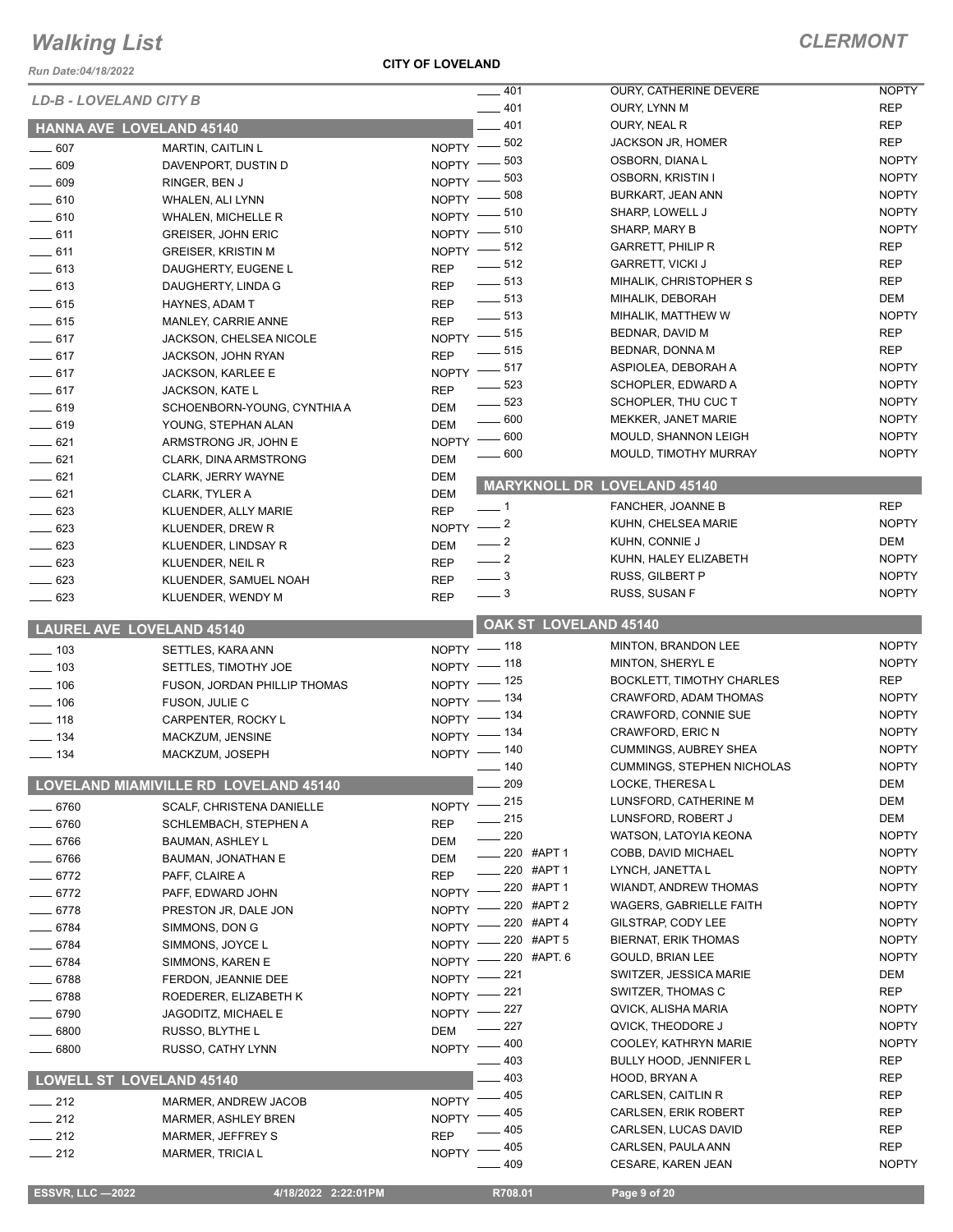### *Run Date:04/18/2022*

#### **CITY OF LOVELAND**

## *CLERMONT*

| NUII DAIC.04/10/2022             |                                 |              |                                |                                                  |                              |
|----------------------------------|---------------------------------|--------------|--------------------------------|--------------------------------------------------|------------------------------|
| <b>LD-B - LOVELAND CITY B</b>    |                                 |              | $- 620$<br>620                 | MAXWELL STROPES, MELISSA PAGE<br>STROPES, ERIC P | <b>NOPTY</b><br><b>NOPTY</b> |
| OAK ST LOVELAND 45140            |                                 |              | 622                            | HANEY III, WILLIAM P                             | DEM                          |
| $\frac{1}{2}$ 409                | MUSE, MICHAEL HAYWOOD           |              | NOPTY __ 624                   | MCCANE, SHELLY M                                 | <b>REP</b>                   |
| $-409$                           | NORQUEST, CARISSA JYL           |              | NOPTY __ 624                   | MCCANE, THEODORE E                               | <b>REP</b>                   |
| $- 409$                          | SILBIGER, DYLAN MICHAEL         |              | NOPTY __ 624                   | TOMBLIN, ALEXANDER REID                          | <b>NOPTY</b>                 |
| $-411$                           | FISHER, DIANE L                 |              | NOPTY __ 632                   | <b>KEPLER, SAMUEL</b>                            | <b>NOPTY</b>                 |
| $-411$                           | SIMERMAN, KELLY S               |              | NOPTY __ 704                   | POSTHUMA, ASHLEY ROSE                            | <b>NOPTY</b>                 |
| $\frac{1}{2}$ 505                | ACKMAN, DAVID HOWARD            | <b>NOPTY</b> |                                |                                                  |                              |
| $-505$                           | BUNNELL, SARAH MORGAN           |              |                                | NOPTY RIDGEWOOD DR LOVELAND 45140                |                              |
| $\frac{1}{2}$ 506                | IVAN, JONATHAN                  |              | NOPTY __ 101                   | ROSS, EMILY MARIE                                | <b>NOPTY</b>                 |
| $\frac{1}{2}$ 507                | SMITH, AMY LYNN                 |              | NOPTY __ 101                   | ROSS, JORDAN ALEXANDER                           | <b>NOPTY</b>                 |
| $\frac{1}{2}$ 509                | MCANINCH, HEIDI ELIZABETH       |              | NOPTY __ 106                   | SHEPARDSON, BRIAN P                              | <b>NOPTY</b>                 |
| $\frac{1}{2}$ 509                | MCANINCH, JASON N               |              | NOPTY __ 106                   | SHEPARDSON, MINDEE L                             | <b>REP</b>                   |
| $\frac{1}{2}$ 510                | BERTLINE, BRANDEN R             |              | NOPTY __ 107                   | BOCOCK, MILES COLEBRUN                           | <b>NOPTY</b>                 |
| $\frac{1}{2}$ 510                | BERTLINE, RONALD LESTER         |              | NOPTY __ 112                   | TRACY, DIANE                                     | DEM                          |
| 606                              | GEORG, KYLE W                   |              | NOPTY __ 112                   | TRACY, JOHN F                                    | DEM                          |
| $- 606$                          | <b>GEORG, NICHOLE SUZANNE</b>   |              | NOPTY __ 113                   | <b>WALKER, MARIA</b>                             | <b>NOPTY</b>                 |
| $-611$                           | KATSETOS, CAMERON M             |              | NOPTY __ 113                   | ZEHRUNG, ADRIENNE NICOLE                         | <b>NOPTY</b>                 |
| $-615$                           | STEPHENS, JON WAYNE             |              | NOPTY __ 113                   | ZEHRUNG, JOEL CHRISTIAN                          | <b>NOPTY</b>                 |
| $\frac{1}{2}$ 619                | <b>MCNAY, BRIAN THOMAS</b>      |              | NOPTY __ 118                   | <b>BUTTS, EILEEN ALICE</b>                       | <b>NOPTY</b>                 |
| $- 620$                          | BALL, KELLY R                   |              | NOPTY __ 118                   | <b>BUTTS, LARRY ROBERT</b>                       | <b>NOPTY</b>                 |
| $-621$                           | HUFF, HERBERT L                 |              | NOPTY __ 118                   | MICSKY, KELSEY NICOLE                            | <b>NOPTY</b>                 |
| $\sim$ 623                       | <b>KESSLER, KELSIE NICOLE</b>   |              | NOPTY __ 119                   | KENDZIORSKI, DEBORAH ANNE                        | <b>NOPTY</b>                 |
| $-624$                           | HAHNEMANN, ROBERT T             |              | NOPTY __ 119                   | KENDZIORSKI, MARK ANTHONY                        | <b>NOPTY</b>                 |
|                                  |                                 |              | $- 124$                        | DAY, JAMES GUY                                   | <b>NOPTY</b>                 |
| <b>ORIOLE LOVELAND 45140</b>     |                                 |              | $-124$                         | <b>FRANCIS, ROBERT GRANT</b>                     | <b>NOPTY</b>                 |
| $\frac{1}{2}$ 145                | PENTER JR, ALBERT NORMAN        |              | NOPTY __ 124                   | NAUMANN DAY, STEPHANIE A                         | <b>NOPTY</b>                 |
| $\frac{1}{2}$ 145                | PENTER, TYREANA MAUREEN         |              | NOPTY __ 124                   | TEIPE FRANCIS, JACQUELINE MARIE                  | <b>NOPTY</b>                 |
| $\frac{1}{2}$ 146                | TAIT, CYNTHIA A                 | DEM          | $\frac{1}{2}$ 130              | MIRAMONTI, JOSEPH MARIO                          | DEM                          |
| $-146$                           | TAIT, PHILLIP L                 | REP          | $\frac{1}{2}$ 130              | MIRAMONTI, LEAH WOOD                             | DEM                          |
| $\frac{1}{2}$ 148                | CAUDILL, JOSHUA QUENTON         | DEM          | $\frac{1}{2}$ 136              | POLIVKA, KATHLEEN A                              | <b>NOPTY</b>                 |
| $\frac{1}{2}$ 148                | MOON-CAUDILL, STEPHANIE ARMINDY | DEM          | $\frac{1}{2}$ 136              | WALLS, ANGELA LYNN                               | DEM                          |
|                                  |                                 |              | $- 136$                        | WALLS, BRENT J                                   | <b>NOPTY</b>                 |
| <b>PAXTON AVE LOVELAND 45140</b> |                                 |              | $- 136$                        | <b>WALLS, KELLER REASE</b>                       | <b>NOPTY</b>                 |
| $\frac{1}{2}$ 526                | <b>VILTRAKIS, THERESA</b>       | DEM          | $\frac{1}{2}$ 136              | WALLS, LOGAN G                                   | DEM                          |
| 530                              | FITZPATRICK, MARK A             | <b>REP</b>   |                                |                                                  |                              |
| $\frac{1}{2}$ 530                | FITZPATRICK, PAMELA L           | <b>REP</b>   | <b>RIVER RD LOVELAND 45140</b> |                                                  |                              |
| 540                              | KOEBBE, DEIDRA LEIGH            |              | NOPTY __ 661                   | SPOON, SUSAN LYNN                                | <b>DEM</b>                   |
| 548                              | BRANCATO, SARAH J               | <b>NOPTY</b> |                                |                                                  |                              |
| $=$ 548                          | BRANCATO, SCOTT R               | <b>NOPTY</b> | ROBIN AVE LOVELAND 45140       |                                                  |                              |
| 556                              | SIEKMAN, JAMES W                | <b>DEM</b>   | $-331$                         | HARBIN, JASON C                                  | <b>NOPTY</b>                 |
| $\frac{1}{2}$ 556                | SIEKMAN, JOANNA                 | DEM          | 331                            | HARBIN, MICHELLE A W                             | <b>NOPTY</b>                 |
| 556                              | SIEKMAN, NANCY A                | <b>NOPTY</b> | 331                            | JENKINS, ELIZABETH MAE                           | <b>NOPTY</b>                 |
| 558                              | ROE IV, CLIFFORD ASHLEY         | <b>NOPTY</b> | 332                            | WILLIAMS, SYDNEY PAIGE                           | <b>NOPTY</b>                 |
| 558                              | ROE, RUTH C                     | <b>NOPTY</b> | 332                            | WILLIAMS, TODD M                                 | <b>NOPTY</b>                 |
| 564                              | CHAPIN, CHARLIE EDWARD          | <b>NOPTY</b> | 332                            | <b>WILLIAMS, TRACY L</b>                         | <b>NOPTY</b>                 |
| 564                              | CHAPIN, LYNN B                  | <b>NOPTY</b> | 336                            | MCFARLAND, BARBARA B                             | <b>REP</b>                   |
| $-576$                           | ARMSTRONG, LAURA LEE            | <b>NOPTY</b> | 336                            | PESTIAN, DIANE L                                 | <b>NOPTY</b>                 |
| $=$ 576                          | WESTLEY, MATTHEW LAWRENCE       | NOPTY        | 337                            | VARNER, CYNTHIA J                                | <b>NOPTY</b>                 |
| 608                              | SEYFRIED, RYAN MATTHEW          | <b>NOPTY</b> | 343                            | LAYMAN, TREY T                                   | <b>NOPTY</b>                 |
| $-610$                           | HOGAN, KEVIN M                  | <b>NOPTY</b> | $-343$                         | RIGGSBEE, AMANDA FRANCES                         | <b>NOPTY</b>                 |
| $-612$                           | MADDEN, JAMES D                 | <b>REP</b>   | - 349                          | HARRIS, KILEY RAE                                | <b>NOPTY</b>                 |
| $= 612$                          | MADDEN, SHEILA D                | <b>REP</b>   | $-349$                         | HARRIS, RYAN N                                   | <b>NOPTY</b>                 |
| $-616$                           | VUYK, EMMA JEANNE               | DEM          | $\frac{1}{2}$ 355              | <b>BURGESS, CAROL JEAN</b>                       | <b>NOPTY</b>                 |
| $-616$                           | VUYK, ERIC W                    | DEM          |                                |                                                  |                              |
| $-616$                           | VUYK, ISABEL MAE                | DEM          | <b>RUTH AVE LOVELAND 45140</b> |                                                  |                              |
| $-616$                           | VUYK, KATHERINE ELIZABETH       | <b>DEM</b>   | 338                            | DRAKE, JUDY M                                    | <b>NOPTY</b>                 |
| $-616$                           | <b>VUYK, MARY KROEGER</b>       | <b>DEM</b>   | 339                            | DESKO, DAWN MARIE                                | DEM                          |
| $\frac{1}{2}$ 616 #APT A         | WADDELL, SONJA L                | <b>NOPTY</b> | 344                            | BEHRENDT, FRANCES                                | <b>NOPTY</b>                 |
| $= 618$                          | WEST, CASEY ZANE                | <b>NOPTY</b> | 344                            | BEHRENDT, WALTER STEVEN                          | <b>NOPTY</b>                 |
| $-618$                           | WEST, HALEY BROOKE              | <b>NOPTY</b> | 346                            | FERRERI, JERALD D                                | <b>NOPTY</b>                 |
| $- 618$                          | WEST, SHELLI K                  | <b>NOPTY</b> |                                |                                                  |                              |
|                                  |                                 |              |                                |                                                  |                              |

 **ESSVR, LLC —2022 4/18/2022 2:22:01PM R708.01 Page 10 of 20**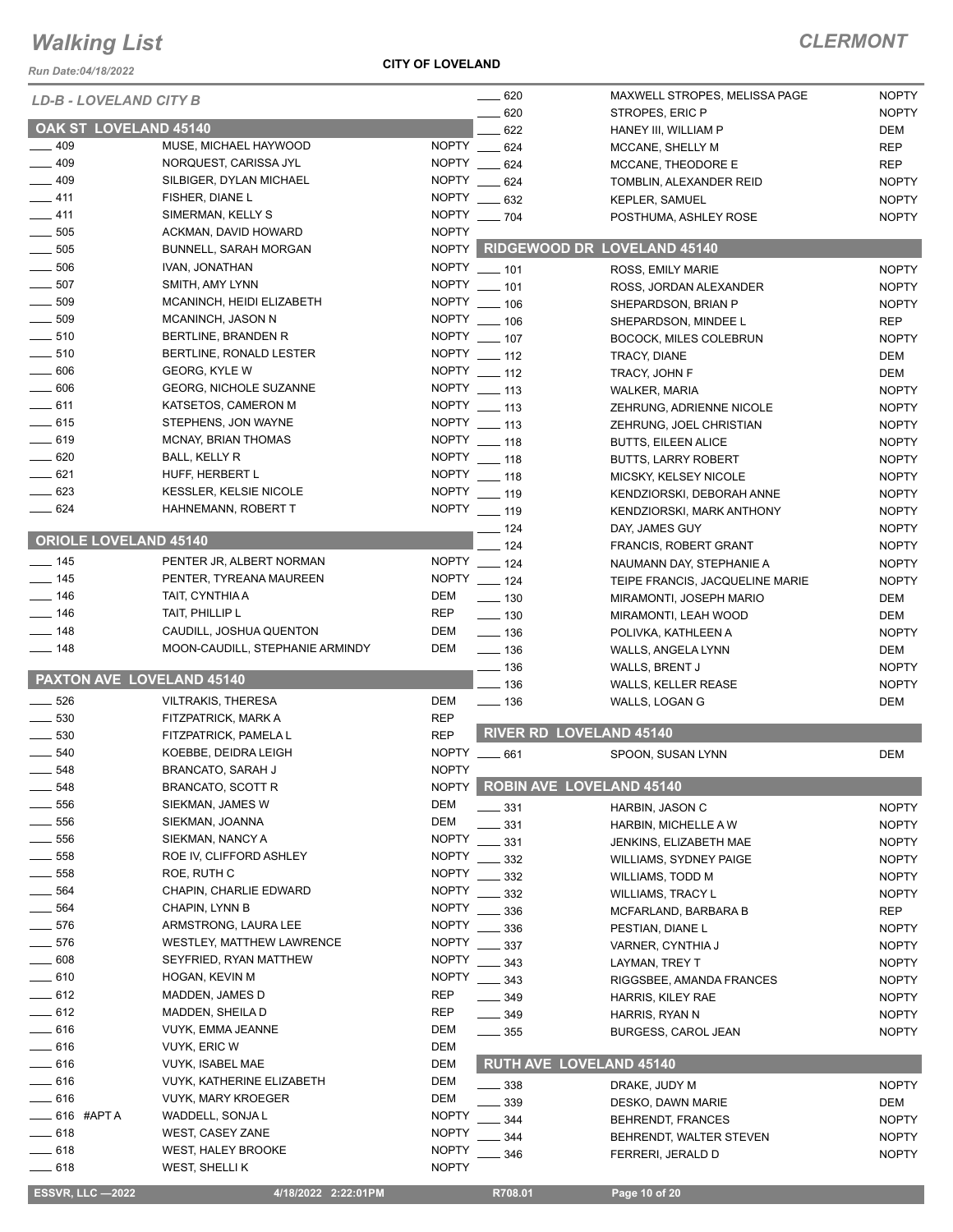| $-100$            | ORSO, KENT ANTHONY                   | <b>REP</b>   |
|-------------------|--------------------------------------|--------------|
| —— 106            | LYJAK. CRAIG DANIEL                  | DEM          |
| $\equiv$ 106      | LYJAK. JULIA DORINE                  | <b>DEM</b>   |
| $\equiv$ 112      | STEINER, DAVID A                     | <b>NOPTY</b> |
|                   |                                      |              |
|                   | <b>TALL TIMBER DR LOVELAND 45140</b> |              |
| $-106$            | ALKIRE, ERIN M                       | <b>NOPTY</b> |
| $-106$            | ALKIRE. MATTHEW MAURY                | <b>NOPTY</b> |
| $\sim$ 107        | CAITO, CATHLEEN A                    | <b>NOPTY</b> |
| $\frac{107}{107}$ | CAITO, PAUL F                        | <b>NOPTY</b> |
| $-112$            | <b>MERTES, CHARLES JOSEPH</b>        | <b>NOPTY</b> |
| $\equiv$ 112      | <b>MERTES, NICOLE ANDREA</b>         | <b>NOPTY</b> |
| $-113$            | LAKE, JAMES ANDREW                   | <b>REP</b>   |
| $-113$            | LAKE, RYAN CHRISTOPHER               | <b>NOPTY</b> |
| $-113$            | LAKE. VERA PAMELA                    | <b>REP</b>   |
|                   |                                      |              |

# *Run Date:04/18/2022 LD-B - LOVELA* **RUTH AVE LO**<br>-- 346

*Walking List*

| <b>Run Date:04/18/2022</b>                  |                                                     |                             |                    |                                                  |                          |
|---------------------------------------------|-----------------------------------------------------|-----------------------------|--------------------|--------------------------------------------------|--------------------------|
| LD-B - LOVELAND CITY B                      |                                                     |                             | $- 118$<br>$- 119$ | <b>SCHWAB, THOMAS JAMES</b><br>SMITH, KATHLEEN M | <b>REP</b><br><b>REP</b> |
|                                             |                                                     |                             |                    |                                                  | <b>REP</b>               |
| <b>RUTH AVE LOVELAND 45140</b>              |                                                     |                             | ___ 119            | SMITH, PATRICK D                                 | <b>REP</b>               |
| $\frac{1}{2}$ 346                           | KING JR, CHARLES PHILLIP                            | $NOPTY$ - 124               |                    | CARRIGAN, KEITH D<br>CARRIGAN, KIMBERLY A        | <b>REP</b>               |
| $- 346$                                     | SCURLOCK, CHARISSA DANEEN                           | NOPTY $- 124$<br>NOPTY -124 |                    | CARRIGAN, PARKER HAYES                           | <b>REP</b>               |
| $\frac{1}{2}$ 347                           | SNYDER, AMY NICOLE                                  |                             | $\frac{1}{2}$ 125  | HARDY, MICHAEL SCOTT                             | <b>NOPTY</b>             |
| $\frac{1}{2}$ 347                           | SNYDER, ANGELA C                                    | <b>REP</b>                  | $\frac{1}{2}$ 130  | SMITH, CARSON GRANT                              | <b>NOPTY</b>             |
| $\frac{1}{2}$ 347                           | SNYDER, GREGORY E                                   | <b>REP</b><br><b>REP</b>    | $\frac{1}{2}$ 130  | SMITH, DEBRA                                     | <b>DEM</b>               |
| $\frac{1}{2}$ 347                           | SNYDER, JANICE E                                    |                             | $\frac{1}{2}$ 130  | SMITH, RICHARD DAN                               | <b>DEM</b>               |
|                                             | <b>S SECOND ST LOVELAND 45140</b>                   |                             | $-136$             | ROBINSON, BRIAN J                                | DEM                      |
|                                             |                                                     | NOPTY - 136                 |                    | ROBINSON, KAREN H                                | <b>DEM</b>               |
| $\frac{1}{213}$                             | WELDON, JOAN MARIE                                  | NOPTY - 136                 |                    | ROBINSON, PAYTON EVA                             | <b>NOPTY</b>             |
| $\frac{1}{213}$                             | WELDON, KYLE N                                      | NOPTY - 136                 |                    | ROBINSON, SYDNEY HALL                            | <b>NOPTY</b>             |
| $-213$                                      | <b>WELDON, VICTOR LEE</b>                           | NOPTY - 137                 |                    | KINZLER, ERIC RICHARD                            | <b>NOPTY</b>             |
| $-215$                                      | <b>JACOBS, MARK CHRISTOPHER</b>                     | NOPTY - 137                 |                    | KINZLER, JESSICA DAYLE                           | <b>NOPTY</b>             |
| $\frac{1}{227}$                             | OKEEFE, CATHERINE PATRICIA                          | $NOPTY$ - 161               |                    | NOWISKI, DAVID A                                 | <b>NOPTY</b>             |
| $-245$                                      | BORD, REBECCA NICOLE                                | NOPTY - 161                 |                    | NOWISKI, JANE E                                  | <b>NOPTY</b>             |
| $\frac{1}{245}$                             | LUTTRELL, ELIZABETH NICOLE                          | NOPTY - 161                 |                    | NOWISKI, SAMANTHA BROOK                          | <b>NOPTY</b>             |
| $\frac{1}{245}$                             | RODRIGUEZ, ALEXANDER ANDREW ME                      | NOPTY - 167                 |                    | <b>BOOMS, CHRISTOPHER T</b>                      | <b>REP</b>               |
| ____ 245 #APT 1                             | <b>BISHOP, JACKSON E</b>                            | NOPTY - 167                 |                    | <b>BOOMS, KATHRYN M</b>                          | <b>REP</b>               |
| ____ 245 #APT 1                             | <b>BISHOP, OLIVIA NOELLE</b>                        | NOPTY - 173                 |                    | CASTLE, KATHRYN MARION                           | <b>NOPTY</b>             |
| $245$ #APT 5<br>$-245$ #APT 5               | <b>BAKER, BENJAMIN T</b>                            | NOPTY $-$ 173               |                    | MULLIGAN, RYAN PATRICK                           | <b>NOPTY</b>             |
| -245 #APT 6                                 | FROEHLICH, NICHOLAS SCOTT<br><b>KEMPER, KIRBY L</b> | NOPTY - 173                 |                    | OSIKA, ABIGAIL M                                 | <b>NOPTY</b>             |
| -245 #APT 7                                 |                                                     | NOPTY - 173                 |                    | OSIKA, ADAM GERARD                               | <b>NOPTY</b>             |
|                                             | CARMAN, LINDA S                                     | <b>NOPTY</b>                |                    |                                                  |                          |
| <b>LEGGE 448 THAPT 8</b>                    | <b>BOSWELL, ELIZABETH ANNE</b>                      |                             |                    | NOPTY VENICE AVE LOVELAND 45140                  |                          |
| $245$ #APT 9                                | MUNSON, BRIAN E                                     | NOPTY -122                  |                    | <b>FAIRBANKS, ASHLEY H</b>                       | <b>NOPTY</b>             |
| ____ 245 #APT 11<br>$\frac{1}{245}$ #APT 12 | MADER, DAVID ERIK                                   | NOPTY $- 122$               |                    | <b>MORROW, SCOTT A</b>                           | <b>NOPTY</b>             |
|                                             | <b>ESTES, LINDSEY BROOKE</b>                        | NOPTY - 124                 |                    | CIACCIO, STACI ELIZABETH                         | <b>NOPTY</b>             |
| <b>_____ 245 #APT 12</b>                    | <b>OEHM, KAREN SUE</b>                              |                             | $- 125$            | MITCHELL JR, ALLEN H                             | <b>NOPTY</b>             |
| <b>SEYFFER DR LOVELAND 45140</b>            |                                                     |                             | $-125$             | MITCHELL, LEIGHANN                               | <b>NOPTY</b>             |
|                                             |                                                     |                             | $\frac{1}{2}$ 126  | <b>KEMP, HOWARD S</b>                            | <b>NOPTY</b>             |
| $\frac{1}{2}$ 100                           | BINNS, GUY H                                        | DEM<br>NOPTY - 126          |                    | WISKUR, MELISSA L                                | <b>NOPTY</b>             |
| $\frac{1}{2}$ 100                           | BIREN, JOSHUA L R                                   |                             | $\frac{1}{2}$ 127  | PORTER, DOUGLAS A                                | DEM                      |
| $- 100$                                     | COLANGELO, KIMBERLY A                               | <b>DEM</b><br>NOPTY - 128   |                    | EDENS, LAURA N                                   | <b>NOPTY</b>             |
| $\frac{1}{2}$ 100                           | WADDELL, KAYCEE LEE                                 |                             | $\frac{1}{2}$ 129  | DIXA, ERIC G                                     | <b>NOPTY</b>             |
| $\frac{1}{2}$ 114                           | MCNALLY, JOHN G                                     | <b>REP</b><br>NOPTY - 129   |                    | DIXON, KAYIA MARIE                               | <b>NOPTY</b>             |
| $\frac{1}{114}$                             | MCNALLY, JORDAN GRANT                               |                             | $\frac{1}{2}$ 130  | RIEGER, JACQUELINE S                             | <b>NOPTY</b>             |
| $- 114$                                     | MCNALLY, LISA D                                     | <b>REP</b><br>NOPTY - 132   |                    | DAUGHERTY, CHELSEA OLIVIA                        | <b>REP</b>               |
| —— 118                                      | SHANNON, CHERIE A                                   |                             | $\frac{1}{2}$ 132  | ROETTELE, NATALIE E                              | DEM                      |
| $- 118$                                     | SHANNON, RICHARD L                                  | <b>REP</b>                  | $\frac{1}{2}$ 132  | WILKENS, JESSICA JANE                            | <b>NOPTY</b>             |
| $\frac{1}{2}$ 124                           | <b>HENRY, BRIAN R</b>                               | <b>REP</b>                  |                    |                                                  |                          |
| $- 124$<br>$\frac{1}{2}$ 124                | HENRY, GEORGE R                                     | <b>REP</b><br><b>REP</b>    |                    | <b>WAKEFIELD AVE LOVELAND 45140</b>              |                          |
|                                             | HENRY, LAURAL J                                     |                             | — 306              | ALTEN, EDWARD P                                  | <b>NOPTY</b>             |
| <b>SILAS LN LOVELAND 45140</b>              |                                                     |                             | 306                | ALTEN, LEAH ANN                                  | <b>NOPTY</b>             |
|                                             |                                                     |                             | $\frac{1}{2}$ 306  | BALES, VONA MAE                                  | DEM                      |
| $\frac{1}{2}$ 100                           | ORSO, KENT ANTHONY                                  | <b>REP</b>                  | $\frac{1}{2}$ 325  | TRACY, SARA J                                    | DEM                      |
| $- 106$                                     | LYJAK, CRAIG DANIEL                                 | DEM                         | 408                | BLUST, JEFFREY J                                 | REP                      |
| $- 106$                                     | LYJAK, JULIA DORINE                                 | DEM<br>NOPTY - 408          |                    | BLUST SEGRIST, SHIONEE LIN                       | DEM                      |
| $-112$                                      | STEINER, DAVID A                                    |                             | 408                | SEGRIST, ETHAN JOHN                              | <b>NOPTY</b>             |
|                                             | <b>TALL TIMBER DR LOVELAND 45140</b>                |                             | 408                | <b>SEGRIST, JOHN H</b>                           | DEM                      |
|                                             |                                                     | NOPTY -419                  |                    | HORN, STEPHANIE D                                | <b>NOPTY</b>             |
| $- 106$                                     | ALKIRE, ERIN M                                      |                             |                    | TIMON, THOMAS HENRY                              | <b>NOPTY</b>             |
| $\frac{1}{2}$ 106                           | ALKIRE, MATTHEW MAURY                               | NOPTY -420<br>NOPTY -421    |                    | <b>MERTES, NANCY L</b>                           | <b>NOPTY</b>             |
| $- 107$                                     | CAITO, CATHLEEN A                                   |                             |                    | RAKER, JASON R                                   | <b>NOPTY</b>             |
| $- 107$                                     | CAITO, PAUL F                                       | NOPTY -422                  |                    | MERTES, CHAD R                                   | <b>NOPTY</b>             |
| $\frac{1}{2}$ 112                           | <b>MERTES, CHARLES JOSEPH</b>                       | NOPTY -426                  |                    | EISER, JENNIFER ERIN                             | <b>NOPTY</b>             |
| $- 112$                                     | MERTES, NICOLE ANDREA                               | NOPTY -427                  | $-427$             | HOWARD, MATTHEW W                                | <b>REP</b>               |
| $- 113$                                     | LAKE, JAMES ANDREW                                  | <b>REP</b>                  |                    |                                                  | DEM                      |
| $\frac{1}{2}$ 113                           | LAKE, RYAN CHRISTOPHER                              | NOPTY -427                  | $-430$             | HOWARD, SUSAN M                                  | <b>NOPTY</b>             |
| $\frac{1}{2}$ 113                           | LAKE, VERA PAMELA                                   | <b>REP</b>                  |                    | <b>HODGKINS, JOSEPH TYLER</b>                    |                          |
| $\frac{1}{2}$ 118                           | SCHWAB, JENNIFER D                                  | <b>NOPTY</b>                | $-430$             | HODGKINS, KENNETH R                              | <b>NOPTY</b>             |
|                                             |                                                     |                             | 432                | VANPRAAG, JESSICA MARIE                          | <b>NOPTY</b>             |

 **ESSVR, LLC —2022 4/18/2022 2:22:01PM R708.01 Page 11 of 20**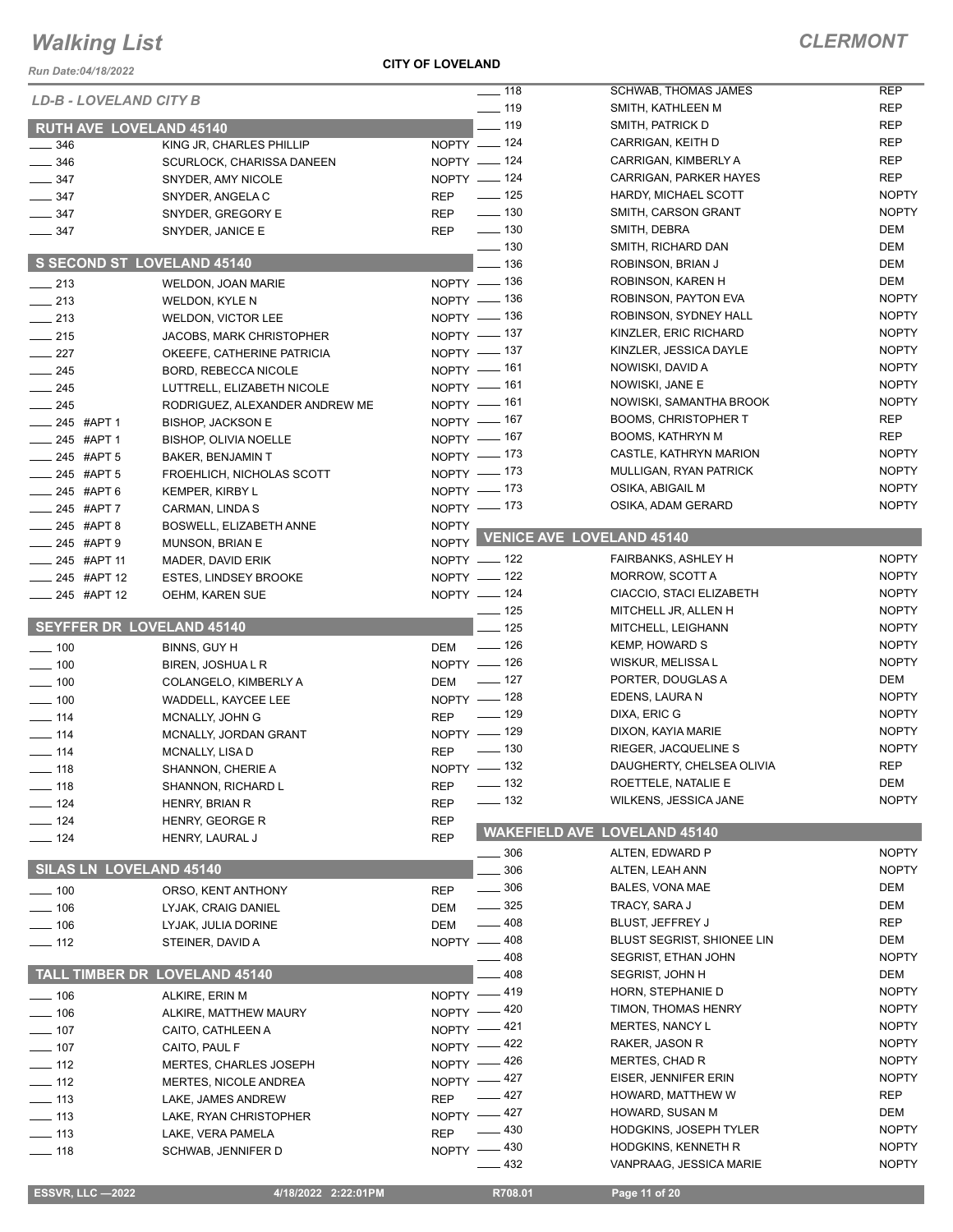#### *Run Date:04/18/2022*

**CITY OF LOVELAND**

### *CLERMONT*

|                                     |                                  |              | $\frac{1}{2}$ 536            | WOODS, SUSAN M                   | <b>NOPTY</b> |
|-------------------------------------|----------------------------------|--------------|------------------------------|----------------------------------|--------------|
| <b>LD-B - LOVELAND CITY B</b>       |                                  |              | $-540$                       | DUENNES, SARA ELIZABETH          | <b>NOPTY</b> |
| <b>WAKEFIELD AVE LOVELAND 45140</b> |                                  |              | 542                          | COST, JUSTIN CURTIS              | <b>NOPTY</b> |
| 504                                 | FLUKE, QI ZHEN                   |              | NOPTY __ 542                 | HACKEL, LORETTA ENEE             | <b>NOPTY</b> |
| 506                                 | <b>GELASHVILI, DAVID</b>         |              | NOPTY __ 544                 | CARPENTER, CAMERON I             | <b>NOPTY</b> |
| 506                                 | <b>GELASHVILI, NINO</b>          |              | NOPTY __ 544                 | CRAIG, PAMELA A                  | DEM          |
| 506                                 | <b>GELASHVILI, TSIURI</b>        |              | NOPTY __ 544                 | CRAIG JR, ROBERT L               | REP          |
| 506                                 | TSUTSUNAVA, DAVITI               | <b>NOPTY</b> |                              |                                  |              |
| 508                                 | WIGGENHORN, TAYLOR BROOKE        |              |                              | NOPTY WALNUT ST LOVELAND 45140   |              |
| $-508$                              | <b>WIGGENHORN, THOMAS B</b>      | NOPTY __ 48  |                              | HEFFLER, JAMEY L                 | <b>REP</b>   |
| $\frac{1}{2}$ 508                   | WIGGENHORN, VERONICA E           |              | NOPTY __ 48                  | HEFFLER, TERESAL                 | <b>REP</b>   |
| $\frac{1}{2}$ 510                   | OSLACK, VALERIE GRACE            | NOPTY 48     |                              | SMITH, DESTINY FAITH             | <b>NOPTY</b> |
| $-510$                              | SANDERS, LESTER H                | <b>REP</b>   | $\_\_48$                     | SMITH, VICTORIA L                | <b>REP</b>   |
| $-510$                              | SANDERS, SUE E                   | <b>REP</b>   | $\overline{\phantom{0}}$ 111 | WHISMAN, BLAKE NATHANIEL         | <b>NOPTY</b> |
| $\frac{1}{2}$ 514                   | OSLACK, JAKOB JAMES              |              | NOPTY __ 148                 | ELLIOTT, JEFFREY ALLEN           | <b>NOPTY</b> |
| $\frac{1}{2}$ 514                   | <b>OSLACK, JAMES P</b>           | <b>NOPTY</b> |                              |                                  |              |
| $\frac{1}{2}$ 514                   | OSLACK, LUKE ANDREW              |              |                              | NOPTY WILLIAMS ST LOVELAND 45140 |              |
| $- 514$                             | <b>OSLACK, TONYA S</b>           | NOPTY $-6$   |                              | HINES, HOLLY M                   | <b>REP</b>   |
| $\frac{1}{2}$ 514                   | WOLPERT, JUSTIN T                | <b>NOPTY</b> | $\overline{\phantom{0}}$ 6   | HINES, TONY P                    | <b>NOPTY</b> |
| $\frac{1}{2}$ 514                   | WOLPERT, SHANON NICKOL           | NOPTY $-12$  |                              | ALEXANDER, MATTHEW               | <b>NOPTY</b> |
|                                     |                                  |              | — 12                         | MCGILL, EMILY BRYNN              | <b>NOPTY</b> |
| <b>WALKER ST LOVELAND 45140</b>     |                                  |              | $-14$                        | MCCOY, WILLIAM E                 | <b>NOPTY</b> |
| $-417$                              | BRYANT, CODY R                   | NOPTY __ 16  |                              | ST CLAIR, AMANDA ELIZABETH       | <b>NOPTY</b> |
| $-421$                              | <b>BOLE, SHARON A</b>            | DEM          | $\frac{1}{2}$ 18             | BECKMAN, SUSAN K                 | REP          |
| 425                                 | ELLIS, ALLISON KELLY             | REP          | $\frac{1}{2}$ 19             | MINUTO, PAULA JEAN               | <b>NOPTY</b> |
| $-425$                              | ELLIS, CHRISTOPHER P             | <b>REP</b>   |                              |                                  |              |
| 426                                 | HEFFLER, SUSAN W                 | <b>NOPTY</b> |                              |                                  |              |
| $-430$                              | BRANNEN, VERONICA M              | <b>NOPTY</b> | TOTAL : 640                  |                                  |              |
| $\frac{1}{2}$ 430                   | STURM, EVA BRANNEN               | <b>NOPTY</b> |                              |                                  |              |
| $\frac{1}{2}$ 434                   | HART, ASHLEY L                   | <b>NOPTY</b> |                              |                                  |              |
| $\equiv$ 434                        | HART, GEOFFREY DAMON             | <b>NOPTY</b> |                              |                                  |              |
| $\frac{1}{2}$ 437                   | BOEPPLER, TYLER ERIN             | <b>NOPTY</b> |                              |                                  |              |
| __ 438                              | DECK, CRAIG JOHN                 | <b>NOPTY</b> |                              |                                  |              |
| $-438$                              | WILLIAMSON, MEGAN CHRISTINE      | <b>NOPTY</b> |                              |                                  |              |
| $-442$                              | <b>REUSS, MICHAEL B</b>          | <b>NOPTY</b> |                              |                                  |              |
| $-442$                              | WOOD, JENNIFER LYNN              | <b>NOPTY</b> |                              |                                  |              |
| $-442$                              | WOOD, MARK F                     | <b>NOPTY</b> |                              |                                  |              |
| $-443$                              | PFARR, KILLIAN J                 | DEM          |                              |                                  |              |
| $\frac{1}{2}$ 443                   | PFARR, NICHOLAS E                | <b>DEM</b>   |                              |                                  |              |
| _ 443                               | PFARR, NIKYA ALEANA              | <b>NOPTY</b> |                              |                                  |              |
| $=$ 504                             | CRIST, JAMIE CHRISTINA           | <b>NOPTY</b> |                              |                                  |              |
| 504                                 | CRIST, MIKAL ANTHONY             | <b>NOPTY</b> |                              |                                  |              |
| 504                                 | PETRAK, CHRISTOPHER JAMES        | NOPTY        |                              |                                  |              |
| 504                                 | SHEFFIELD, NATALIE RACHEL        | <b>NOPTY</b> |                              |                                  |              |
| 505                                 | ROSS, THOMAS FULTON              | REP          |                              |                                  |              |
| $\frac{1}{2}$ 507                   | OLIVO, AMBER R                   | <b>NOPTY</b> |                              |                                  |              |
| 507                                 | OLIVO TIRELLO, ANDRES            | <b>NOPTY</b> |                              |                                  |              |
| $-508$                              | <b>BRUMBACK, BRANDON A</b>       | NOPTY        |                              |                                  |              |
| $\frac{1}{2}$ 508                   | <b>BRUMBACK, CASSANDRA MARIE</b> | <b>NOPTY</b> |                              |                                  |              |
| 508                                 | BRUMBACK, JENNIFER LYNN          | NOPTY        |                              |                                  |              |
| $\frac{1}{2}$ 509                   | HITCH, DEBORAH KAY               | <b>NOPTY</b> |                              |                                  |              |
| $\frac{1}{2}$ 509                   | HITCH, STEVEN PAUL               | <b>NOPTY</b> |                              |                                  |              |
| $-511$                              | HAMILTON, GERALD DAVID           | NOPTY        |                              |                                  |              |
| $\frac{1}{2}$ 511                   | <b>MINTON, SHARON L</b>          | <b>NOPTY</b> |                              |                                  |              |
| $-5111/2$                           | ROLING, STEPHANIE ELLEN          | NOPTY        |                              |                                  |              |
| $- 513$                             | PRINCE, RODNEY L                 | DEM          |                              |                                  |              |
| $\frac{1}{2}$ 515                   | BURCH, JOHN JOSEPH               | <b>NOPTY</b> |                              |                                  |              |
| $-517$                              | DANIEL, PHYLLIS A                | NOPTY        |                              |                                  |              |
| $\frac{1}{2}$ 519                   | COX, KELLY WAYNE                 | <b>NOPTY</b> |                              |                                  |              |
| $- 519$                             | SWARTZ, MARYELLEN L              | NOPTY        |                              |                                  |              |
| $-536$                              | CHILDERS, JAMES ALEXZANDER       | NOPTY        |                              |                                  |              |
| $-536$                              | WOODS, JONATHON R                | <b>NOPTY</b> |                              |                                  |              |
| __ 536                              | WOODS, ROBERT J                  | NOPTY        |                              |                                  |              |

 **ESSVR, LLC —2022 4/18/2022 2:22:01PM R708.01 Page 12 of 20**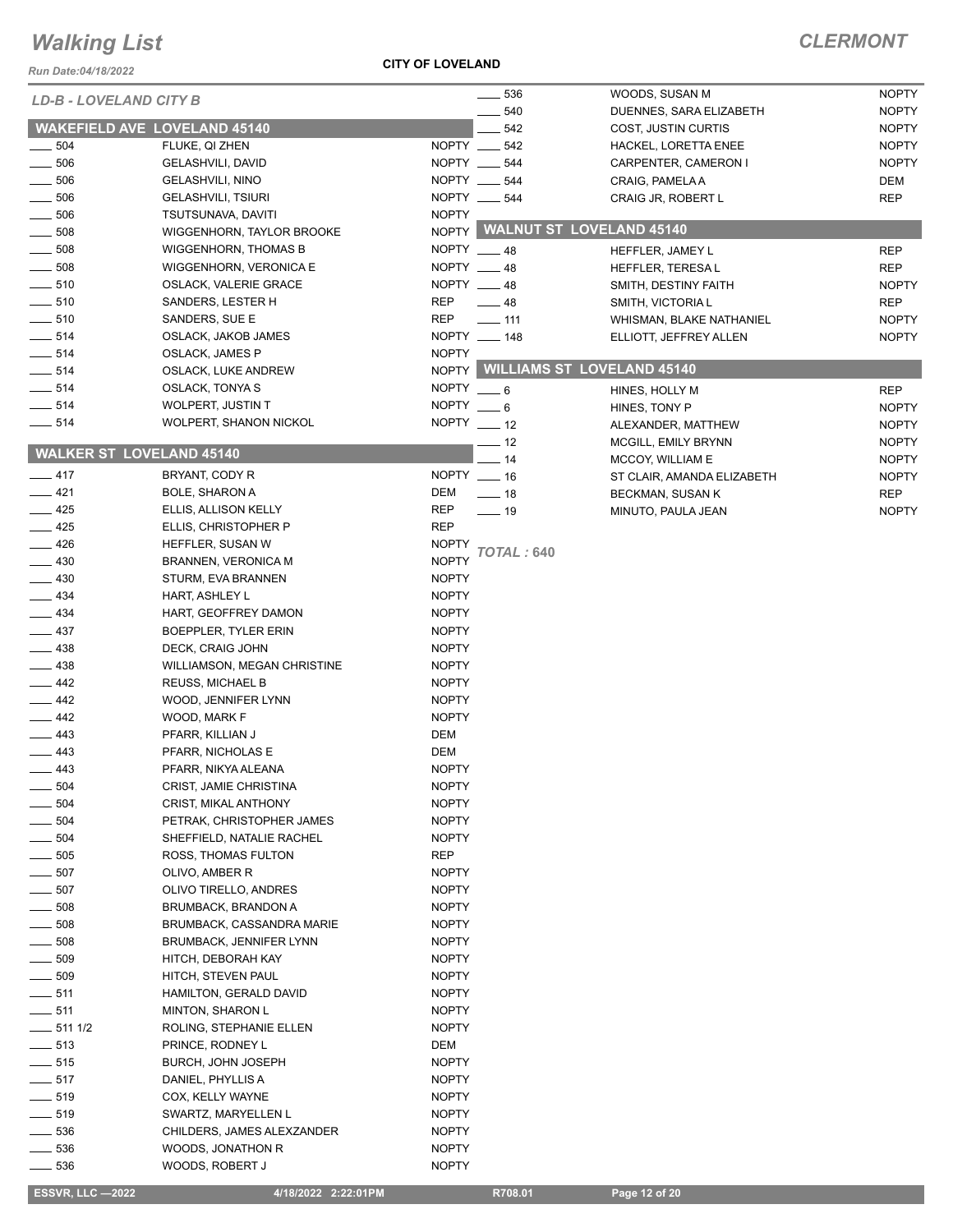*Run Date:04/18/2022*

**CITY OF LOVELAND**

| <b>LD-C - LOVELAND CITY C</b> |                                    | $- 190$                          | GINDER, JENNIFER MARSH            | <b>DEM</b>   |
|-------------------------------|------------------------------------|----------------------------------|-----------------------------------|--------------|
|                               |                                    | $\frac{1}{2}$ 193                | MONKS, EMERSON JOY                | <b>NOPTY</b> |
|                               | <b>BARES RUN DR LOVELAND 45140</b> | $-193$                           | MONKS, MAXWELL                    | <b>NOPTY</b> |
| $\frac{1}{2}$ 100             |                                    | NOPTY - 193                      | MONKS, RAENA LYNN                 | <b>NOPTY</b> |
|                               | TUTTLE, DYLAN MICHAEL              | NOPTY - 196                      | <b>WILKOWSKI, ERIC T</b>          | <b>REP</b>   |
| $- 100$                       | TUTTLE, JONATHAN CLARK             | - 196                            | WILKOWSKI, HEATHER A              | <b>NOPTY</b> |
| $\frac{1}{2}$ 100             | <b>TUTTLE, KRISTYN L</b>           | DEM<br>$-196$                    | WILKOWSKI, JACK DOUGLAS           | <b>NOPTY</b> |
| $- 100$                       | TUTTLE, ROBERT GUNNER              | <b>DEM</b><br>$-199$             | TOMAKA, DANIEL G                  | <b>REP</b>   |
| $\frac{1}{2}$ 100             | TUTTLE, TIMOTHY C                  | <b>DEM</b><br>$\frac{1}{2}$ 199  | TOMAKA, LINDA T                   | <b>REP</b>   |
| $- 106$                       | DOLEZAL, ALEXANDER JAMES           | <b>NOPTY</b>                     |                                   |              |
| $- 106$                       | DOLEZAL, BENJAMIN JOHN             | <b>NOPTY</b>                     | <b>BRIDLE LN LOVELAND 45140</b>   |              |
| $- 106$                       | DOLEZAL, MICHELLE M                | <b>REP</b>                       |                                   |              |
| $\frac{1}{2}$ 106             | DOLEZAL, RUSSELL J                 | $- 100$<br><b>REP</b>            | <b>BECK, ANN MARIE</b>            | <b>NOPTY</b> |
| $-112$                        | COATES, CAROL H                    | NOPTY - 100                      | CHURILLA, ELIZABETH ALLISON       | <b>NOPTY</b> |
| $\frac{1}{2}$ 112             | <b>COATES, DANIEL CHARLES</b>      | NOPTY - 101                      | ZIKE, PAUL K                      | <b>REP</b>   |
| $-112$                        | COATES, HOUSTON C                  | NOPTY - 101                      | ZIKE, SANDRA K                    | <b>REP</b>   |
| $- 124$                       | MEDER, DALE R                      | NOPTY - 106                      | LAUFERSWEILER, MATTHEW J          | DEM          |
| $-$ 124                       | MEDER, EMILY ANN                   | NOPTY - 106                      | LAUFERSWEILER, STEFANIE M         | DEM          |
| $- 130$                       | NOE, JULIE G                       | $\frac{1}{2}$ 107<br>DEM         | TURNER, EDWARD J                  | <b>REP</b>   |
| $\frac{1}{2}$ 130             | NOE, TY G                          | NOPTY - 107                      | TURNER, REGINA                    | <b>REP</b>   |
|                               |                                    | $\frac{1}{2}$ 112<br>DEM         | <b>BERTKE, LORI J</b>             | <b>NOPTY</b> |
| $\frac{1}{2}$ 136             | WISECUP, BRYAN CARL                | $\frac{1}{2}$ 112                | DENNY II, LARRY JAY               | <b>REP</b>   |
| $\frac{1}{2}$ 136             | WISECUP, ERIN W                    | DEM<br>$- 112$                   | MILLER, KATRINA M                 | <b>NOPTY</b> |
| $-$ 142                       | LUNDY, JENS KRISTIAN               | DEM<br>$\frac{1}{2}$ 113         | NEFF, BRENDAK                     | <b>REP</b>   |
| $-$ 142                       | LUNDY, KRISTEN LYNNE               | DEM<br>$- 118$                   |                                   | <b>DEM</b>   |
| $- 148$                       | LYNN, ALEX REED                    | DEM                              | DAVIS, DARLENE J                  |              |
| $- 148$                       | LYNN, EMILY ANN                    | NOPTY - 119                      | HOLLENKAMP, KARINA LYNN           | <b>NOPTY</b> |
| $\frac{1}{2}$ 148             | LYNN, ERIC EDWARD                  | NOPTY - 119                      | HOLLENKAMP, WILLIAM B             | <b>NOPTY</b> |
| $- 148$                       | LYNN, MARY A                       | $- 124$<br><b>REP</b>            | <b>WELLINGTON, ANDREW CLARK</b>   | <b>NOPTY</b> |
| $- 148$                       | LYNN, REED A                       | $- 124$<br>DEM                   | <b>WELLINGTON, JEFFREY C</b>      | <b>REP</b>   |
| $- 154$                       | <b>GARTEN, ALAN</b>                | $- 124$<br>REP                   | <b>WELLINGTON, LESLIE</b>         | <b>REP</b>   |
| $- 154$                       | GARTEN, SUSAN E                    | $\frac{1}{2}$ 130<br><b>REP</b>  | SLATER, MELISSA JOY               | <b>REP</b>   |
| $- 157$                       | RUTENSCHROER, BRADLEY STEVEN       | NOPTY - 136                      | VORMWALD, DEREK JOHN              | <b>NOPTY</b> |
| $\frac{1}{2}$ 157             | RUTENSCROER, KATHERINE GRIFFITH    | NOPTY - 136                      | VORMWALD, PENNY L                 | <b>NOPTY</b> |
|                               |                                    | NOPTY - 136                      | <b>VORMWALD, THOMAS EDWARD</b>    | <b>REP</b>   |
| $\frac{1}{160}$               | ROUILLARD, ANDRE P                 | NOPTY - 137                      | GOOLSBY, CHERYL A                 | <b>NOPTY</b> |
| $- 160$                       | ROUILLARD, BRIAN J                 | NOPTY - 137                      | GOOLSBY, JONATHAN R               | <b>REP</b>   |
| $- 160$                       | ROUILLARD, CAROL A                 |                                  | GOOLSBY, RICHARD L                | <b>NOPTY</b> |
| $- 160$                       | ROUILLARD, JACQUES R               | NOPTY - 137<br>$\frac{1}{2}$ 142 |                                   | <b>DEM</b>   |
| $- 163$                       | STEASE, NELDA J                    | <b>REP</b>                       | MUTHIG, LAUREN KO                 |              |
| $- 166$                       | NELLIS, JAMES ALBERT               | NOPTY - 142                      | MUTHIG III, THOMAS JOSEPH         | <b>DEM</b>   |
| $- 166$                       | NELLIS, TANYA MARIE DYSON          | NOPTY - 143                      | CARPENTER, KIMBERLY ANN           | <b>NOPTY</b> |
| $-$ 166                       | SHEDD, GABY LILIANA                | NOPTY - 143                      | MILANESE, STEVEN SAMUEL           | <b>NOPTY</b> |
| $\frac{1}{166}$               | SHEDD, TYLER SCOTT                 | NOPTY - 148                      | HENNESSEY, ALYSON MARGARET        | <b>NOPTY</b> |
| $- 169$                       | <b>ENGLE, JOHN ROBERT</b>          | NOPTY - 148                      | HENNESSEY, KATHARINE MAIRED       | <b>NOPTY</b> |
| $- 169$                       | ENGLE, MARK R                      | $- 148$<br><b>REP</b>            | HENNESSEY, MARYANNE L             | <b>NOPTY</b> |
| $- 169$                       | ENGLE, PAIGE P                     | $- 149$<br><b>REP</b>            | STRAYER, JULI-ANN                 | REP          |
|                               |                                    | NOPTY - 149                      | STRAYER, RODNEY S                 | <b>REP</b>   |
| $- 172$                       | ANTRIM, REBECCA JULISSA            | $- 149$                          | STRAYER, RYLEE ANN                | <b>NOPTY</b> |
| $-172$                        | OZBUDAK, DENIZ YESIM               | DEM<br>$- 154$                   | CAUDELL, SUSAN S                  | REP          |
| $-172$                        | OZBUDAK, MUSTAFA ERTUGRUL          | DEM                              | MILLER, LESLIE S                  | <b>NOPTY</b> |
| $- 175$                       | GIANI, AMRIT                       | NOPTY - 154                      | CAMP, CATHERINE E                 | <b>NOPTY</b> |
| $- 175$                       | LEMOINE, MABEL MARIELA             | NOPTY - 160                      |                                   |              |
| $- 178$                       | PAOLINO, CANDICE L                 | NOPTY - 160                      | CAMP III, MARK O                  | <b>NOPTY</b> |
| $- 178$                       | PAOLINO, PATRICK M                 | NOPTY - 166                      | JACOB, DEBORAH A                  | REP          |
| $- 178$                       | PAOLINO, RYAN ANTHONY              | NOPTY - 166                      | JACOB, DONALD P                   | <b>REP</b>   |
| $- 178$                       | ZAHN, ANDREW VINCENT               | <b>NOPTY</b>                     |                                   |              |
| $- 178$                       | ZAHN, KIMBERLY ANN                 | <b>NOPTY</b>                     | <b>COLONIAL DR LOVELAND 45140</b> |              |
| $- 181$                       | COULSON, KATHERINE K               | NOPTY -89                        | MCCLELLAN, ALEC BRENTON           | <b>NOPTY</b> |
| $- 181$                       | COULSON, MATHEW C                  | NOPTY -89                        | MCCLELLAN, ANGELA D               | <b>REP</b>   |
| $- 184$                       |                                    | NOPTY -89                        | MCCLELLAN, BRENTON D              | <b>NOPTY</b> |
|                               | SPENCER, LAUREN RENAE              | NOPTY - 101                      | DOWDEN JONES, ANNETTE M           | DEM          |
| $- 184$                       | <b>SPENCER, NATHAN B</b>           | $- 101$                          | JONES, IRVIN WAYNE                | DEM          |
| $- 187$                       | KNECHTLY, DEBORAH ANN              | <b>REP</b><br>$- 101$            | MUHLENKAMP, ERIN RENEE            | <b>NOPTY</b> |
| $- 187$                       | KNECHTLY, JONATHAN C               | <b>REP</b>                       |                                   |              |
| $- 190$                       | GINDER, CAROLINE MARSH             | $- 106$<br>DEM                   | VIETTI, ANGELICA CHRISTINE        | <b>NOPTY</b> |
| $- 190$                       | GINDER, JEFFREY STEPHEN            | $- 106$<br>DEM                   | VIETTI, DOMINIC A                 | <b>NOPTY</b> |
|                               |                                    | $- 107$                          | COYNE, CHAD CHRISTOPHER           | <b>NOPTY</b> |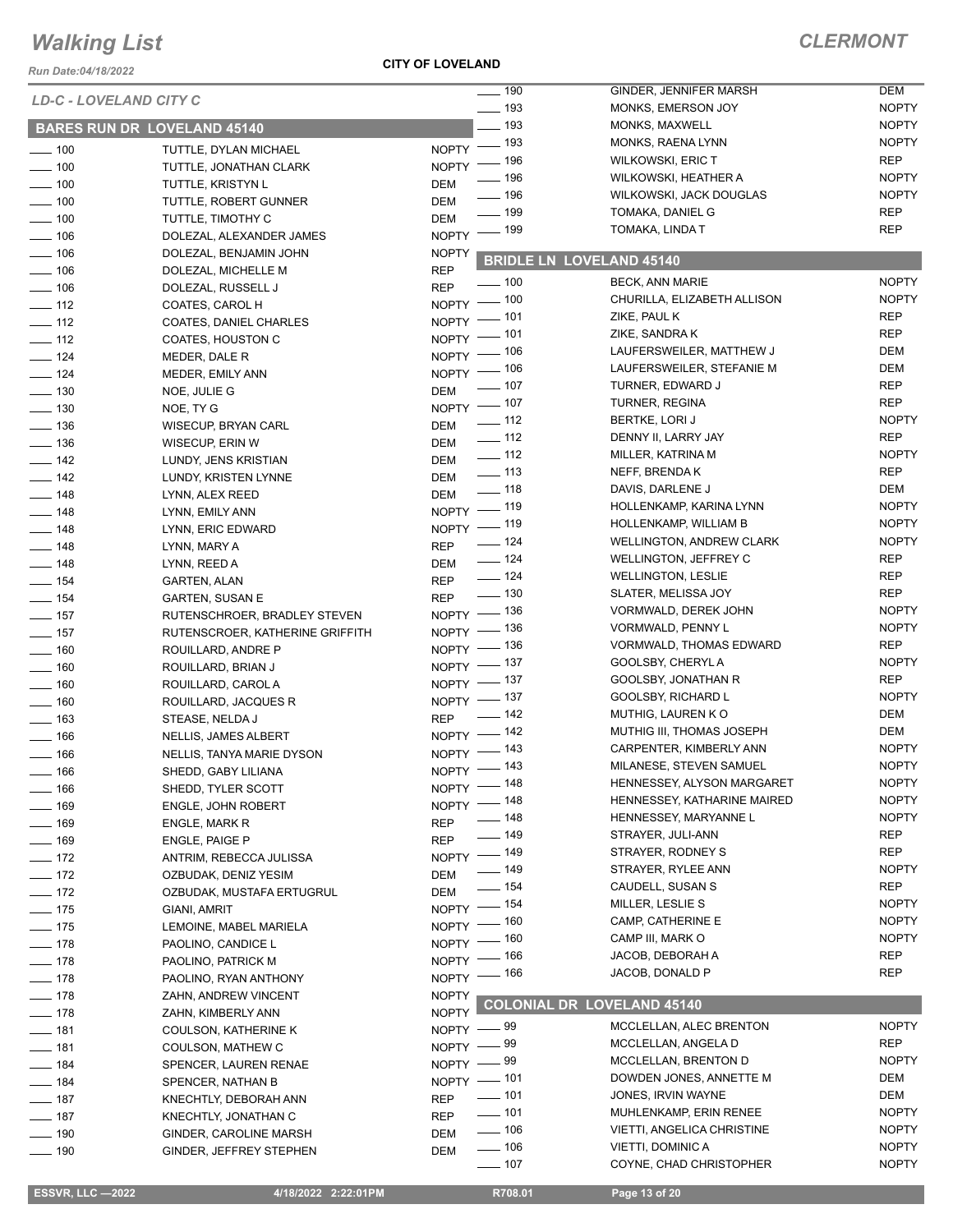*Run Date:04/18/2022*

*LD-C - LOVELAND CITY C*

#### **CITY OF LOVELAND**

| LUV - LUVLLAND VIII V        |                                               |              |                              | <b>HUNTINGTON DR LOVELAND 45140</b>                   |                     |
|------------------------------|-----------------------------------------------|--------------|------------------------------|-------------------------------------------------------|---------------------|
|                              | <b>COLONIAL DR LOVELAND 45140</b>             |              | 301                          | DAVIS, GREGORY E                                      | <b>NOPTY</b>        |
| $\frac{1}{2}$ 107            | COYNE, NIKKI LYNN                             | <b>NOPTY</b> | 307                          | VONDER BRINK, HOPE N                                  | <b>NOPTY</b>        |
| $- 109$                      | MCGREEVY, ALLISON CHRISTINE                   | <b>NOPTY</b> | 307                          | VONDERBRINK, RICHARD H                                | <b>REP</b>          |
| $\frac{1}{2}$ 109            | MCGREEVY, KYLE R                              | <b>NOPTY</b> | 307                          | VONDERBRINK, TRACY ANNE                               | DEM                 |
| $- 109$                      | VILLAMAR, JAVIER O                            | <b>NOPTY</b> | 308                          | QUEHL, JOHN THOMAS                                    | <b>NOPTY</b>        |
| $- 109$                      | VILLAMAR, WENDY G                             | <b>NOPTY</b> | 308                          | QUEHL, STEPHANIE LEIGH                                | <b>NOPTY</b>        |
| $-111$                       | ODONNELL, BRIAN JOSEPH                        | <b>REP</b>   | 308                          | QUEHL, THOMAS M                                       | <b>NOPTY</b>        |
| $- 111$                      | ODONNELL, KATHERINE C                         | <b>REP</b>   | 308                          | QUEHL, TYLER JOSEPH                                   | <b>NOPTY</b>        |
| $\equiv$ 112                 | CONLEY, BRIAN W                               | <b>NOPTY</b> | 314                          | <b>BAGINSKI, JOHN R</b>                               | <b>REP</b>          |
| $\frac{1}{2}$ 112            | CONLEY, CALVIN WAYNE                          | <b>NOPTY</b> | $\frac{1}{2}$ 314            | <b>BAGINSKI, PAULA M</b>                              | <b>REP</b>          |
| $- 112$                      | CONLEY, ROSANNE                               | <b>NOPTY</b> | $\frac{1}{2}$ 319            | JENNINGS, ANNE FENWICK                                | <b>NOPTY</b>        |
| $\frac{1}{2}$ 112            | CONLEY, TREVOR MICHAEL                        | <b>NOPTY</b> | $- 319$                      | JENNINGS, JAMES W                                     | <b>NOPTY</b>        |
| $\frac{1}{2}$ 113            | <b>BOHN, GREGORY CRAY</b>                     | <b>NOPTY</b> | 320                          | BEASLEY, KAITLYN JAYNE                                | <b>NOPTY</b>        |
| $- 113$                      | POFF, EMILY CRAY                              | <b>NOPTY</b> | 320                          | <b>BEASLEY, KYLE THOMAS</b>                           | <b>NOPTY</b>        |
| $\frac{1}{2}$ 113            | POFF, JORDAN MICHAEL                          | <b>NOPTY</b> | 320                          | BEASLEY, LAURA J                                      | DEM                 |
| $- 118$                      | <b>GEYER, JEFFREY L</b>                       | <b>NOPTY</b> | 320                          | <b>BEASLEY, MARK T</b>                                | <b>NOPTY</b>        |
| $\frac{1}{2}$ 118            | GEYER, JULIE RENE                             | <b>NOPTY</b> | 325                          | JONES, BRADLEY SCOTT                                  | <b>NOPTY</b>        |
| $\frac{1}{2}$ 124            | CASTANEDA, AMY NICHOLE                        | <b>NOPTY</b> | 325                          | JONES, HEATHER H                                      | <b>REP</b>          |
| $\frac{1}{2}$ 124            | CASTANEDA, RAFAEL                             | <b>NOPTY</b> | $\frac{1}{2}$ 325            | JONES, OLIVIA AERIN                                   | <b>NOPTY</b>        |
| $- 124$                      | <b>CRAMER, JUSTIN SHANE</b>                   | <b>REP</b>   | 325                          | JONES, RILEY MATTHEW                                  | DEM                 |
| $\equiv$ 124                 | <b>CRAMER, LACEY DIERINGER</b>                | <b>REP</b>   | 326                          | PARISH, DEBRA KAY                                     | <b>NOPTY</b>        |
| $\frac{1}{2}$ 130            | RENOCK, LISA A                                | DEM          | $\frac{1}{2}$ 326            | PARISH, DENNIS FRANK                                  | <b>NOPTY</b>        |
| $\frac{1}{2}$ 130            | RENOCK, SEAN MICHAEL                          | DEM          | $\equiv$ 331                 | YOXTHIMER, REBECCA B                                  | <b>REP</b>          |
| $\frac{1}{2}$ 131            | TRUSNER, HEATHER MARIE                        | <b>NOPTY</b> | 331                          | YOXTHIMER, ROBERT PAUL                                | <b>REP</b>          |
| $- 131$                      | TRUSNER, JOSEPH ROGER                         | <b>NOPTY</b> | 332                          | CARTER, MEKAELA D                                     | <b>NOPTY</b>        |
| $- 136$                      | SMITH, BRUCE EDWARD                           | <b>REP</b>   | $\equiv$ 332                 | NUTT, WILLIAM H                                       | <b>NOPTY</b>        |
| $\frac{1}{2}$ 136            | SMITH, MARILYN JAYNE                          | <b>REP</b>   | $\frac{1}{2}$ 337            | PETRELLA, MICHAEL RAY                                 | DEM                 |
| $\frac{1}{2}$ 137            | LIPCIUS, AMY L                                | <b>NOPTY</b> | 337                          | PETRELLA, TERI L                                      | <b>DEM</b>          |
| $\frac{1}{2}$ 137            | LIPCIUS, JESSE ROMUALD                        | <b>NOPTY</b> | $- 343$                      | <b>GROSS, JEFFREY L</b>                               | <b>REP</b>          |
| $\frac{1}{2}$ 142            | ANETAKIS, ANGELA I                            | <b>REP</b>   | $\frac{1}{2}$ 343            | <b>GROSS, PAMELA J</b>                                | REP                 |
| $\frac{1}{2}$ 142            | CLAFFIE, SEAN MICHAEL                         | <b>REP</b>   | $\frac{1}{2}$ 349            | HARVEY, JODI M                                        | <b>REP</b>          |
| $\frac{1}{2}$ 148            | MARTIN, DAVID M                               | REP          | $\frac{1}{2}$ 349            | MILBY, STEVEN EDWARD                                  | <b>NOPTY</b>        |
| $\frac{1}{2}$ 148            | <b>MARTIN, GRAHAM TYLER</b>                   | <b>REP</b>   | $\frac{1}{2}$ 355            | BOYD, WILLIAM JOSEPH                                  | <b>NOPTY</b>        |
| $\equiv$ 148                 | <b>MARTIN, TAMARA L</b>                       | <b>REP</b>   | $\frac{1}{2}$ 361            | BERNIER, KENNETH M                                    | <b>REP</b>          |
| $\frac{1}{2}$ 154            | <b>JAMES, PATRICIA MARIE</b>                  | <b>REP</b>   | 361                          | BERNIER, SUSAN A                                      | REP                 |
| $- 154$                      | JAMES, TAYLOR HAMILTON                        | <b>NOPTY</b> | 367                          | BYRWA, JAMES R                                        | <b>REP</b>          |
| $- 154$                      | JAMES, TODD STEPHEN                           | REP          | $\frac{1}{2}$ 367            | BYRWA, JARED R                                        | <b>NOPTY</b>        |
|                              | <b>FOUNDERS DR LOVELAND 45140</b>             |              | 367                          | BYRWA, JOYCE L                                        | <b>REP</b>          |
|                              |                                               |              | 367                          | MYERS, JANICE LEA                                     | <b>NOPTY</b>        |
| ____ 101                     | DEOCHAND, MICHELLE EILEEN                     |              | $NOPTY$ ___ 368              | HARIG, ERIKA KRISTAN                                  | <b>NOPTY</b>        |
| $- 101$<br>$\frac{1}{2}$ 118 | DEOCHAND, NEIL                                |              | NOPTY __ 368<br>NOPTY __ 368 | RAESS, DAVID W                                        | <b>NOPTY</b>        |
| $\frac{1}{2}$ 118            | GIVLER, JENNIFER                              |              | NOPTY __ 373                 | RAESS, SHARON C                                       | <b>NOPTY</b>        |
| $- 124$                      | GIVLER, SEAN MICHAEL<br>DANKO, MICHAEL DONALD | <b>REP</b>   |                              | ONEILL, ROBERT K                                      | DEM                 |
| $- 124$                      | LUEBRECHT, KRISTEN ANN                        | <b>REP</b>   | $\frac{1}{2}$ 373            | ONEILL, SUSANNE CAROL                                 | DEM<br><b>NOPTY</b> |
|                              |                                               |              | $- 379$                      | CLARK, DIANA MARY                                     |                     |
|                              | <b>HATCHER CT LOVELAND 45140</b>              |              | 379                          | <b>CLARK, TERI ANNE</b>                               | <b>NOPTY</b>        |
| $\frac{1}{204}$              | COHEN, HENRY J                                | DEM          | 385<br>$\frac{1}{2}$ 385     | BENNETT, BRYCE PATRICK ALLEN                          | REP                 |
| $\frac{1}{204}$              | COHEN, LENORE H                               | DEM          | $\frac{1}{2}$ 385            | BENNETT, CAMERON M                                    | REP                 |
| $\sim$ 210                   |                                               |              | NOPTY __ 385                 | BENNETT, PAULA S                                      | REP                 |
| $-210$                       | SCOTT, DREW DOUGLAS<br>SCOTT, MARY HELENA     |              | NOPTY __ 385                 | BENNETT JR, ROBERT A                                  | REP<br>REP          |
| $-210$                       | WITTERSTAETTER, BRETT J                       |              | NOPTY __ 391                 | BENNETT, ROBERT ANDREW<br><b>KELDSEN, BRIAN SCOTT</b> | <b>REP</b>          |
| $\frac{1}{211}$              | RUSH, D TODD                                  | REP          | $\frac{1}{2}$ 391            | KELDSEN, CHERYL L                                     | <b>NOPTY</b>        |
| $\frac{1}{211}$              | RUSH, SHARI L                                 |              | NOPTY __ 391                 | KELDSEN, SAMANTHA N                                   | <b>NOPTY</b>        |
| $-216$                       | MATTES, KARL T                                | <b>REP</b>   | $\frac{1}{2}$ 391            | KELDSEN, WILLIAM SCOTT                                | <b>NOPTY</b>        |
| $\frac{1}{216}$              | MATTES, ROBERTA                               | <b>REP</b>   | $\frac{1}{2}$ 392            | HUNT, JOHN G                                          | DEM                 |
| $-217$                       | ARNOLD, DEBRAK                                | REP          | $- 397$                      | HUEZO, FLOR DE MARIA                                  | <b>DEM</b>          |
| $\frac{1}{217}$              | ARNOLD, JAMES LEE                             | <b>REP</b>   | $\frac{1}{2}$ 397            | HUEZO, RAFAEL A                                       | DEM                 |
| $\frac{1}{222}$              | DONAHUE, BRIAN                                |              | NOPTY __ 397                 | HUEZO, RICARDO ANTONIO                                | <b>NOPTY</b>        |
| $\frac{1}{222}$              | DONAHUE, MICHAEL T                            | <b>REP</b>   | $\frac{1}{2}$ 398            | JOHNSON, MELISSA ANN                                  | REP                 |
| 223                          | MUIR, CINDY L                                 | <b>NOPTY</b> |                              |                                                       |                     |

 **ESSVR, LLC —2022 4/18/2022 2:22:01PM R708.01 Page 14 of 20**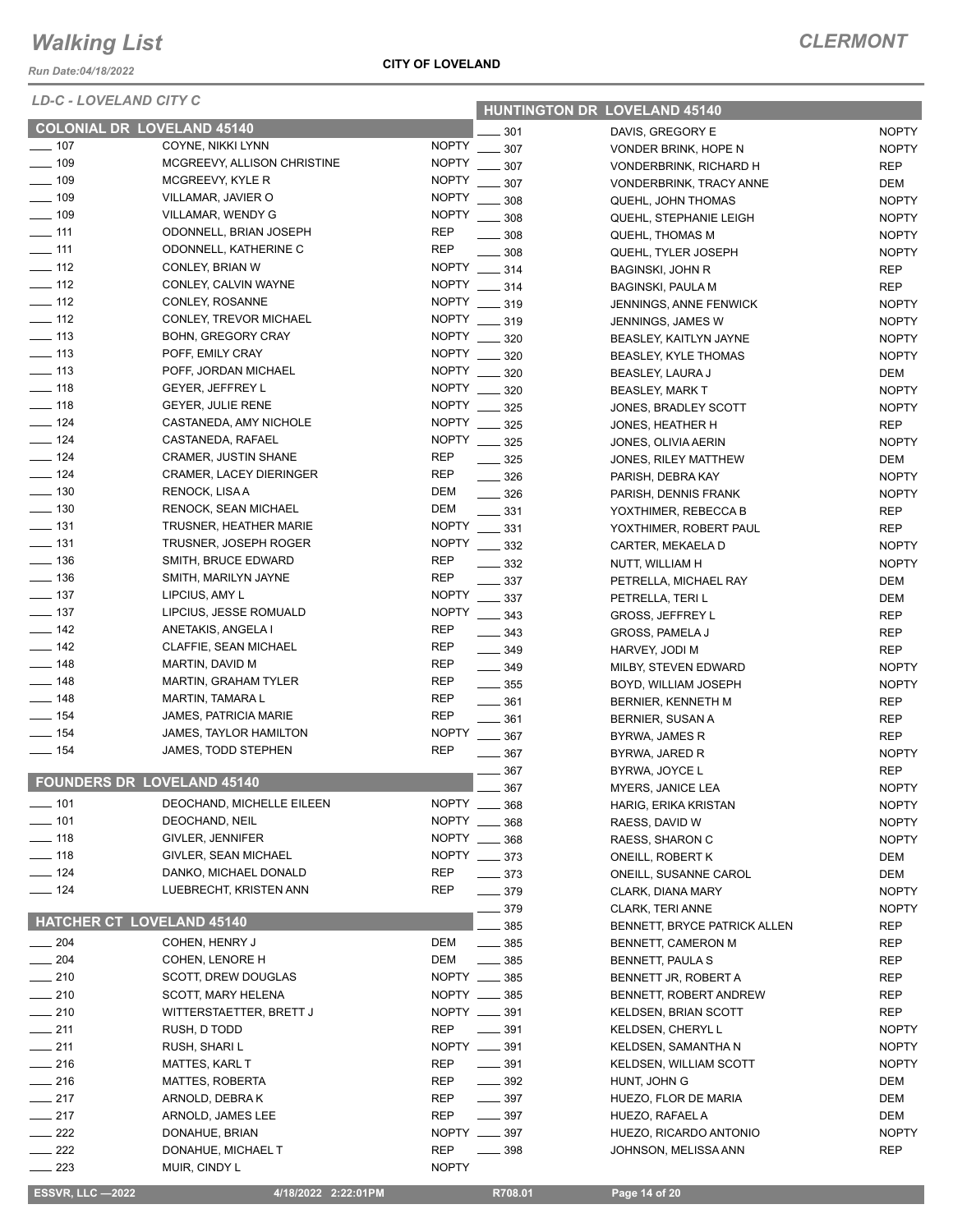*Run Date:04/18/2022*

**CITY OF LOVELAND**

| KUII Dale.04/10/∠022              |                                     |              |                                  |                                       |              |
|-----------------------------------|-------------------------------------|--------------|----------------------------------|---------------------------------------|--------------|
| <b>LD-C - LOVELAND CITY C</b>     |                                     |              | $\frac{1}{2}$ 131                | TOIGO, JOSEPH A                       | <b>NOPTY</b> |
|                                   |                                     |              | $\frac{1}{2}$ 131                | TOIGO, KAREN E                        | <b>NOPTY</b> |
| $\_\_$ 398                        | <b>HUNTINGTON DR LOVELAND 45140</b> | NOPTY __ 136 | $-131$                           | TOIGO, MATTHEW JOSEPH                 | <b>NOPTY</b> |
| $-403$                            | JOHNSON, NATHAN THOMAS              | DEM          | $- 136$                          | <b>MASON, JUSTIN MICHAEL</b>          | <b>REP</b>   |
|                                   | PICKENS JR, ANDREW D                |              |                                  | MASON, LINDSAY RENEE                  | <b>REP</b>   |
| $-403$                            | PICKENS, KIMBERLY S                 | DEM          | $\frac{1}{2}$ 139                | TALLMAN, AMY JO                       | <b>NOPTY</b> |
| $-409$                            | <b>BLUMENFELD, DANIELLE ELISE</b>   | NOPTY __ 142 |                                  | CLAPP, KELLY LYNN                     | <b>NOPTY</b> |
| $-409$                            | BLUMENFELD, DEVIN A                 | NOPTY __ 142 |                                  | <b>CLAPP, RYAN PATRICK</b>            | <b>NOPTY</b> |
| $-409$                            | BLUMENFELD, MARK P                  | <b>REP</b>   | $\frac{1}{2}$ 149                | PARTUSCH, CHELSEA R                   | DEM          |
| $\frac{1}{2}$ 409                 | BLUMENFELD, NATASHA DAOUD           | NOPTY __ 149 |                                  | PARTUSCH, MICHAEL R                   | DEM          |
| $-415$                            | <b>BROWN, STEVEN ALLEN</b>          | NOPTY __ 155 |                                  | YOUNG, MATTHEW W                      | <b>NOPTY</b> |
| <b>ISABELLA CT LOVELAND 45140</b> |                                     |              | $\frac{1}{2}$ 155                | YOUNG, STEFANIE RENEE                 | <b>NOPTY</b> |
|                                   |                                     |              | $-161$                           | KERYESKI, ANGELA MARIE                | <b>NOPTY</b> |
| $- 101$                           | WALLACE, BROOKE ALLAYNE             | NOPTY __ 161 |                                  | <b>KERYESKI, MICHAEL GARRET</b>       | <b>NOPTY</b> |
| $- 101$                           | WALLACE, CLAIRE CAVERLY             | NOPTY __ 167 |                                  | ERICSON, ALLAN BRUCE                  | <b>NOPTY</b> |
| $- 101$                           | WALLACE, GREGORY SCOTT              | NOPTY __ 167 |                                  | <b>ERICSON, JACKSON ROBERT</b>        | <b>NOPTY</b> |
| $- 101$                           | <b>WALLACE, KERRY REESE</b>         | <b>REP</b>   | $- 167$                          | ERICSON, SUSAN MARIE                  | <b>NOPTY</b> |
| $- 101$                           | WALLACE, MOLLY R                    | <b>NOPTY</b> |                                  |                                       |              |
| $\frac{1}{2}$ 106                 | RITTER, PAULA KAY                   | <b>REP</b>   |                                  | LOVELAND MIAMIVILLE RD LOVELAND 45140 |              |
| $- 106$                           | RITTER, ROBERT CHARLES              | REP          | $- 6739$                         | ALLEY, MICHAEL W                      | <b>REP</b>   |
| $- 107$                           | VRH, DAVID J                        | <b>REP</b>   | $- 6739$                         | ALLEY, TRACY SUE                      | <b>REP</b>   |
| $- 107$                           | VRH, GWEN E                         | REP          | $- 6747$                         | GEIER, JEAN C                         | <b>NOPTY</b> |
| $\frac{1}{2}$ 107                 | <b>VRH, TRISTAN JAMES</b>           |              | NOPTY __ 6747                    | <b>GEIER, THEORDORE J</b>             | <b>NOPTY</b> |
| $\frac{1}{2}$ 107                 | VRH, TYLER DAVID                    |              | NOPTY __ 6747                    | <b>GEIER, THOMAS R</b>                | <b>NOPTY</b> |
| $\frac{1}{2}$ 112                 | ROZEWSKI, DANIEL P                  |              | NOPTY __ 6751                    | DUGLE, SUSAN M                        | <b>REP</b>   |
| $\frac{1}{2}$ 112                 | ROZEWSKI, LAUREN M                  |              | NOPTY __ 6751                    | DUGLE, THOMAS C                       | <b>REP</b>   |
| $\frac{1}{2}$ 113                 | JAZI, NASRIN K                      |              | NOPTY __ 6763                    | FANCHER, JILL MICHELLE                | <b>REP</b>   |
| $\frac{1}{2}$ 113                 | POURRIAHI, MAHBOD                   |              | NOPTY __ 6763                    | FANCHER, KEVIN A                      | <b>REP</b>   |
| $\frac{1}{2}$ 113                 | POURRIAHI, MAJID                    |              | NOPTY __ 6767                    | BECHT, THERESA ANN                    | <b>NOPTY</b> |
| $- 118$                           | WILBURN III, GEORGE H               |              | NOPTY __ 6767                    | CHANEY, DWIGHT RAY                    | <b>NOPTY</b> |
| $- 118$                           | WILBURN, SANDRA BAUTISTA            |              | NOPTY __ 6767                    | WALTON, LOGAN BRYAN                   | <b>NOPTY</b> |
| $- 119$                           | CIOTTI, BRIAN J                     |              | NOPTY __ 6773                    | CANYON, JIMMY                         | <b>NOPTY</b> |
| $\frac{1}{2}$ 119                 | CIOTTI, VALERIE MARIE               |              | NOPTY __ 6773                    | WIWI, SHANNON L                       | <b>REP</b>   |
| $\frac{1}{2}$ 124                 | ELDREDGE, KATHLEEN CONSTANCE        |              | NOPTY __ 6775                    | SCHAEFFER, STEPHEN R                  | <b>REP</b>   |
| $\frac{1}{2}$ 124                 | RYAN, THOMAS W                      |              | NOPTY __ 6775                    | SCHAEFFER, TONYA KAY                  | <b>NOPTY</b> |
| $\frac{1}{2}$ 125                 | JONES, CODY J                       |              | NOPTY __ 6787                    |                                       | <b>NOPTY</b> |
| $-125$                            | JONES, LEAH ANN FUGGETTA            |              | NOPTY __ 6789                    | MILLER, LOUISE                        | DEM          |
| $\frac{1}{2}$ 125                 | SILBERSTEIN GRIFFIS, JAMIE SYLVIA   | <b>REP</b>   | $- 6789$                         | BEEDER, BRYN MARIE<br>BEEDER, DAVID C |              |
|                                   |                                     |              |                                  |                                       | DEM          |
| JACOBS CT LOVELAND 45140          |                                     |              | $-6791$                          | <b>BOSTROM, LAURA LYNN</b>            | <b>NOPTY</b> |
|                                   |                                     |              | $-6797$                          | ROBBINS, YALE C                       | <b>NOPTY</b> |
| $\frac{1}{2}$ 100                 | JANICZEK, JONATHAN ALLAN            | DEM          | <b>OAKLAND RD LOVELAND 45140</b> |                                       |              |
| $- 100$                           | SABEDRA, ALEXA RAE                  | DEM          |                                  |                                       |              |
| $- 100$                           | <b>TERLECKY, AIMEE RENEE</b>        | NOPTY __ 885 |                                  | SPRINKLE, JUSTIN T                    | <b>NOPTY</b> |
| $-$ 100                           | <b>TERLECKY III, WASYL</b>          | NOPTY __ 885 |                                  | STANULA, SARA BETH                    | <b>NOPTY</b> |
| $-101$                            | KROHN, JESSICA J                    | <b>REP</b>   | $\sim$ 903                       | MAIER, JANE L                         | <b>NOPTY</b> |
| $- 101$                           | <b>KROHN, RYAN ELLISON</b>          | <b>REP</b>   | $\frac{1}{2}$ 909                | COLE, CHRISTINE M                     | <b>REP</b>   |
| $- 106$                           | CASSIDY COX, SHANNON ANN            | DEM          | $- 909$                          | COLE JR, WILLIAM G                    | <b>REP</b>   |
| $- 106$                           | COX, WILLIAM RYAN                   | NOPTY __ 913 |                                  | COLE, ALICE CAROL                     | <b>NOPTY</b> |
| $\sim$ 107                        | BRADLEY, HELEN ANN                  | REP          | $- 7034$                         | BURCHAM, DANIELLE NICHOLE             | <b>NOPTY</b> |
| $- 107$                           | BRADLEY, ROBERT DALE                | <b>REP</b>   | $- 7034$                         | VANHOOK, ERIC J                       | <b>NOPTY</b> |
| $\equiv$ 112                      | HALL, DANIEL B                      |              | NOPTY __ 7034                    | VANHOOK, HANNAH ELOISE                | <b>NOPTY</b> |
| $\frac{1}{2}$ 112                 | <b>HOFFMAN, TERESA MARIE</b>        |              | NOPTY __ 7034                    | VANHOOK, JAMES EDDIE                  | <b>NOPTY</b> |
| $- 118$                           | KOSHT, DANIAL LEWIS                 | <b>NOPTY</b> |                                  |                                       |              |
| $- 118$                           | KOSHT, JULIE ELANE                  | DEM          | PEWTER CT LOVELAND 45140         |                                       |              |
| $- 119$                           | <b>CROSTON, BRIAN SHAWN</b>         | <b>REP</b>   | $\frac{1}{2}$ 100                | LUIDER, CAROL ANN                     | <b>REP</b>   |
| $\frac{1}{2}$ 119                 | <b>CROSTON, SARAH B</b>             | REP          | $- 101$                          | <b>BRISBEN, CHARLENE A</b>            | <b>NOPTY</b> |
| $- 124$                           | AMY, MICHAEL J                      | <b>DEM</b>   | $- 102$                          | TERRELL, KATHERINE E                  | <b>NOPTY</b> |
| $-$ 124                           | FRIDAY, AMY SUSAN                   | REP          | <b>LEGENT 103 #BLDG 000</b>      | BRIZZOLARA, DONNA MARIE               | REP          |
| $-$ 125                           | WEINTZ JR, DONALD G                 | REP          | $- 104$                          | ASHTON, SUSAN F                       | <b>DEM</b>   |
| $- 125$                           | WEINTZ, RACHEL D                    | <b>REP</b>   | $\frac{1}{2}$ 105                | SUGAR, ANNE                           | <b>REP</b>   |
| $- 130$                           | SCHWINN, CORIE ELIZABETH            | DEM          | $\frac{1}{2}$ 105                |                                       | <b>REP</b>   |
| $\frac{1}{2}$ 130                 | SCHWINN, JOHN S                     | <b>NOPTY</b> | $\frac{1}{2}$ 106                | SUGAR, MICHAEL PAUL                   |              |
| $- 131$                           | TOIGO, ELIZABETH P                  | <b>NOPTY</b> |                                  | FURTERER, ROSALYNNE P                 | <b>REP</b>   |
|                                   |                                     |              |                                  |                                       |              |
| <b>ESSVR, LLC -2022</b>           | 4/18/2022 2:22:01PM                 |              | R708.01                          | Page 15 of 20                         |              |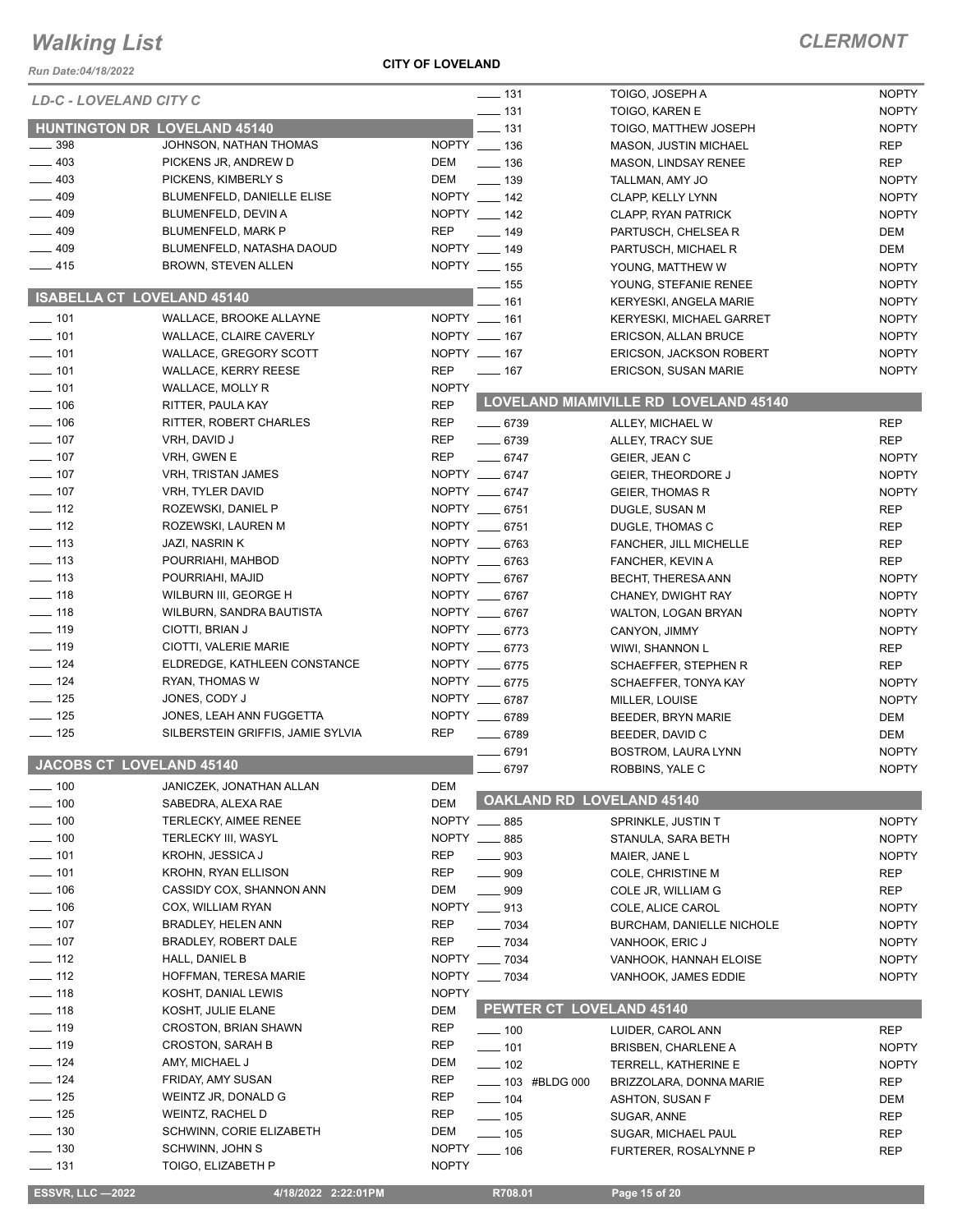*Run Date:04/18/2022*

**CITY OF LOVELAND**

|                   | LD-C - LOVELAND CITY C            | $\frac{1}{155}$               |     | DANNER, ZACHARY PAYTON             | <b>NOPTY</b> |
|-------------------|-----------------------------------|-------------------------------|-----|------------------------------------|--------------|
|                   |                                   | $- 161$                       |     | VRH, JAMES A                       | <b>NOPTY</b> |
|                   | PEWTER CT LOVELAND 45140          | $- 167$                       |     | FROMMLING, AMANDA STEEB            | <b>NOPTY</b> |
| $- 108$           | COSTELLO, KATHERINE               | NOPTY __ 167                  |     | FROMMLING II, LAWRENCE JOSEPH      | <b>NOPTY</b> |
| $- 109$           | DUVALL, DAVID J                   | $- 173$<br>REP                |     | SOVIK, JORDAN ALEXANDRA            | <b>REP</b>   |
| $\frac{1}{2}$ 109 | DUVALL, GAIL E                    | $- 173$<br>REP                |     | SOVIK III, WILLIAM EMIL            | <b>REP</b>   |
| $\frac{1}{2}$ 110 | SUPANCIC, FRANK                   | $- 179$<br>DEM                |     | ALEXANDER, CYNTHIA H               | <b>NOPTY</b> |
| $- 110$           | SUPANCIC, TERESA JO               | DEM<br>$\frac{1}{2}$ 179      |     | ALEXANDER JR, DONALD B             | <b>NOPTY</b> |
| $\frac{1}{111}$   | KATZ, AMY ABRAMS                  | DEM<br>$- 179$                |     | HUGHES, LOUISE G                   | <b>NOPTY</b> |
| $\frac{1}{111}$   | KATZ, RYAN TOVA                   | NOPTY __ 185                  |     | FORST, DONALD GERARD               | DEM          |
| $\frac{1}{2}$ 113 | BALLINGER, JAMES R                | NOPTY __ 185                  |     | FORST, JULIE ANN                   | DEM          |
| $\frac{1}{2}$ 113 | <b>BALLINGER, LOIS V</b>          | NOPTY __ 185                  |     | TAYLOR, MARY ELIZABETH             | <b>NOPTY</b> |
| $\frac{1}{2}$ 114 | DUNCAN, JUDITH E                  | $\frac{1}{2}$ 185<br>DEM      |     | TAYLOR, MOLLY PATRICIA             | <b>NOPTY</b> |
| $\frac{1}{114}$   | DUNCAN, LONNIE H                  | $\frac{1}{2}$ 185<br>DEM      |     | TAYLOR, RAYMOND JOSEPH             | <b>NOPTY</b> |
|                   |                                   | REP<br>$- 191$                |     |                                    | <b>NOPTY</b> |
| $- 115$           | WALLIN, MARY BARBARA              |                               |     | ATHEY, BRADLEY B                   |              |
| $- 115$           | WALLIN, RAY TROY                  | REP<br>$\frac{1}{2}$ 191      |     | ATHEY, LAUREN E                    | <b>NOPTY</b> |
| $\sim$ 117        | HOLZGEN, NICHOLAS M               | NOPTY __ 200                  |     | ALEXANDER, MICHELLE M              | DEM          |
| $- 117$           | PARRISH, JANE E                   | $\frac{1}{200}$<br>DEM        |     | ALEXANDER, NICHOLAS D              | <b>REP</b>   |
| $\frac{1}{2}$ 117 | PARRISH, RICHARD E                | <b>REP</b><br>$\frac{1}{206}$ |     | <b>WRIGHT, DIANE</b>               | DEM          |
| $- 119$           | CHAMBERS, LYNDA SUE               | NOPTY __ 206                  |     | <b>WRIGHT, ROBERT</b>              | DEM          |
| $- 119$           | HAYS, PATRICK T                   | <b>NOPTY</b>                  |     |                                    |              |
| $\frac{1}{2}$ 121 | MURRAY, MICHAEL GEOFFREY          |                               |     | NOPTY SADDLEBACK DR LOVELAND 45140 |              |
| $\frac{1}{2}$ 123 | HARTER, SHAWN K                   | NOPTY __ 200                  |     | HOBBS, CHAD F                      | DEM          |
| $- 125$           | FARMER, JO A                      | REP<br>$\sim$ 200             |     | MARSHALL, JULIA ELIZABETH          | DEM          |
| $\frac{1}{2}$ 125 | FLANAGAN, MARY K                  | REP<br>$\frac{1}{201}$        |     | HICKMAN, DANIEL R                  | <b>REP</b>   |
| $\frac{1}{2}$ 125 | RICHARDSON, CATHERINE I           | <b>REP</b><br>$\frac{1}{201}$ |     | HICKMAN, JOYCE A                   | <b>REP</b>   |
| $- 127$           | HOOVER, JAMES FRANKLIN            | <b>REP</b><br>$\frac{1}{206}$ |     | SCOTT, CHARLES JEFFREY             | <b>NOPTY</b> |
| $- 127$           | HOOVER, JUDITH M                  | <b>REP</b>                    |     |                                    |              |
|                   |                                   | $\frac{1}{206}$               |     | SCOTT, SARA LAINE                  | <b>NOPTY</b> |
|                   | <b>RAMSEY CT LOVELAND 45140</b>   |                               | 207 | LEWIS, NANCY S                     | <b>REP</b>   |
|                   |                                   |                               | 207 | LEWIS JR, RICHARD J                | <b>NOPTY</b> |
| $\frac{1}{2}$ 100 | DUCKER, BRENT SQUIRE              | <b>REP</b><br>$\frac{1}{212}$ |     | CAMPBELL, MADELAIN E               | <b>REP</b>   |
| $- 100$           | DUCKER, SARAH DERR                | $\frac{1}{212}$<br>DEM        |     | CAMPBELL, RICHARD J                | REP          |
| $\frac{1}{2}$ 101 | VOELPEL, CHRISTIAN A              | NOPTY __ 213                  |     | LANKER, KAREN K                    | DEM          |
| $\frac{1}{2}$ 101 | <b>VOELPEL, JENNIFER MICHELLE</b> | NOPTY __ 213                  |     | LANKER, MANUEL J                   | DEM          |
| $- 106$           | SYLVESTER, AMANDA J               | NOPTY __ 218                  |     | SCHULTZ, LEONARD P                 | <b>NOPTY</b> |
| $- 106$           | SYLVESTER, NATHANIEL C            | NOPTY __ 218                  |     | SCHULTZ, SUSANA C                  | <b>NOPTY</b> |
| $- 107$           | WESSEL, CONNOR EVAN               | NOPTY __ 218                  |     | WARREN, AMANDA L                   | <b>NOPTY</b> |
| $\frac{1}{2}$ 107 | WESSEL, JASON ALLEN               | NOPTY __ 218                  |     |                                    |              |
|                   |                                   |                               |     | <b>WARREN, JAMES C</b>             | <b>NOPTY</b> |
|                   | WESSEL, SUZANNE MICHELLE          | NOPTY __ 224                  |     |                                    | <b>NOPTY</b> |
| $- 107$           |                                   |                               |     | JACOBS, ASHLEY LAUREN              |              |
| $-$ 112           | AHMED, JENNIFER LYNN              | NOPTY __ 224                  |     | JACOBS IV, JOHN HENRY              | <b>NOPTY</b> |
| $\frac{1}{2}$ 112 | AHMED, SYED JUNAID                | NOPTY __ 230                  |     | CAIN, GREGORY THOMAS               | REP          |
| $\frac{1}{2}$ 112 | <b>MAHON, MACKENZIE MARIE</b>     | NOPTY __ 230                  |     | DYER, GRETCHEN M                   | REP          |
| $\frac{1}{2}$ 113 | NOBLE, GREGORY LEISLE             | $-231$<br>REP                 |     | FIELDS, MEGAN MARIE                | <b>NOPTY</b> |
| $- 113$           | NOBLE, LEIGH A                    | REP<br>$\frac{1}{2}$ 236      |     | IGNACIO MADRIGAL, AIMEE CATHERINI  | NOPTY        |
| $-113$            | WILLIS, DAVID COLIN               | NOPTY 236                     |     | IGNACIO MADRIGAL, NICOLE ALEXAND   | <b>NOPTY</b> |
| $- 118$           | <b>BASSETTI, MINDI SUE</b>        | NOPTY __ 236                  |     | LYDY, IRIS MAYELA                  | <b>NOPTY</b> |
| $- 118$           | BASSETTI, STEVEN R                | NOPTY __ 236                  |     | LYDY, STEVEN A                     | <b>NOPTY</b> |
| $\frac{1}{2}$ 119 | SUNDERMAN, ERIN M                 | $\frac{237}{2}$<br>REP        |     | BETZ, TRACEY LYNN                  | <b>NOPTY</b> |
| $- 119$           | SUNDERMAN, TIMOTHY ALLEN          | REP<br>$\frac{242}{2}$        |     | GOTT, ANN E                        | REP          |
| $- 124$           | EL ESSES, HASHEM IBRAHIM          | NOPTY __ 242                  |     | GOTT, CAROLINE WINIFRED            | REP          |
| $- 124$           | QALLA, JUMANA M                   | NOPTY __ 242                  |     | GOTT, JAMES R                      | <b>REP</b>   |
| $- 125$           | MORGAN SR, GARY BRENT             | $\frac{1}{243}$<br>REP        |     | STIRES, GABRIELLE NICOLE           | <b>NOPTY</b> |
|                   |                                   |                               |     |                                    |              |
| $\frac{1}{2}$ 125 | MORGAN, TERESA ANN                | $\frac{243}{2}$<br>REP        |     | STIRES, JEFFREY R                  | <b>NOPTY</b> |
| $\frac{1}{2}$ 131 | SAUER, SCOTT D                    | NOPTY __ 248                  |     | POORE, EDMON L                     | REP          |
| $\frac{1}{2}$ 137 | STAHL, JAMES RANDOLPH             | $\frac{1}{248}$<br>REP        |     | POORE, LINDA S                     | REP          |
| $- 137$           | STAHL, MICHELE L                  | $\frac{1}{249}$<br>DEM        |     | THOMAS, BRIAN C                    | DEM          |
| $\frac{1}{2}$ 143 | MURPHY JR, ROBERT ALFRED          | NOPTY __ 249                  |     | THOMAS, JOI F                      | DEM          |
| $\frac{1}{2}$ 143 | STEWART, JACK DONALD              | NOPTY __ 254                  |     | CHERRY, BONITA Z                   | REP          |
| $- 149$           | ROBISON, BRYAN A                  | $\sim$ 254<br>DEM             |     | CHERRY, DAVID G                    | DEM          |
| $- 149$           | ROBISON, JENNIFER L               | $\frac{1}{255}$<br>DEM        |     | FUGAZZI, KELLY L                   | <b>NOPTY</b> |
| $\frac{1}{2}$ 155 | DANNER, JACOB KONRAD              | NOPTY __ 255                  |     | FUGAZZI, MATTHEW E                 | <b>NOPTY</b> |
| $- 155$           | DANNER, NEAL JONATHAN             | NOPTY __ 255                  |     | SCHUCKMAN, MICHAEL T               | REP          |

 **ESSVR, LLC —2022 4/18/2022 2:22:01PM R708.01 Page 16 of 20**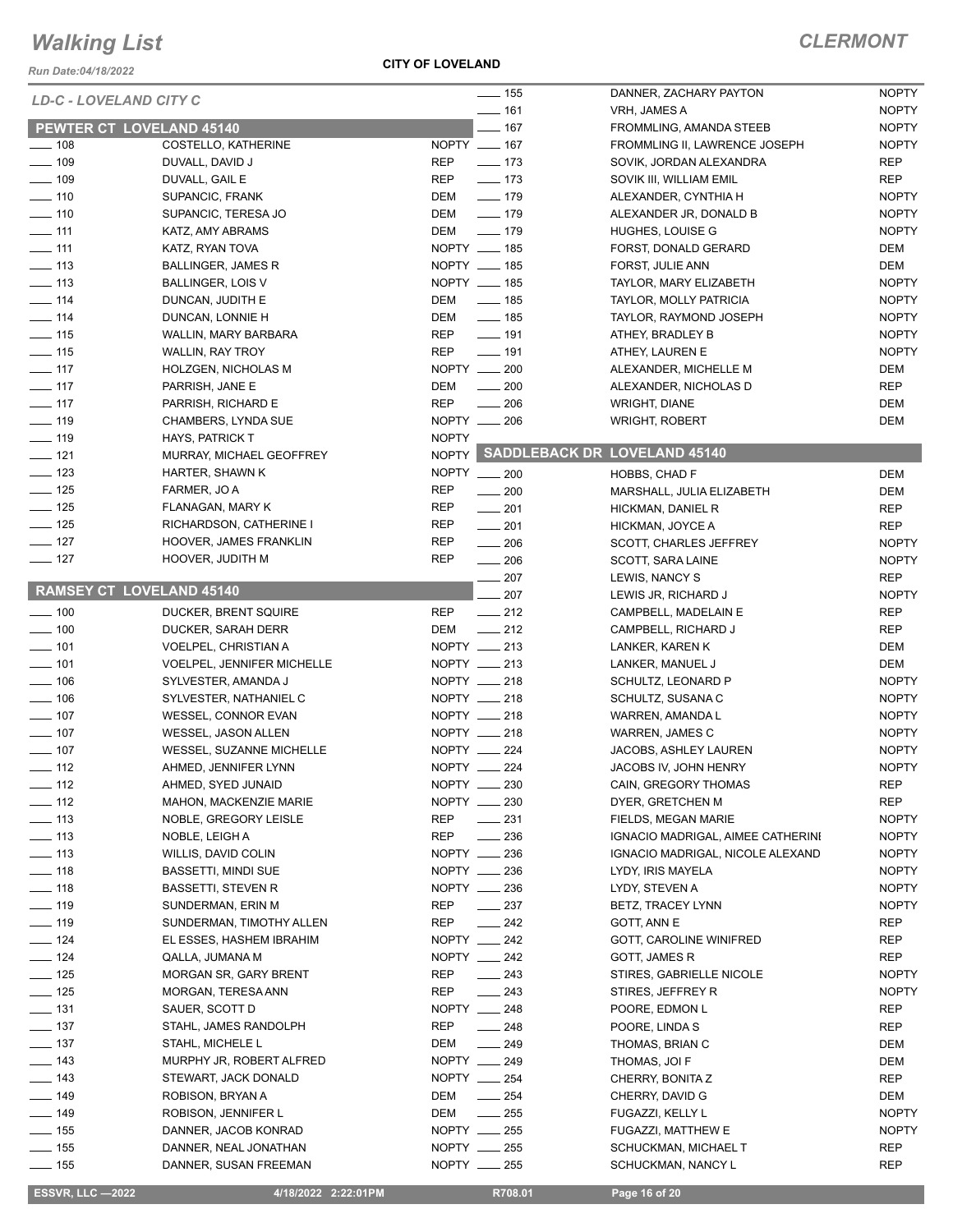*Run Date:04/18/2022*

### **CITY OF LOVELAND**

|                        |                                     |              | $\frac{1}{211}$                    | QUIGLEY, ROBERT JOHN                  | <b>NOPTY</b>      |
|------------------------|-------------------------------------|--------------|------------------------------------|---------------------------------------|-------------------|
| LD-C - LOVELAND CITY C |                                     |              | $-211$                             | QUIGLEY, SUSANNE ELISABETH            | <b>NOPTY</b>      |
|                        | <b>SADDLEBACK DR LOVELAND 45140</b> |              | $-212$                             | ZAMAGIAS, ANNA M                      | <b>REP</b>        |
| $\sim$ 260             |                                     |              | NOPTY -212                         | ZAMAGIAS, ANTHONY S                   | <b>NOPTY</b>      |
| $- 260$                | <b>BROCKMAN, ROBERT F</b>           |              | NOPTY -212                         | ZAMAGIAS, MATTHEW PAUL                | <b>NOPTY</b>      |
|                        | SAFFELL, CODY TYLER THOMAS          |              | NOPTY -212                         | ZAMAGIAS, STEPHEN G                   | <b>REP</b>        |
| $\frac{1}{260}$        | SAFFELL, REBECCA LEE                |              | $-217$                             | GIBSON, JULIA K                       | REP               |
| $\frac{1}{261}$        | <b>BRENTS, MISTY A</b>              | <b>REP</b>   | NOPTY -217                         | GIBSON, SEAN R                        | <b>REP</b>        |
| $-261$                 | CLARK, JAMES E                      |              |                                    | LAI, ALAN HWACHIN                     | <b>DEM</b>        |
| $\frac{1}{261}$        | COX, OLIVIA NICOLE                  |              | NOPTY -218<br>$-218$               | LAI, IAN P                            | <b>NOPTY</b>      |
| 266                    | JONES III, JAMES F                  | <b>REP</b>   | $\frac{1}{218}$                    | RICHARDSON, CARA MARIE                | <b>NOPTY</b>      |
| $\frac{1}{266}$        | JONES, KARLA S                      | <b>REP</b>   |                                    |                                       |                   |
| $-272$                 | <b>HARLOW, MARK W</b>               | <b>REP</b>   | $\frac{1}{218}$<br>$\frac{223}{2}$ | ULRICH LAI, YVONNE M                  | DEM<br><b>REP</b> |
| $-278$                 | CASE, KENNETH MARTIN                | <b>REP</b>   |                                    | HANSON, JILL MARIE                    |                   |
| $-278$                 | CASE, SARA ANN                      |              | NOPTY -223                         | HANSON, RYAN MICHAEL                  | <b>REP</b>        |
| $\frac{1}{284}$        | MOURNE, DOUGLAS E                   |              | NOPTY -224                         | <b>BLINOFF, DIMITRI</b>               | <b>NOPTY</b>      |
|                        |                                     |              | 224                                | <b>BLINOFF, ELVIRA</b>                | <b>NOPTY</b>      |
|                        | <b>STIRRUP DR LOVELAND 45140</b>    |              | 229                                | COLLIER, JOSHUA LEE                   | <b>NOPTY</b>      |
| $- 106$                | BRYANT, ALEXANDER D                 | $NOPTY$ –    | 229                                | <b>OWENS, BRADLEY THOMAS</b>          | <b>REP</b>        |
| $- 106$                | HOFFMANN, ANDREW CARTER             | NOPTY $-$    | 229                                | OWENS, DIANA B                        | <b>REP</b>        |
| $\frac{1}{2}$ 106      | HOFFMANN, EDWIN HENRY               | <b>REP</b>   | 230                                | ONAN, BETHANY D                       | <b>NOPTY</b>      |
| $- 106$                | HOFFMANN, SYLVIA A                  | <b>REP</b>   | 230                                | ONAN, STEPHEN BRYCE                   | <b>NOPTY</b>      |
| $\frac{1}{2}$ 112      | <b>BOWLING, CAROL L</b>             | <b>NOPTY</b> | 230                                | REDELMAN, MICHAEL DEAN                | <b>REP</b>        |
| $\frac{1}{2}$ 112      | BOWLING, JOHN W                     | <b>REP</b>   | 230                                | REDELMAN, REBECCA JOY                 | <b>REP</b>        |
| $\frac{1}{2}$ 113      | <b>HLOVCHIEC, JAMES E</b>           | <b>REP</b>   |                                    |                                       |                   |
| $- 113$                | HLOVCHIEC, PAULA F                  | <b>REP</b>   |                                    | <b>TURTLE CREEK DR LOVELAND 45140</b> |                   |
| $- 118$                | POHL, ALEXANDRA Y                   |              | NOPTY -800                         | SKARZYNSKI, MICHAEL P                 | <b>DEM</b>        |
| $\frac{1}{2}$ 118      | POHL, MARILYN Y                     | <b>REP</b>   | $\frac{1}{2}$ 300                  | SKARZYNSKI, SUSAN E                   | <b>DEM</b>        |
| $\frac{1}{2}$ 118      | POHL, WILLIAM E                     | <b>REP</b>   | $\frac{1}{2}$ 301                  | STILES, DONNA G                       | <b>NOPTY</b>      |
| $- 118$                | POHL III, WILLIAM EARL              | <b>REP</b>   | $\frac{1}{2}$ 301                  | STILES, RICHARD R                     | <b>NOPTY</b>      |
| $\frac{1}{2}$ 119      | HEGENER, ALBERT J                   |              | NOPTY -802                         | SWENSEN, ROBERT EMIL                  | <b>REP</b>        |
| $- 119$                |                                     | <b>REP</b>   | $\frac{1}{2}$ 302                  | SWENSEN, TERESA LYNN                  | <b>REP</b>        |
|                        | <b>HEGENER, CAROLA</b>              |              | $\frac{1}{2}$ 303                  | STAFFORD, LAUREN E                    | <b>NOPTY</b>      |
| $\frac{1}{2}$ 125      | ZAMORA, KATHLEEN STEVENS            | DEM          | NOPTY -803                         | STAFFORD, MICHAEL DOUGLAS             | <b>REP</b>        |
| $- 125$                | ZAMORA, RICARDO                     |              | $\frac{1}{2}$ 304                  | NIEHAUS, KIMBERLY ANN                 | <b>REP</b>        |
| $- 131$                | FRANK, MARYANN M                    | <b>REP</b>   | NOPTY -805                         | <b>SCHMIDT, LINDA ANN</b>             | <b>NOPTY</b>      |
| $\frac{1}{2}$ 131      | FRANK, STEPHEN P                    |              |                                    | QUIGLEY, GLORIA CHOFFIN               | <b>NOPTY</b>      |
| $\frac{1}{2}$ 137      | SCHWEITZER, CHRISTOPHER M           |              | NOPTY -806                         | <b>GIROLAMI, FRANK P</b>              | <b>NOPTY</b>      |
| $\frac{1}{2}$ 137      | SCHWEITZER, KELLI A                 |              | NOPTY -807                         | <b>GIROLAMI, KAREN L</b>              | <b>DEM</b>        |
|                        |                                     |              | 307<br>308                         |                                       |                   |
|                        | <b>SUGAR TREE LN LOVELAND 45140</b> |              |                                    | <b>BARKER, BRENDA K</b>               | <b>DEM</b>        |
| $- 101$                | <b>BRODZINSKI, JAMES DONALD</b>     |              | NOPTY -809                         | <b>BLACK, JAMES R</b>                 | <b>REP</b>        |
| $- 101$                | CRABLE, ELAINE A                    | DEM          | $\frac{1}{2}$ 309                  | <b>BLACK, SUSAN NOVAK</b>             | <b>REP</b>        |
| $\frac{1}{2}$ 107      | MCDANIEL, SAMANTHA A                |              | NOPTY -810                         | ALF, CATHY AGNES                      | <b>NOPTY</b>      |
| $- 107$                | SPENCER, SHERRY L                   |              | NOPTY -811                         | HIGGINS, JAKOB WILLIAM                | <b>NOPTY</b>      |
| $\frac{1}{2}$ 112      | HUFFSTEDER, MICHAEL LEE             |              | NOPTY $-$ 311                      | HIGGINS, JENNIFER LYNNE               | <b>NOPTY</b>      |
| $\frac{1}{2}$ 112      | HUFFSTEDER, ROBIN ANN               |              | NOPTY -812                         | MILLBURG, KATHRYN D                   | DEM               |
|                        |                                     |              | $\frac{1}{2}$ 312                  | MILLBURG, MARK L                      | <b>NOPTY</b>      |
|                        | THOMAS PAXTON CT LOVELAND 45140     |              | $\equiv$ 313                       | FJELSTUL, BETH ANNE                   | <b>REP</b>        |
| $\frac{1}{2}$ 100      | PETERSON, NATALIE ANNE              |              | NOPTY -813                         | FJELSTUL, GRACE IRENE                 | <b>NOPTY</b>      |
| $- 100$                | PETERSON, SCOTT E                   |              | NOPTY -813                         | FJELSTUL, SAMUEL CARL                 | <b>NOPTY</b>      |
| $\frac{1}{2}$ 106      | COOMER, CARRIE SUE                  | <b>REP</b>   | $\frac{1}{2}$ 314                  | HOUSE, RITA                           | <b>NOPTY</b>      |
| $- 106$                | SILVESTRI, LESLIE ANN               |              | NOPTY $-$ 314                      | <b>HOUSE, ROBERT B</b>                | <b>NOPTY</b>      |
| $- 106$                | SILVESTRI, LOUIS RICHARD FRANKIE    | $NOPTY$ -    | $-315$                             | HAWK, KEITH A                         | <b>NOPTY</b>      |
| $\frac{1}{2}$ 112      | PENDL, CAITLAN ELIZABETH            | NOPTY -      | 315                                | WILZ, JULIE LYNNE                     | <b>NOPTY</b>      |
| $\frac{1}{2}$ 112      | PENDL, JOSHUA DAVID                 | $NOPTY =$    | - 316                              | POWELL, JANE ANN                      | REP               |
|                        |                                     | $NOPTY =$    | . 316                              | POWELL, RICHARD EDWARD                | REP               |
| $\frac{1}{2}$ 118      | CHRISTOW, BORISLAV N                |              | NOPTY -817                         | KELLY, GARY L                         | REP               |
| $- 118$                | CHRISTOW MORENO, ANA MARIA          |              | NOPTY -817                         | KELLY, MARILYN A                      | <b>REP</b>        |
| $\frac{1}{206}$        | CATALFINO, JEFFREY THOMAS           |              | NOPTY -818                         | ZIMMERMAN, PAUL R                     | <b>NOPTY</b>      |
| $\frac{1}{206}$        | CATALFINO, JENNIFER JO ANNE         |              | NOPTY -819                         | HARRIS, JOAN CAROL                    | REP               |
| $\frac{1}{206}$        | CATALFINO, LAUREN PATRICIA          |              | _ 319                              | HARRIS, WILLIAM HERBERT               | <b>REP</b>        |
| $\frac{1}{206}$        | CATALFINO, MORGAN DOLORES           | $NOPTY =$    | . 320                              | HANSBAUER, JAMES J                    | REP               |
| $-211$                 | QUIGLEY, CAELAN JOEL                | $N$ OPTY -   | 320                                | HANSBAUER, JOY ANNE                   | <b>REP</b>        |
| $-211$                 | QUIGLEY, JONATHAN MICHAEL           | $NOPTY$ ––   | 321                                | STRAIN, MAUREEN SUE                   | <b>NOPTY</b>      |
|                        |                                     |              |                                    |                                       |                   |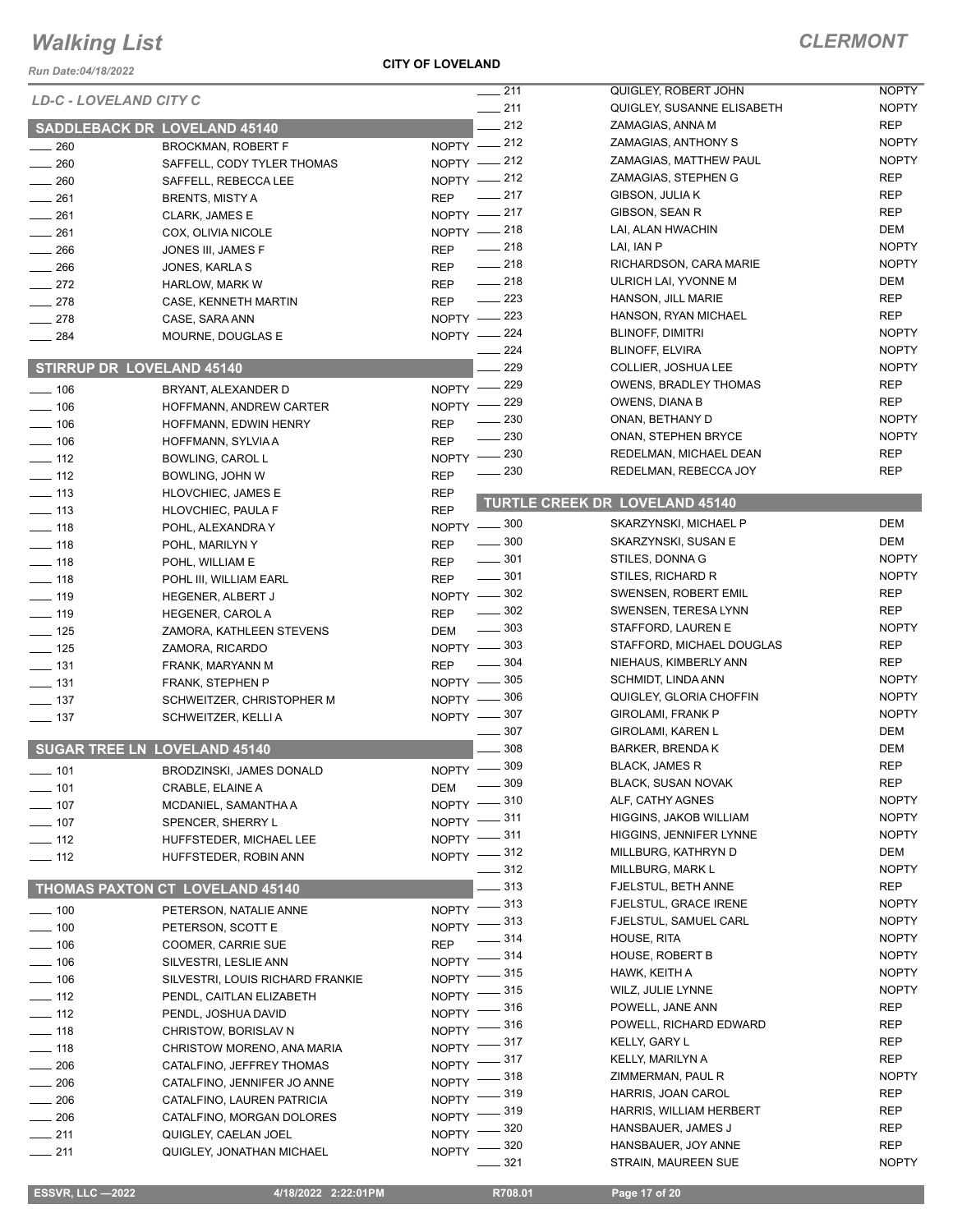*Run Date:04/18/2022*

#### *LD-C - LOVELAND CITY C*

**CITY OF LOVELAND**

| LD-C - LOVELAND CITY C |                                              | _ 369                           | RASTOGI, MANJU                              | <b>NOPTY</b>                 |
|------------------------|----------------------------------------------|---------------------------------|---------------------------------------------|------------------------------|
|                        |                                              | $\frac{1}{2}$ 370               | KOKENGE, CONSTANCE JOAN                     | REP                          |
|                        | <b>TURTLE CREEK DR LOVELAND 45140</b>        | $- 371$                         | SAUER, ALISON M                             | REP                          |
| $\frac{1}{2}$ 322      | BRIZZOLARA, MARGARET L                       | <b>REP</b><br>$\frac{1}{2}$ 371 | SAUER, JAKE EDWARD                          | <b>NOPTY</b>                 |
| $\frac{1}{2}$ 323      | WEBB, JAMES B                                | $\frac{1}{2}$ 372<br>REP        | MCCOY, MICHAEL LANGDON                      | REP                          |
| $- 323$                | WEBB, JOAN P                                 | $\frac{1}{2}$ 372<br>REP        | MCCOY, SALLY J                              | REP                          |
| $\frac{324}{ }$        | SAULNIER, DENNIS T                           | $- 373$<br>REP                  | ADKINSON, STEPHANIE                         | <b>NOPTY</b>                 |
| $\frac{1}{2}$ 324      | SAULNIER, DIANE LOUISE                       | $\frac{1}{2}$ 374<br>REP        | <b>FISCHER, MELISSA</b>                     | <b>NOPTY</b>                 |
| $\frac{1}{2}$ 325      | HORNER, BARBARA R                            | $-374$<br>REP                   | FISCHER, TAYLOR FAY                         | <b>NOPTY</b>                 |
| $\frac{1}{2}$ 326      | BARTOSZEK, MARY PAT                          | DEM -374                        | FISCHER, TROY A                             | <b>NOPTY</b>                 |
| $- 327$                | NAUGHTON, JACKSON ALLEN                      | NOPTY __ 374                    | SLONE, TAYLOR FAY                           | <b>NOPTY</b>                 |
| $\frac{327}{2}$        | PETER, JENNIE J                              | REP __ 375                      | HENNER, AGNES MARIE                         | REP                          |
| $\frac{1}{2}$ 327      | PULLEM, SARAH ANNE                           | NOPTY <u>_</u> 375              | HENNER, RONALD STEVEN                       | REP                          |
| $\frac{1}{2}$ 328      | BLAIR, MARJORIE ANNE                         | NOPTY __ 376                    | HAUGHIN, SARAH ANNE                         | <b>NOPTY</b>                 |
| $\frac{1}{2}$ 329      | PULLEM, ANN B                                | REP - 376                       | HAUGHIN, THOMAS G                           | REP                          |
| $- 329$                | PULLEM, FREDRICK A                           | $\frac{1}{2}$ 378<br><b>REP</b> | CAPPELLETTY, CATHERINE                      | DEM                          |
| $\frac{1}{2}$ 330      | JASONTEK, JULIE B                            | NOPTY -879                      | RUE, KEVIN DENNIS                           | <b>NOPTY</b>                 |
| $\frac{1}{2}$ 331      | OSBORN, JANE A                               | $\frac{1}{2}$ 379<br>REP        | RUE, LAURA LYNN                             | <b>NOPTY</b>                 |
| $\frac{331}{2}$        | OSBORN, RAYMOND L                            | <b>REP</b><br>$\frac{1}{2}$ 380 | FYFFE, GRETA                                | <b>NOPTY</b>                 |
| $\frac{332}{2}$        | HACKER, DONNA L                              | NOPTY -881                      | DEMELLIA, ANDREW STEPHEN                    | DEM                          |
| $\frac{1}{2}$ 332      | <b>HACKER, DOUGLAS E</b>                     | NOPTY -881                      | DEMELLIA, BRENDA R                          | DEM                          |
| $\frac{332}{2}$        | HACKER, DYLAN THEODORE                       | NOPTY -881                      | DEMELLIA, JOHN S                            | DEM                          |
| $\frac{1}{2}$ 334      | SWARTZ, CADEN MATTHEW                        | NOPTY __ 381                    | DEMELLIA, LILLIAN BRIDGET                   | DEM                          |
| $\frac{1}{2}$ 334      | SWARTZ, CARL R                               | DEM ______ 382                  | HOWARD, MELANIE LYNN                        | <b>NOPTY</b>                 |
| $\frac{1}{2}$ 334      | SWARTZ, COLE                                 | DEM -883                        | MASTELL, JOAN H                             | <b>NOPTY</b>                 |
| $\frac{1}{2}$ 334      | SWARTZ, KALEB R                              | NOPTY <u>_</u> 383              | MASTELL, MICHAEL E                          | <b>NOPTY</b>                 |
| $- 334$                | SWARTZ, KRISTI K                             | DEM -884                        | WESTERBECK, DEBORAH M                       | REP                          |
| $\frac{1}{2}$ 336      | COLLINS, BARBARA JEAN                        | NOPTY -884                      | WESTERBECK, KEVIN LAWRENCE                  | REP                          |
| $\frac{1}{2}$ 336      | COLLINS III, RALPH E                         | NOPTY __ 384                    | <b>WESTERBECK, LAWRENCE F</b>               | REP                          |
| $\frac{1}{2}$ 338      | AUSTIN, BRIAN D                              | $\sim$ 385<br>REP               | DICKEY, JOYCE ANN                           | <b>NOPTY</b>                 |
| $\frac{1}{2}$ 338      | AUSTIN, JENNIFER L                           | REP __ 385                      | DICKEY, WILLIAM D                           | <b>NOPTY</b>                 |
| $\frac{1}{2}$ 340      | WATSON, ERNEST M                             | NOPTY __ 386                    | RUGGIERO, MARGARET E                        | DEM                          |
| $\frac{1}{2}$ 340      | WATSON, GAYLE K                              | NOPTY __ 387                    | <b>BROWN, CHARLENE MARIE</b>                | <b>NOPTY</b>                 |
| $\frac{1}{2}$ 342      | METHVEN, MARILYN J                           | REP __ 387                      | BROWN, ROBERT KING                          | <b>NOPTY</b>                 |
| $\frac{1}{2}$ 342      | METHVEN, PAUL G                              | $\frac{1}{2}$ 388<br>REP        | MOMPER, TERESA ANN                          | <b>NOPTY</b>                 |
| $\frac{1}{2}$ 344      | DIEKMAN, JOYCE ANN                           | NOPTY -888                      | MOMPER, THOMAS MICHAEL                      | REP                          |
| $\frac{1}{2}$ 346      | BROCKMAN, JAMES H                            | <b>REP</b><br>$\frac{1}{2}$ 389 | DONOVAN, DANIEL WILLIAM                     | REP                          |
| $\frac{1}{2}$ 346      | BROCKMAN, LINDA K                            | $\frac{1}{2}$ 389<br>REP        | DONOVAN, JUSTIN DANIEL                      | REP                          |
| $- 348$                | DENZY, DAVID C                               | NOPTY __ 389                    | DONOVAN, LAUREN GRACE                       | <b>NOPTY</b>                 |
| $\frac{1}{2}$ 348      | DENZY, OLIVIA TAYLOR                         | NOPTY -889                      | DONOVAN, SUSAN M                            | <b>REP</b>                   |
| $-348$                 | DENZY NANCE, TAMARAH LYNN                    | NOPTY -890                      | BIGGERS, PHYLLIS ANNE                       | <b>REP</b>                   |
| $\frac{1}{2}$ 350      | MOHRHAUS, JUDITH G                           | DEM ______ 391                  | ISGRO, CAROL ANN                            | DEM                          |
| $\frac{1}{2}$ 350      | MOHRHAUS, THOMAS E                           | NOPTY -892                      | KLONNE, CHARLES MICHAEL                     | <b>REP</b>                   |
| $\frac{1}{2}$ 352      | SCHROEDER, JAY T                             | NOPTY <u>_</u> 392              | KLONNE, SUSAN LEE                           | DEM                          |
| $\frac{1}{2}$ 352      | SCHROEDER, JULIA PATRICE                     | NOPTY <u>_</u> 393              | HIGHLAND, THEORA JANICE                     | <b>REP</b>                   |
| $\frac{1}{2}$ 352      | SCHROEDER, PATRICIA R                        | <b>REP</b>                      |                                             |                              |
| $\frac{1}{2}$ 352      | <b>SCHROEDER, THOMAS J</b>                   | <b>REP</b>                      | VALLEY FORGE DR LOVELAND 45140              |                              |
|                        |                                              |                                 |                                             |                              |
| $\frac{1}{2}$ 354      | MURRAY III, ALBERT W                         | NOPTY __ 130<br>NOPTY __ 130    | ELLIOTT, AMY                                | <b>NOPTY</b>                 |
| $\frac{1}{2}$ 354      | MURRAY, CARLA J                              |                                 | ELLIOTT, KEVIN DARRYL                       | <b>NOPTY</b>                 |
| $\frac{1}{2}$ 356      | LOFTUS, JULIE A                              | NOPTY __ 130                    | TIBBETTS, NICOLE JESSICA                    | <b>NOPTY</b>                 |
| $\frac{1}{2}$ 356      | LOFTUS, MICHAEL T                            | NOPTY __ 136                    | <b>GERMANO, MARC R</b>                      | REP                          |
| $\frac{1}{2}$ 360      | ADKINS, CARLA WHEATON                        | REP<br>$\frac{1}{2}$ 136        | <b>GERMANO, NICOLE ANN</b>                  | REP                          |
| $\frac{1}{2}$ 360      | ADKINS, MEREDITH C                           | REP<br>$\frac{1}{2}$ 137        | OAKS, CHRISTINA C                           | DEM                          |
| $\frac{1}{2}$ 361      | MARTIN, RITA COX                             | NOPTY __ 137                    | OAKS, SCOTT M                               | DEM                          |
| $\frac{1}{2}$ 362      | HARRINGTON, BONNIE LOUISE                    | $\frac{1}{2}$ 143<br>REP        | EDWARDS, HELEN MARIE                        | DEM                          |
| $\frac{1}{2}$ 363      | DEUTSCH, JODEE FELICE                        | $\frac{1}{2}$ 143<br>REP        | EDWARDS, JEFFREY EARL                       | DEM                          |
| $\frac{1}{2}$ 365      | WOOLSTON, CADE GRAHAM                        | NOPTY __ 143                    | LAMBERT II, JOHN M                          | <b>NOPTY</b>                 |
| $\frac{1}{2}$ 365      | <b>WOOLSTON, MARTHA C</b>                    | REP<br>$\frac{1}{2}$ 143        | LAMBERT, STACEY LYNN                        | <b>NOPTY</b>                 |
| $\frac{1}{2}$ 366      | DEUTSCH, MAXINE H                            | NOPTY __ 200                    | GREENWALD, DAROLD J                         | <b>NOPTY</b>                 |
| $\frac{1}{2}$ 367      | HOSSENLOPP, JOSEPHINE M                      | $\sim$ 200<br>REP               | GREENWALD, MARY D                           | <b>NOPTY</b>                 |
| $\frac{1}{2}$ 367      | HOSSENLOPP, PAUL L                           | REP<br>$\frac{1}{201}$          | DAPPER, MARY C                              | <b>NOPTY</b>                 |
|                        |                                              |                                 |                                             |                              |
| $=$ 368<br>_ 368       | BUTZ, BERNARD RALPH<br>BUTZ, MARGARET LOUISE | NOPTY __ 202<br>NOPTY __ 202    | HORNER, JAMES TERRENCE<br>HORNER, MARY JILL | <b>NOPTY</b><br><b>NOPTY</b> |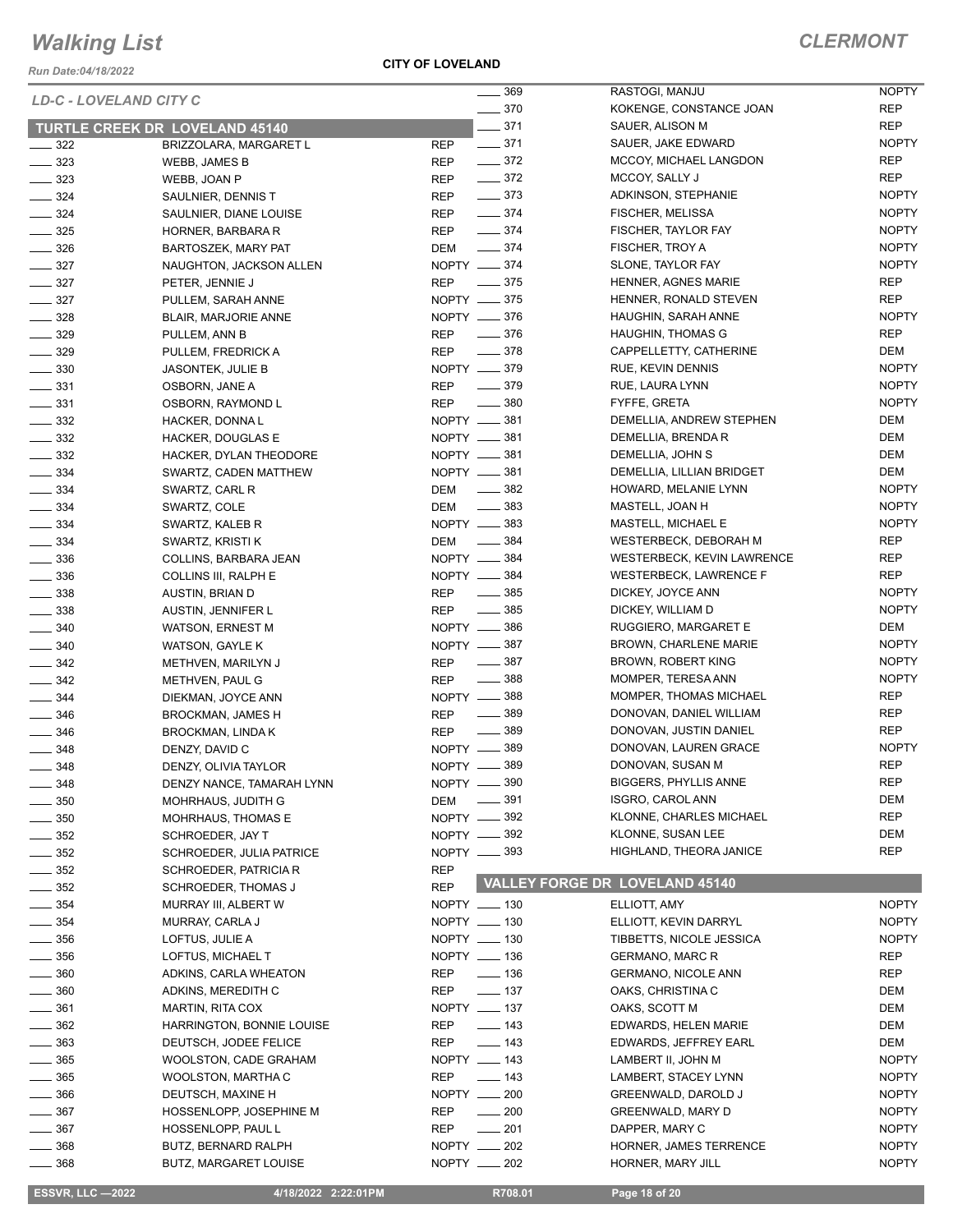*Run Date:04/18/2022*

*LD-C - LOVELAND CITY C*

|                              | VALLEY FORGE DR LOVELAND 45140 |              |
|------------------------------|--------------------------------|--------------|
| $-203$                       | WHITLOCK, SALLY A              | <b>NOPTY</b> |
| $-204$                       | ALEXANDER, DALE LEE            | REP          |
| $\equiv$ 204                 | ALEXANDER, JULIE A BOEHME      | REP          |
| $\sim$ 205                   | PETROSKY, DIANE L              | REP          |
| $\frac{1}{205}$              | PETROSKY, GLENN P              | <b>REP</b>   |
| $-206$                       | <b>BURTON, MICHELE ANNETTE</b> | <b>REP</b>   |
| $\sim$ 206                   | <b>BURTON, MILES F</b>         | REP          |
| $\equiv$ 206                 | <b>BURTON, SARAH M</b>         | <b>NOPTY</b> |
| $-207$                       | STEINHILBER, JODY A            | <b>REP</b>   |
| $\frac{1}{208}$              | <b>JOHNSON, KAREN</b>          | <b>DEM</b>   |
| $\frac{1}{208}$              | JOHNSON, KENNETH DARNELL       | <b>NOPTY</b> |
| $\frac{1}{208}$              | ROBERSON, LORNA                | DEM          |
| $\frac{1}{209}$              | <b>COLLINS, BENNIE R</b>       | <b>REP</b>   |
| $\sim$ 209                   | COLLINS, BRYAN RUSSELL         | <b>NOPTY</b> |
| $-209$                       | COLLINS, CAROL ANNE            | <b>NOPTY</b> |
| $-209$                       | COLLINS, SUSAN KAY             | <b>REP</b>   |
| $-211$                       | HEYWOOD, BARBARA SUE           | <b>REP</b>   |
| $-211$                       | HEYWOOD, DENNIS MICHAEL        | <b>REP</b>   |
| $-211$                       | ZEISER, LANI E                 | <b>NOPTY</b> |
| $-212$                       | PLANICKA, DIANE M              | <b>DEM</b>   |
| $-213$                       | <b>RUSH, BRETA G</b>           | <b>NOPTY</b> |
| $-214$                       | BENTLEY, MARGARET A            | <b>REP</b>   |
| $-214$                       | BENTLEY, WILLIAM R             | <b>REP</b>   |
| $\frac{1}{215}$              | HOSEA, CATHE C                 | REP          |
|                              |                                |              |
| $-215$                       | <b>HOSEA, JAMES D</b>          | <b>REP</b>   |
| $\frac{1}{215}$              | SCHRADER, ALEXSA MARIE         | <b>NOPTY</b> |
| $-215$                       | SCHRADER, CHRISTINE SUE        | <b>NOPTY</b> |
| $-216$                       | ALBRIGHT, GAIL L               | <b>REP</b>   |
| $-217$                       | <b>GULAT, KAREN S</b>          | <b>NOPTY</b> |
| $-217$                       | SCHMITHORST, HOWARD A          | <b>NOPTY</b> |
| $\overline{\phantom{0}}$ 219 | ECKELS, LAUREL ROEVER          | <b>DEM</b>   |
| $-221$                       | <b>KRAMER, HEIDI J</b>         | <b>REP</b>   |
| $-221$                       | <b>KRAMER, LAWRENCE J</b>      | <b>NOPTY</b> |
| $\equiv$ 223                 | <b>HAMILTON, DEAN M</b>        | REP          |
| $\equiv$ 225                 | SHOPE, JUDITH KUMP             | <b>REP</b>   |
| $-225$                       | SHOPE, RONALD WILLIAM          | DEM          |
| $-227$                       | BEAUDOIN, EDWARD B             | REP          |
| $\equiv$ 229                 | DONNELLY. LISA JILL            | <b>NOPTY</b> |
| $\frac{229}{2}$              | LAMBERT, LOIS JEAN             | <b>DEM</b>   |
| ____ 233                     | TRACY, ROBERT G                | DEM          |
| ___ 233                      | TRACY, WINIFRED ANNE           | DEM          |
| $-235$                       | MOLNAR, DONNA L                | REP          |
| $\equiv$ 239                 | HOWARD, ANN M                  | REP          |
| $-239$                       | HOWARD, HENRY ROBERT           | REP          |
| $\sim$ 239                   | HOWARD, WILLIAM C              | REP          |
| $-241$                       | MEADER, JUDY T                 | <b>REP</b>   |
|                              |                                |              |
| ___ 243                      | BODNER, PATRICIA ANNE          | NOPTY        |

*TOTAL :* **748**